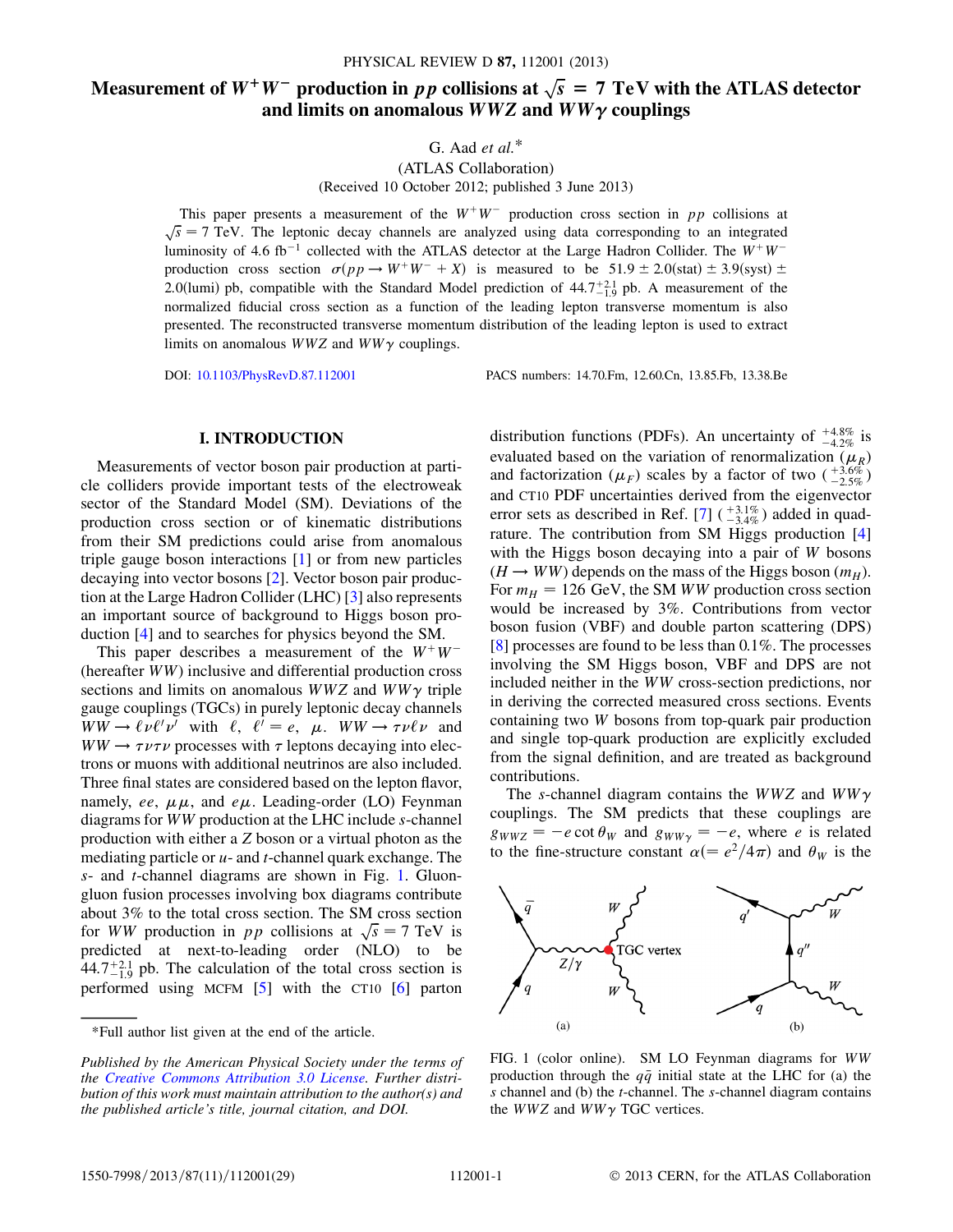weak mixing angle. Detailed studies of WW production allow one to test the non-Abelian structure of the SM electroweak theory and probe anomalous WWZ and  $WW\gamma$  TGCs, which may be sensitive to low-energy manifestations of new physics at a higher mass scale. WW production and anomalous  $WWZ$  and  $WW\gamma$  TGCs have been previously studied by the LEP [[9](#page-14-8)] and Tevatron [\[10\]](#page-14-9) experiments, and were also recently studied by the LHC experiments [\[11](#page-14-10)[–13\]](#page-14-11). The data set used in this paper corresponds to an integrated luminosity of  $4.6 \text{ fb}^{-1}$ [\[14\]](#page-14-12) collected with the ATLAS detector at the LHC, and the results presented supersede the previous ATLAS measurements [\[12\]](#page-14-13).

This paper is organized as follows. Section [II](#page-1-0) describes the overall analysis strategy. Section [III](#page-1-1) describes the ATLAS detector. Section [IV](#page-2-0) summarizes the Monte Carlo (MC) simulation used for the signal and background modeling. Section [V](#page-2-1) details the reconstruction of final-state objects and event selection criteria. Sections [VI](#page-4-0) and [VII](#page-6-0) describe the WW signal and background estimation. Results are presented in Sec. [VIII](#page-8-0) for inclusive and fiducial cross sections; in Sec. [IX](#page-10-0) for the normalized differential fiducial cross section as a function of the transverse momentum  $(p_T)$  [[15](#page-14-14)] of the lepton with higher  $p_T$ (denoted by the ''leading lepton''); and in Sec. [X](#page-10-1) for limits on anomalous  $WWZ$  and  $WW\gamma$  TGCs. Conclusions are drawn in Sec. [XI.](#page-13-0)

## II. ANALYSIS STRATEGY

<span id="page-1-0"></span>Candidate WW events are selected with two oppositesign charged leptons (electrons or muons) and large missing transverse momentum ( $E_{\rm T}^{\rm miss}$ ), a signature referred to as "  $\ell \ell' + E_T^{\text{miss}}$ " in this paper. The cross section is measured in a fiducial phase space and also in the total phase space. The fiducial phase space is defined in Sec. [IV](#page-2-0) and is chosen to be close to the phase space defined by the offline selection criteria. The fiducial cross section  $\sigma_{WW}^{\text{fid}}$  for the  $pp \rightarrow WW + X \rightarrow \ell \nu \ell' \nu' + X$  process is calculated according to the equation

$$
\sigma_{WW}^{\text{fid}} = \frac{N_{\text{data}} - N_{\text{bkg}}}{C_{WW} \times L},\tag{1}
$$

<span id="page-1-2"></span>where  $N_{data}$  and  $N_{bkg}$  are the number of observed data events and estimated background events, respectively.  $C_{WW}$  is defined as the ratio of the number of events satisfying all offline selection criteria to the number of events produced in the fiducial phase space and is estimated from simulation.  $\mathcal L$  is the integrated luminosity of the data sample.

<span id="page-1-3"></span>The total cross section  $\sigma_{WW}$  for the  $pp \rightarrow WW + X$ process is calculated for each channel using the equation

$$
\sigma_{WW} = \frac{N_{\text{data}} - N_{\text{bkg}}}{C_{WW} \times A_{WW} \times \text{BR} \times \mathcal{L}},\tag{2}
$$

where  $A_{WW}$  represents the kinematic and geometric acceptance from the total phase space to the fiducial phase space, and BR is the branching ratio for both W bosons decaying into  $e\nu$  or  $\mu\nu$  (including decays through  $\tau$  leptons with additional neutrinos). The combined total cross section from the three channels is determined by minimizing a negative log-likelihood function as described in Sec. [VIII](#page-8-0).

To obtain the normalized differential WW cross section in the fiducial phase space  $(1/\sigma_{WW}^{\text{fid}} \times d\sigma_{WW}^{\text{fid}}/dp_{\text{T}})$ , the reconstructed leading lepton  $p_T$  distribution is corrected for detector effects after the subtraction of background contamination. The measured leading lepton  $p_T$  spectrum is also used to extract anomalous  $WWZ$  and  $WW\gamma$  TGCs.

## III. THE ATLAS DETECTOR

<span id="page-1-1"></span>The ATLAS detector [\[16](#page-15-0)] is a multipurpose particle physics detector with approximately forward-backward symmetric cylindrical geometry. The inner detector (ID) system is immersed in a 2 T axial magnetic field and provides tracking information for charged particles in the pseudorapidity range  $|\eta|$  < 2.5. It consists of a silicon pixel detector, a silicon microstrip detector, and a transition radiation tracker.

The calorimeter system covers the pseudorapidity range  $|\eta|$  < 4.9. The highly segmented electromagnetic calorimeter consists of lead absorbers with liquid-argon (LAr) as active material and covers the pseudorapidity range  $|\eta|$  < 3.2. In the region  $|\eta|$  < 1.8, a presampler detector using a thin layer of LAr is used to correct for the energy lost by electrons and photons upstream of the calorimeter. The electron energy resolution is about 2%–4% at  $p_T = 45$  GeV. The hadronic tile calorimeter is a steel/scintillating-tile detector and is situated directly outside the envelope of the electromagnetic calorimeter. The two endcap hadronic calorimeters have LAr as the active material and copper absorbers. The calorimeter coverage is extended to  $|\eta| = 4.9$  by a forward calorimeter with LAr as active material and copper and tungsten as absorber material. The jet energy resolution is about 15% at  $p_T = 45$  GeV.

The muon spectrometer measures the deflection of muons in the large superconducting air-core toroid magnets. It covers the pseudorapidity range  $|\eta|$  < 2.7 and is instrumented with separate trigger and high-precision tracking chambers. A precision measurement of the track coordinates in the principal bending direction of the magnetic field is provided by drift tubes in the pseudorapidity range  $|\eta|$  < 2.0. At large pseudorapidities, cathode strip chambers with higher granularity are used in the innermost plane over  $2.0 < |\eta| < 2.7$ . The muon trigger system, which covers the pseudorapidity range  $|\eta|$  < 2.4, consists of resistive plate chambers in the barrel ( $|\eta|$  < 1.05) and thin gap chambers in the endcap regions  $(1.05 < |\eta|$ 2:4). The muon momentum resolution is about 2%–3% at  $p_T = 45 \text{ GeV}.$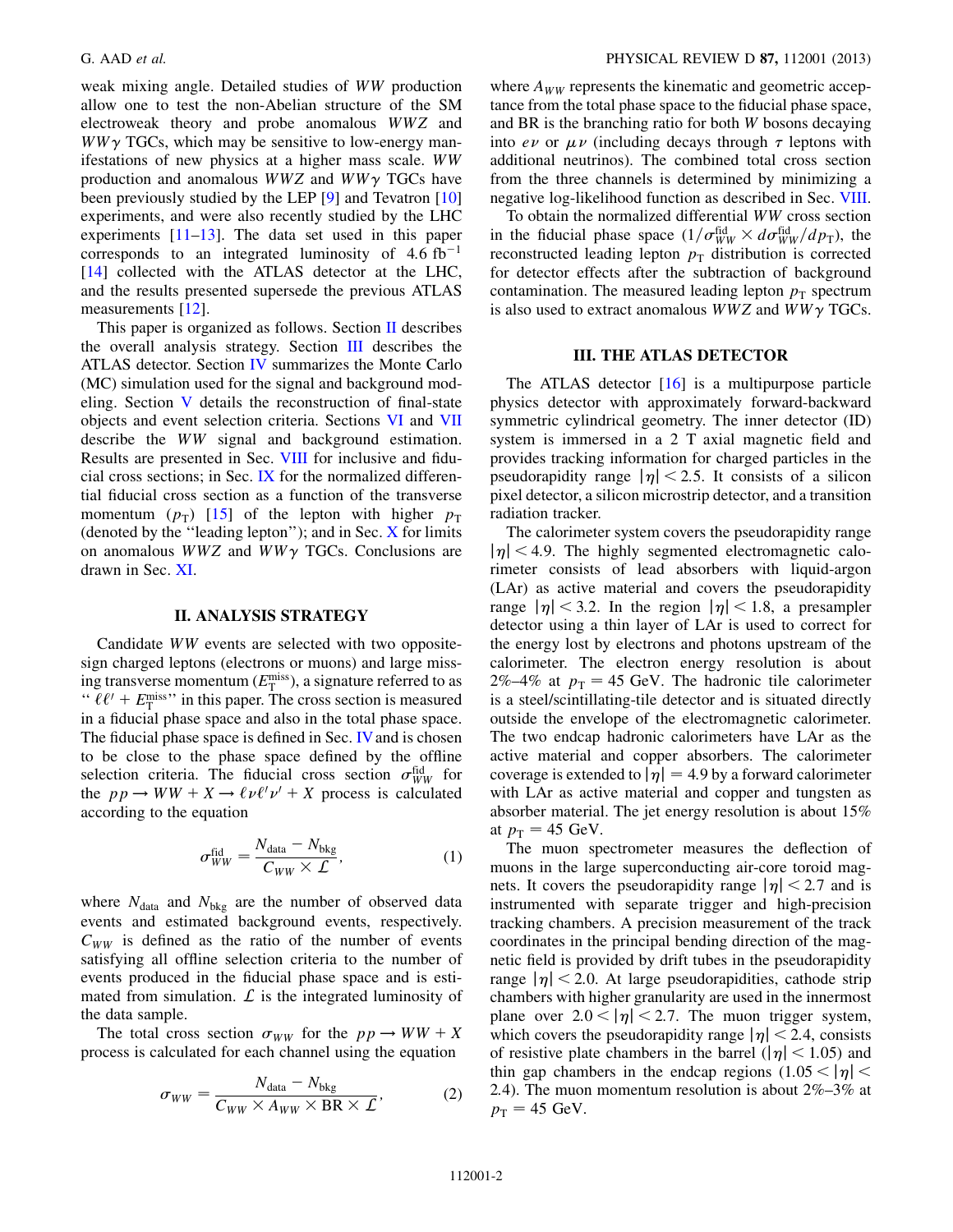#### MEASUREMENT OF  $W^+W^-$  PRODUCTION IN  $pp$  ... PHYSICAL REVIEW D 87, 112001 (2013)

A three-level trigger system is used to select events for offline analysis. The level-1 trigger is implemented in hardware and uses a subset of detector information to reduce the event rate to a design value of at most 75 kHz. This is followed by two software-based trigger levels, level-2 and the event filter, which together reduce the event rate to about 400 Hz which is recorded for analysis.

## IV. MONTE CARLO SIMULATION

<span id="page-2-0"></span>Signal WW events are modeled using MC-simulated samples, while contributions from various SM background physics processes are estimated using a combination of MC samples and control samples from data. MC events are generated at  $\sqrt{s} = 7$  TeV and processed through the full detector simulation  $[17]$  based on GEANT4  $[18]$  $[18]$  $[18]$ . The simulation includes the modeling of additional  $p\bar{p}$  interactions in the same and neighboring bunch crossings.

The simulation of the WW signal production is based on samples of  $q\bar{q} \rightarrow WW$  and  $gg \rightarrow WW$  events generated with MC@NLO [\[19\]](#page-15-3) and GG2WW [\[20\]](#page-15-4), respectively. Initial parton momenta are modeled with the CT10 PDFs. The parton showering and hadronization, and the underlying event are modeled with HERWIG [[21](#page-15-5)] and JIMMY [\[22\]](#page-15-6).

The SM background processes, which are described in Sec. [VII](#page-6-0), are simulated using ALPGEN [[23](#page-15-7)] for the  $W + \text{jets}$ , Drell-Yan  $Z/\gamma^*$  + jets and  $W\gamma$  processes, MC@NLO for the  $t\bar{t}$  process, MADGRAPH [\[24\]](#page-15-8) for the  $W\gamma^*$  process, ACERMC [\[25\]](#page-15-9) for the single top-quark process, and HERWIG for WZ and  $ZZ$  processes. The TAUOLA  $[26]$  $[26]$  and PHOTOS  $[27]$ programs are used to model the decay of  $\tau$  leptons and QED final-state radiation of photons, respectively. The MC predictions are normalized to the data sample based on the integrated luminosity and cross sections of the physics processes. Higher-order corrections, if available, are applied. The cross section is calculated to next-to-next-toleading-order (NNLO) accuracy for W and  $Z/\gamma^*$  [\[28\]](#page-15-12), NLO plus next-to-next-to-leading-log order for  $t\bar{t}$  [\[29\]](#page-15-13), and NLO for WZ and ZZ processes [[5](#page-14-4)].

To improve the agreement between data and simulation, lepton selection efficiencies are measured in both data and simulation, and correction factors are applied to the simulation to account for differences with respect to data. Furthermore, the simulation is tuned to reproduce the calorimeter energy and the muon momentum scale and resolution observed in data.

#### <span id="page-2-1"></span>V. OBJECTS AND EVENT SELECTION

The data analyzed were selected online by a singlelepton (*e* or  $\mu$ ) trigger with a threshold on the transverse energy in the electron case and on the transverse momentum in the muon case. Different thresholds (18 GeV for muons and 20 GeV or 22 GeV for electrons) were applied for different running periods. After applying data quality requirements, the total integrated luminosity is  $4.6 \text{ fb}^{-1}$ 

with an uncertainty of 3.9% for all three channels ee,  $\mu \mu$ , and  $e \mu$  [[14](#page-14-12)].

Because of the presence of multiple  $pp$  collisions in a single bunch crossing, each event can have multiple vertices reconstructed. The primary vertex of the hard collision is defined as the vertex with the highest  $\sum p_{\rm T}^2$  of associated ID tracks. To reduce contamination due to cosmic rays, the primary vertex must have at least three associated tracks with  $p_T > 0.4$  GeV.

Electrons are reconstructed from a combination of an electromagnetic cluster in the calorimeter and a track in the ID, and are required to have  $p_T > 20$  GeV and lie within the range  $|\eta|$  < 2.47, excluding the transition region between the barrel and endcap calorimeters (1.37  $<$   $|\eta|$   $<$ 1.52). The electron  $p<sub>T</sub>$  is calculated using the energy measured in the electromagnetic calorimeter and the track direction measured by the ID. Candidate electrons must satisfy the tight quality definition [\[30\]](#page-15-14) reoptimized for 2011 data-taking conditions, which is based on the calorimeter shower shape, track quality, and track matching with the calorimeter cluster.

Muon candidates must be reconstructed in the ID and the muon spectrometer, and the combined track is required to have  $p_T > 20$  GeV and  $|\eta| < 2.4$ . Good quality reconstruction is ensured by requiring minimum numbers of silicon microstrip and pixel hits associated with the track [\[31\]](#page-15-15).

To ensure candidate electrons and muons originate from the primary interaction vertex, they are also required to have a longitudinal impact parameter  $(|z_0|)$  smaller than 1 mm and a transverse impact parameter  $(|d_0|)$  divided by its resolution ( $\sigma_{d_0}$ ) smaller than ten for electrons and three for muons. These requirements reduce contamination from heavy-flavor quark decays and cosmic rays.

To suppress the contribution from hadronic jets which are misidentified as leptons, electron and muon candidates are required to be isolated in both the ID and the calorimeter. The sum of transverse energies of all clusters around the lepton but not associated with the lepton within a cone of size  $\Delta R = \sqrt{(\Delta \eta)^2 + (\Delta \phi)^2} = 0.3$  is required to be less than 14% of the lepton transverse momentum. Corrections to the sum of transverse energies of all clusters around the lepton are applied to account for the energy deposition inside the isolation cone due to electron energy leakage or muon energy deposition and additional  $pp$  collisions. The sum of the  $p_T$  of all tracks with  $p_T > 1$  GeV that originate from the primary vertex and are within a cone of size  $\Delta R = 0.3$  around the lepton track is required to be less than 13% (15%) of the electron (muon)  $p_T$ .

Jets are reconstructed from topological clusters of energy in the calorimeter using the anti- $k_t$  algorithm [\[32\]](#page-15-16) with radius parameter  $R = 0.4$ . Topological clustering extends up to  $|\eta| = 4.9$ , and clusters are seeded by calorimeter cell deposits having energy exceeding 4 standard deviations of the cell noise level. Jet energies are calibrated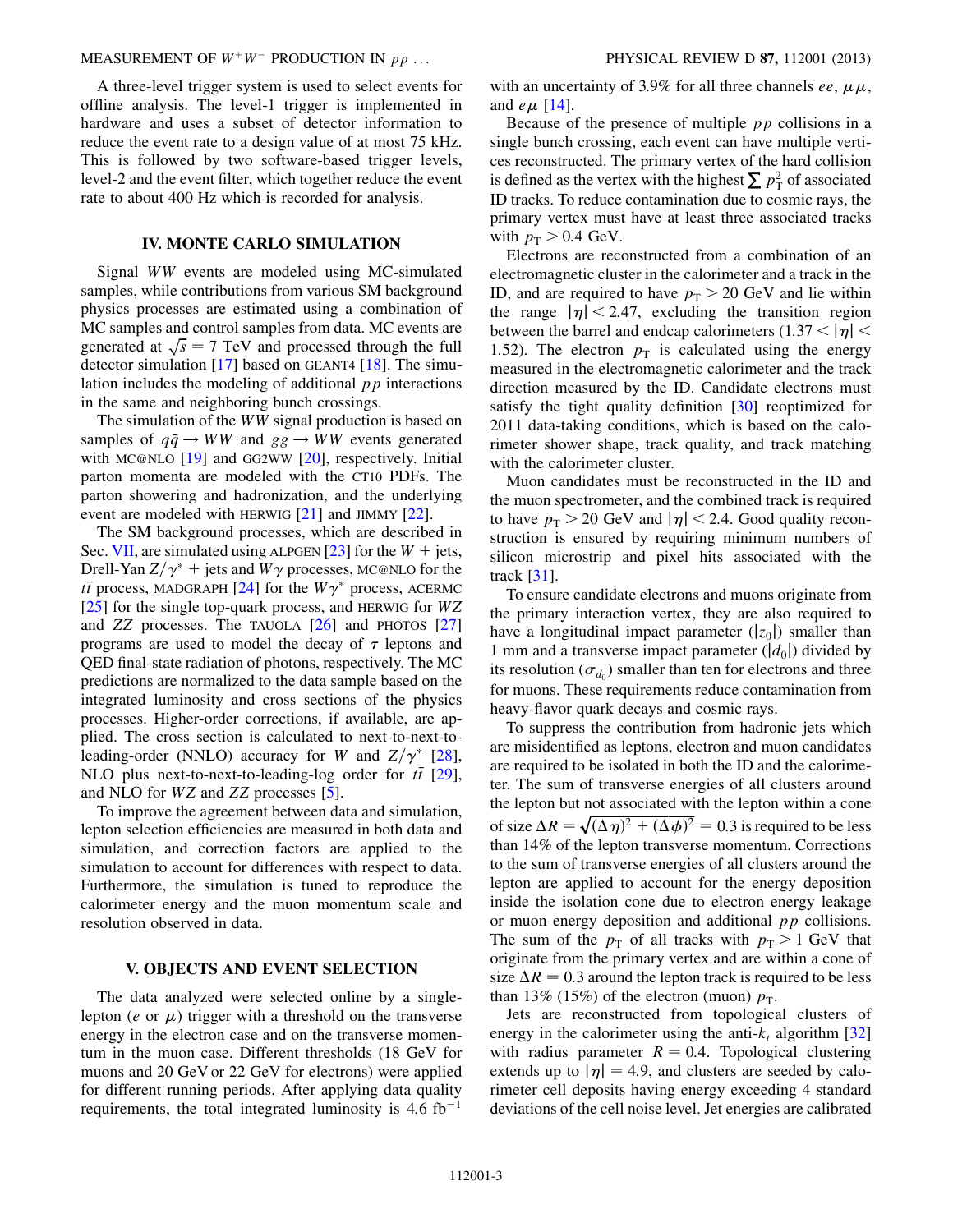using  $p_T$ - and  $\eta$ -dependent correction factors based on the simulation, and validated by collision data studies [[33\]](#page-15-17). Jets are classified as originating from b-quarks by using an algorithm that combines information about the impact parameter significance of tracks in a jet which has a topology of semileptonic  $b$ - or  $c$ -hadron decays [\[34\]](#page-15-18). The efficiency of the *b*-tagging algorithm is 85% for *b*-jets in  $t\bar{t}$ events, with an average light jet rejection factor of 10.

Since electrons are also reconstructed as jets, if a reconstructed jet and an electron satisfying the criteria mentioned above lie within  $\Delta R = 0.3$  of each other, the jet is discarded. Electrons and muons are required to be separated from each other by  $\Delta R > 0.1$ . Since muons can radiate photons which can convert to electron-positron pairs, if a muon and an electron lie within  $\Delta R = 0.1$  of each other, the electron is discarded.

The measurement of the missing transverse momentum two-dimensional vector  $\vec{E}_{\text{T}}^{\text{miss}}$  and its magnitude  $E_{\text{T}}^{\text{miss}}$  is based on the measurement of the energy collected by the electromagnetic and hadronic calorimeters, and muon tracks reconstructed by the ID and the muon spectrometer. Calorimeter cells associated with reconstructed jets with  $p_T > 20$  GeV are calibrated at the hadronic energy scale, whereas calorimeter cells not associated with any object are calibrated at the electromagnetic energy scale.

Events with exactly two oppositely charged leptons passing the lepton selection criteria above are selected. At least one of the two leptons is required to be geometrically matched to a lepton reconstructed by the trigger algorithm. In order to ensure that the lepton trigger efficiency reaches its plateau region and does not depend on the  $p<sub>T</sub>$  of the lepton, the matching lepton is required to have  $p<sub>T</sub> > 25$  GeV. The leading lepton  $p<sub>T</sub>$  requirement also helps to reduce the  $W +$  jets background contribution.

Events satisfying the above requirements are dominated by the contribution from the Drell-Yan process. To reject this background contribution, different requirements on the dilepton invariant mass  $m_{\ell\ell'}$  and a modified missing transverse energy,  $E_{\text{T,Rel}}^{\text{miss}}$ , are applied to each final state. The  $E_{\text{T,Rel}}^{\text{miss}}$  variable is defined as

$$
E_{\text{T,Rel}}^{\text{miss}} = \begin{cases} E_{\text{T}}^{\text{miss}} \times \sin(\Delta \phi) & \text{if } \Delta \phi < \pi/2\\ E_{\text{T}}^{\text{miss}} & \text{if } \Delta \phi \ge \pi/2 \end{cases} \tag{3}
$$

where  $\Delta \phi$  is the difference in the azimuthal angle between the  $\vec{E}_{\text{T}}^{\text{miss}}$  and the nearest lepton or jet. The  $E_{\text{T,Rel}}^{\text{miss}}$  variable is designed to reject events where the apparent  $E_{\rm T}^{\rm miss}$  arises from a mismeasurement of lepton momentum or jet energy. The selection criteria applied to  $m_{\ell \ell'}$  and  $E_{\text{T,Rel}}^{\text{miss}}$  are  $m_{\ell \ell'}$ 15, 15, 10 GeV,  $|m_{\ell\ell'} - m_Z| > 15$ , 15, 0 GeV, and

<span id="page-3-0"></span>

FIG. 2 (color online). Comparison between data and simulation for the dilepton invariant mass distribution before the  $m_{\ell\ell'}$  cut for the (a) ee, (b)  $\mu\mu$ , and (c) e $\mu$  channels, respectively. The contributions from various physics processes are estimated using MC simulation and normalized to the cross sections as described in Sec. [IV.](#page-2-0)



FIG. 3 (color online). Comparison between data and simulation for the  $E_{\text{T,Rel}}^{\text{miss}}$  distribution before the  $E_{\text{T,Rel}}^{\text{miss}}$  cut for the (a) ee, (b)  $\mu \mu$ , and (c)  $e\mu$  channels, respectively. The contributions from various physics processes are estimated using MC simulation and normalized to the cross sections as described in Sec. [IV.](#page-2-0)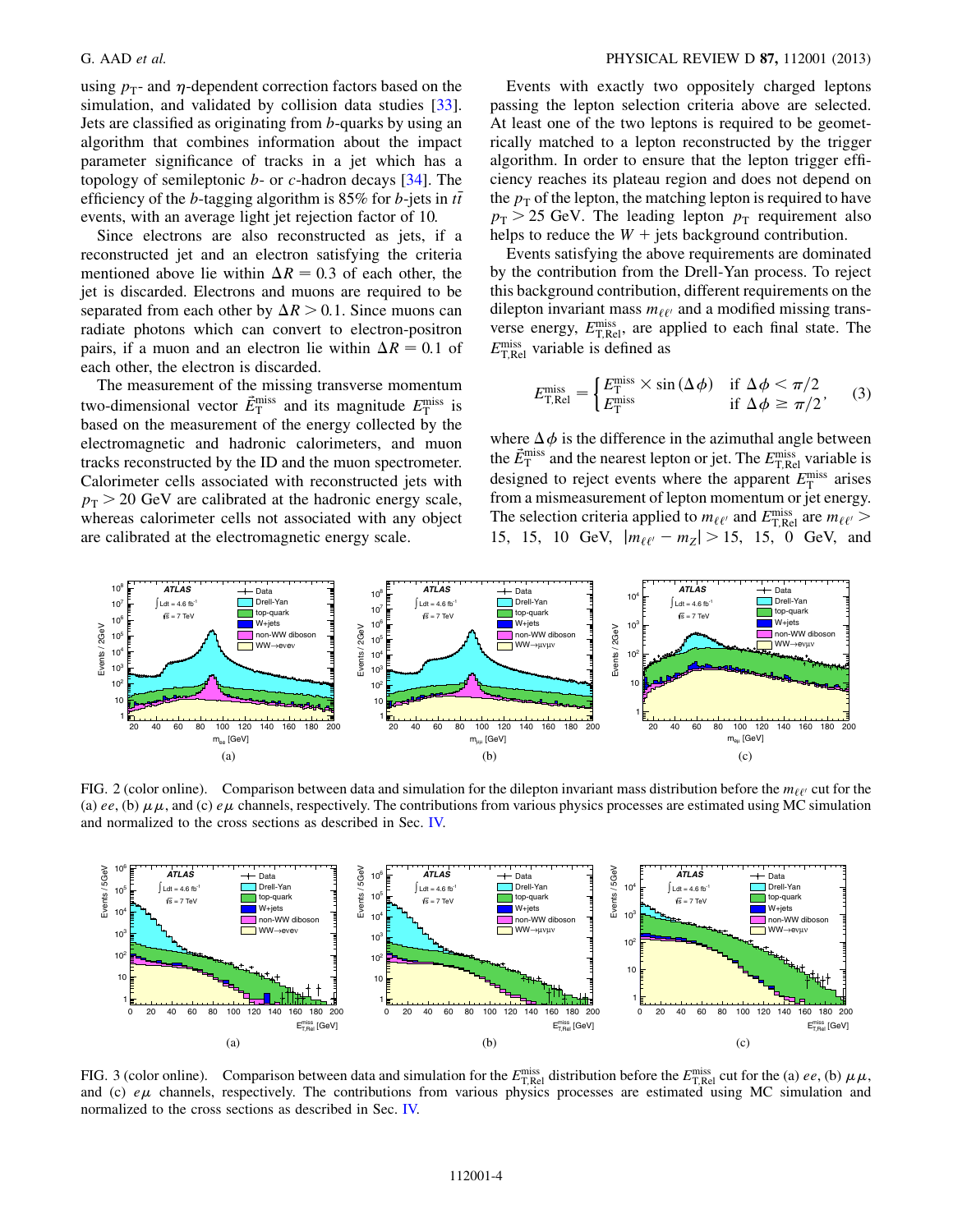

FIG. 4 (color online). Comparison between data and simulation for the jet multiplicity distribution of jets with  $p_T > 25$  GeV before jet veto requirement for the (a) ee, (b)  $\mu\mu$ , and (c) e $\mu$  channels, respectively. The contributions from various physics processes are estimated using MC simulation and normalized to the cross sections as described in Sec. [IV.](#page-2-0) The error band on each plot includes both statistical and systematic uncertainties on the signal and background estimations. Systematic uncertainties on the signal estimation are described in Sec. [VI.](#page-4-0) Systematic uncertainties on background estimations include uncertainties on lepton, jet, and  $E_T^{\text{miss}}$  reconstruction and identification, as well as uncertainties on theoretical production cross sections for these processes.

<span id="page-4-1"></span>

FIG. 5 (color online). Comparison between data and simulation for the dilepton  $p_T$  distribution before the  $p_T(\ell\ell')$  cut for the (a) ee, (b)  $\mu\mu$ , and (c)  $e\mu$  channels, respectively. The contributions from various physics processes are estimated using MC simulation and normalized to the cross sections as described in Sec. [IV.](#page-2-0) The error band on each plot includes both statistical and systematic uncertainties on the signal and background estimations. Systematic uncertainties on the signal estimation are described in Sec. [VI.](#page-4-0) Systematic uncertainties on background estimations include uncertainties on lepton, jet, and  $E_T^{\text{miss}}$  reconstruction and identification, as well as uncertainties on theoretical production cross sections for these processes.

 $E_{\rm T, Rel}^{\rm miss} > 45, 45, 25 \,\text{GeV}$  for the *ee*,  $\mu\mu$ , and  $e\mu$  channels, respectively. Less strict selection criteria on  $m_{\ell \ell'}$  and  $E_{\rm T, Rel}^{\rm miss}$ are employed for the  $e\mu$  channel since the contribution from the Drell-Yan process is inherently smaller.

With the application of the  $m_{\ell\ell'}$  and  $E_{\text{T,Rel}}^{\text{miss}}$  selection criteria, the remaining background events come mainly from  $t\bar{t}$  and single top-quark processes. To reject this background contribution, events are vetoed if there is at least one jet candidate with  $p_T > 25$  GeV and  $|\eta| < 4.5$ (this selection criterion is denoted by the term ''jet veto'' in this paper). To further reduce the Drell-Yan contribution, the transverse momentum of the dilepton system,  $p_T(\ell \ell')$ , is required to be greater than 30 GeV for all three channels.

Figures [2](#page-3-0)[–5](#page-4-1) show comparisons between data and simulation for the  $m_{\ell \ell'}$ ,  $E_{\text{T,Rel}}^{\text{miss}}$ , jet multiplicity, and  $p_{\text{T}}(\ell \ell')$ distributions before the successive cuts are applied to the ee,  $\mu\mu$ , and e $\mu$  channels, respectively. The contributions from various physics processes are estimated using MC simulation and normalized to the cross sections as described in Sec. [IV.](#page-2-0) These plots indicate the discrimination power of these variables to reduce the dominant  $t\bar{t}$ ,  $W +$  jets, and Drell-Yan backgrounds and improve the signal-to-background ratio. Discrepancies between data and SM predictions based on pure MC estimates for some plots indicate the need for data-driven background estimates as are used for the WW signal extraction.

## VI. WW SIGNAL ACCEPTANCE

<span id="page-4-0"></span>The fractions of simulated WW signal events remaining after each step of the event selection are summarized in Table [I](#page-5-0). The fractions for direct WW decays into electrons or muons are shown separately from processes involving  $\tau$ leptons (WW  $\rightarrow \tau \nu \ell \nu$  and WW  $\rightarrow \tau \nu \tau \nu$  processes with  $\tau$ leptons decaying into electrons or muons). The acceptance for the  $\mu\mu$  channel is higher than the ee channel since the identification efficiency for muons is higher than that for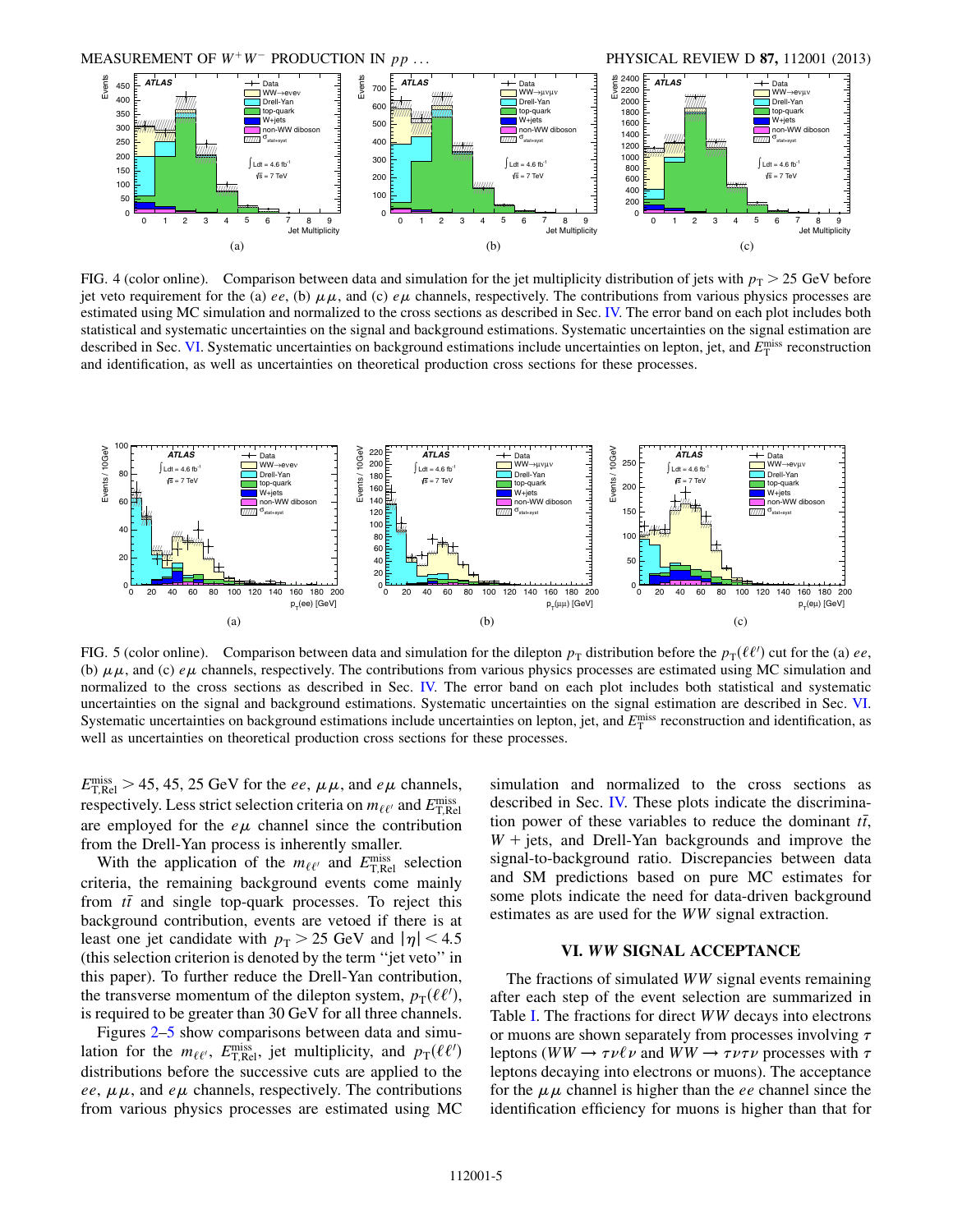<span id="page-5-0"></span>TABLE I. The product of acceptance times efficiency for the WW simulated sample at each event selection step. The  $\tau \nu \ell \nu$  sample for the ee channel includes both  $WW \rightarrow \tau \nu e \nu$  and  $WW \rightarrow \tau \nu \tau \nu$  processes that result in two electrons in the final state; and accordingly for the  $\tau \nu \ell \nu$  samples for the  $\mu \mu$  and  $e \mu$  channels.

|                                                          | ee          |                  | $\mu \mu$      |                  | $e\mu$   |                     |
|----------------------------------------------------------|-------------|------------------|----------------|------------------|----------|---------------------|
| Selection criteria                                       | $e\nu e\nu$ | $\tau\nu\ell\nu$ | $\mu\nu\mu\nu$ | $\tau\nu\ell\nu$ | evuv     | $\tau \nu \ell \nu$ |
| Exactly two opposite-sign leptons                        | 22.8%       | $7.3\%$          | 39.0%          | 11.4%            | $30.2\%$ | $9.1\%$             |
| $m_{\ell\ell'} > 15, 15, 10 \text{ GeV}$                 | 22.7%       | $7.3\%$          | 38.8%          | $11.4\%$         | 30.2%    | $9.1\%$             |
| $ m_{\ell\ell'} - m_Z  > 15, 15, 0$ GeV                  | 17.6%       | 5.4%             | 29.9%          | $8.5\%$          | 30.2%    | $9.1\%$             |
| $E_{\text{TRel}}^{\text{miss}} > 45, 45, 25 \text{ GeV}$ | $6.4\%$     | 1.4%             | 11.9%          | $2.6\%$          | 19.0%    | $5.1\%$             |
| Jet veto                                                 | $4.0\%$     | $0.8\%$          | $7.4\%$        | 1.6%             | $12.1\%$ | $3.1\%$             |
| $p_T(\ell\ell') > 30$ GeV                                | $3.9\%$     | $0.7\%$          | 7.1%           | $1.5\%$          | $10.1\%$ | $2.6\%$             |

electrons. The acceptance for the  $e\mu$  channel is the highest one due to looser selection requirements applied to  $m_{\ell\ell'}$ and  $E_{\text{T,Rel}}^{\text{miss}}$ .

In order to minimize the theoretical uncertainty due to the extrapolation from the measured phase space to the total phase space for the cross-section measurement, a fiducial phase space is defined at the generator level by selection criteria similar to those used offline. Generatorlevel jets are reconstructed by running the anti- $k_t$  algorithm with radius parameter  $R = 0.4$  on all final-state particles generated with the MC@NLO and GG2WW event generators after parton showering and hadronization. The fiducial phase space is defined with the following criteria: lepton  $p_T > 20$  GeV, muon pseudorapidity  $|\eta| < 2.4$ , electron pseudorapidity  $|\eta| < 1.37$  or  $1.52 < |\eta| < 2.47$ , no generator-level jets with  $p_T > 25$  GeV, rapidity  $|y|$  < 4.5, and separated from an electron by  $\Delta R > 0.3$ . The leading lepton  $p<sub>T</sub>$  is required to be above 25 GeV and  $p_{\rm T}^{\ell\ell'}$  > 30 GeV. The events are further required to have  $m_{\ell\ell'} > 15$ , 15, 10 GeV,  $|m_{\ell\ell'} - m_Z| > 15$ , 15, 0 GeV, and  $p_{\text{TRel}}^{\nu+\bar{\nu}} > 45, 45, 25 \text{ GeV}$  for the *ee*,  $\mu\mu$ , and *e* $\mu$  channels, respectively. The  $p_{T,\text{Rel}}^{\nu+\bar{\nu}}$  variable is defined similarly to  $E_{\rm T, Rel}^{\rm miss}$ , where the  $\vec{E}_{\rm T}^{\rm miss}$  is replaced by the vector sum of the  $\vec{p}_T$  of the two generator-level neutrinos. To reduce the dependence on QED radiation, the electron and muon  $p<sub>T</sub>$ include contributions from photons within  $\Delta R = 0.1$  of the lepton direction.

With this definition of the fiducial phase space, the overall acceptance times efficiency can be separated into two factors  $A_{WW}$  and  $C_{WW}$ , where  $A_{WW}$  represents the extrapolation from the fiducial phase space to the total phase space, while  $C_{WW}$  represents detector effects such as lepton trigger and identification efficiencies, with a small contribution from differences in generated and measured phase spaces due to detector resolution.

Corrections to the simulation of lepton identification efficiencies and resolutions are discussed in Sec. [IV.](#page-2-0) A correction to the modeling of the jet veto efficiency (the fraction of events with zero reconstructed jets) is determined as the ratio of data to MC jet veto efficiencies

for the  $Z/\gamma^* \to \ell \ell$  process. This ratio is applied to WW MC  $[35]$  $[35]$  $[35]$  as

$$
P_{\text{pred}}^{WW} = \frac{P_{Z/\gamma^*}^{\text{data}}}{P_{Z/\gamma^*}^{MC}} \times P_{WW}^{\text{MC}},\tag{4}
$$

where  $P_{\text{pred}}^{WW}$  is the corrected jet veto efficiency for  $pp \rightarrow$ WW,  $P_{WW}^{\text{MC}}$  is the MC estimate of this efficiency, and  $P_{Z/\gamma^*}^{\text{data}}$  $(P_{Z/\gamma^*}^{\text{MC}})$  is the efficiency determined using  $Z/\gamma^* \to \ell \ell$ events selected with two leptons satisfying the lepton selection criteria and  $|m_{\ell\ell} - m_Z| < 15$  GeV in data (MC). By applying this correction, experimental uncertainties associated with the jet veto efficiency are significantly reduced, in particular, the uncertainty on the jet energy scale. The dominant uncertainty is due to the theoretical prediction of the differences in jet energy spectra between the *WW* and  $Z/\gamma^*$  processes, which are both modeled with MC@NLO+HERWIG for this correction.

For the factor  $C_{WW}$  ( $A_{WW}$ ), the dominant uncertainty is the theoretical uncertainty on  $P_{Z/\gamma^*}^{\text{MC}}(P_{WW}^{\text{MC}})$ . The theoretical uncertainty from missing higher-order corrections is evaluated by varying renormalization and factorization scales up and down by a factor of 2 for both the inclusive ( $\geq 0$ ) and exclusive  $(\geq 1)$  jet cross sections and adding these two uncertainties in quadrature [[36](#page-15-20)]. Uncertainties associated with the parton shower and hadronization models are evaluated by comparing the PYTHIA [\[37\]](#page-15-21) and HERWIG models, interfaced to the MC generating the process of interest. Uncertainties due to PDFs are computed using the CT10 error eigenvectors, and using the difference between the central CT10 and MSTW2008NLO [[38](#page-15-22)] PDF sets. Including uncertainties from the jet energy scale (JES) and jet energy resolution (JER),  $P_{\text{pred}}^{WW}$  is estimated to be  $0.624 \pm 0.012$ ,  $0.625 \pm 0.010$ , and  $0.633 \pm 0.010$  for the ee,  $\mu\mu$ , and e $\mu$  channels, respectively.

Additional theoretical uncertainties on  $A_{WW}$  are evaluated using the same procedures as for the jet veto efficiency. Additional uncertainties on  $C_{WW}$  are calculated using uncertainties on the lepton trigger, reconstruction and isolation efficiencies, as well as energy scale and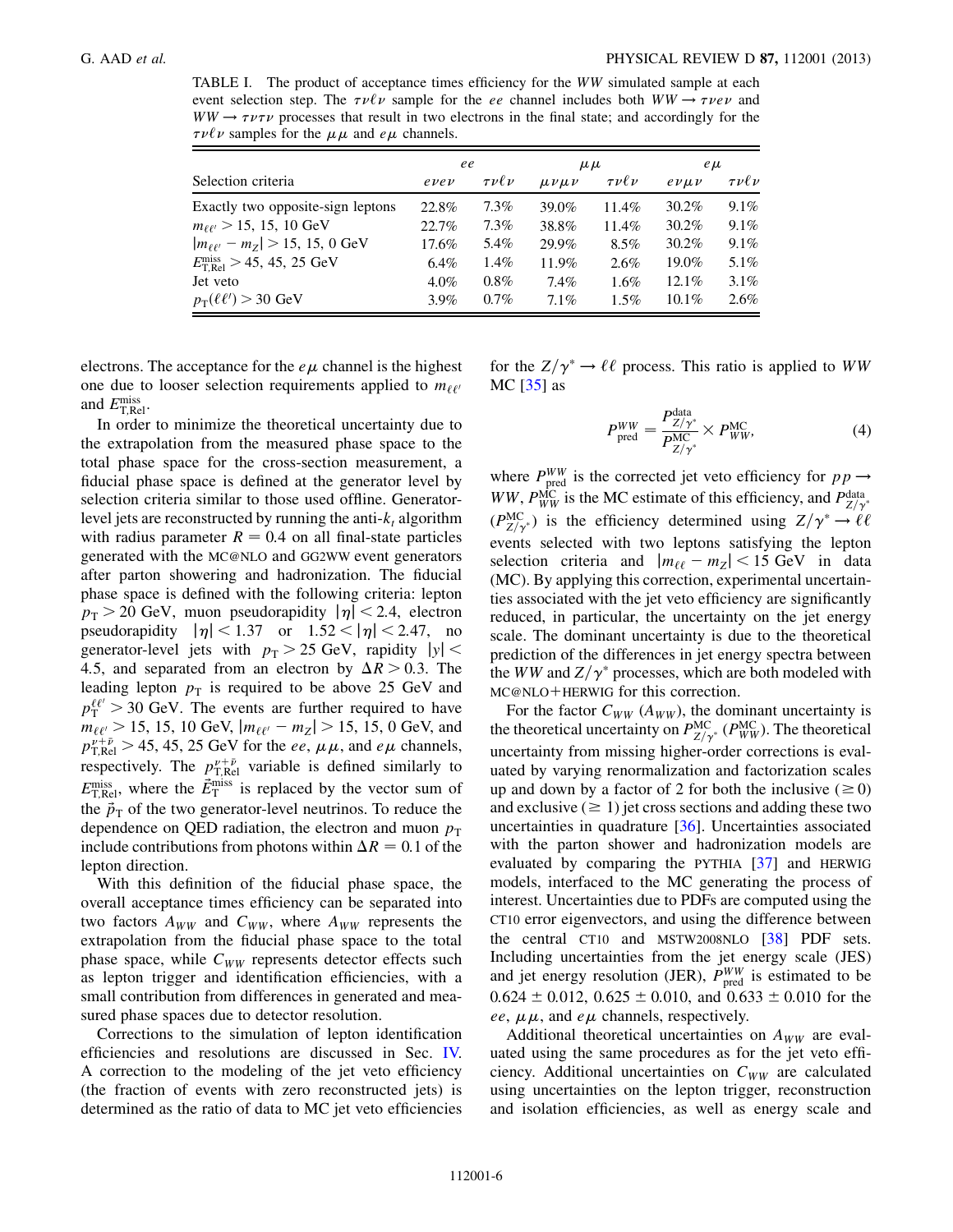<span id="page-6-1"></span>TABLE II. Relative uncertainties on the estimate of  $A_{WW}$  for the ee,  $\mu\mu$ , and e $\mu$  channels.

|                            | Relative uncertainty |           |         |  |
|----------------------------|----------------------|-----------|---------|--|
| Source of uncertainty      | ee                   | $\mu \mu$ | $e\mu$  |  |
| <b>PDFs</b>                | $0.9\%$              | $0.9\%$   | $0.9\%$ |  |
| $\mu_R$ and $\mu_F$ scales | $0.5\%$              | $0.5\%$   | $0.6\%$ |  |
| Jet veto                   | 5.6%                 | 5.6%      | 5.6%    |  |
| Total                      | 5.7%                 | 5.7%      | 5.7%    |  |

<span id="page-6-2"></span>TABLE III. Relative uncertainties on the estimate of  $C_{WW}$  for the ee,  $\mu\mu$ , and e $\mu$  channels.

|                                   | Relative uncertainty |           |         |  |
|-----------------------------------|----------------------|-----------|---------|--|
| Source of uncertainty             | ee                   | $\mu \mu$ | $e\mu$  |  |
| Trigger efficiency                | $0.1\%$              | $0.6\%$   | $0.3\%$ |  |
| Lepton efficiency                 | $2.9\%$              | $0.7\%$   | $1.4\%$ |  |
| Lepton $p_T$ scale and resolution | $0.9\%$              | $0.8\%$   | 0.6%    |  |
| Jet energy scale and resolution   | $0.6\%$              | $0.5\%$   | $0.5\%$ |  |
| $E_{\rm T}^{\rm miss}$ modeling   | $0.5\%$              | $0.2\%$   | $0.4\%$ |  |
| Jet veto scale factor             | $2.8\%$              | 2.8%      | 2.7%    |  |
| PDFs, $\mu_R$ and $\mu_F$ scales  | $0.7\%$              | $0.7\%$   | $0.3\%$ |  |
| Total                             | $4.2\%$              | $3.1\%$   | $3.2\%$ |  |

resolution uncertainties on the reconstruction of lepton, jet, soft clustered energy in the calorimeter, and energy deposits from additional  $pp$  collisions. The uncertainty on the single-lepton trigger efficiency is less than 0.5% [\[39\]](#page-15-23). Electron and muon reconstruction and identification efficiency uncertainties are less than 2.0% and 0.4%, respectively [[40](#page-15-24)]. The lepton isolation efficiency is determined with an uncertainty of 0.3% and 0.2% for electrons and muons, respectively. The simulation is corrected for the differences with respect to the data in lepton energy scale and resolution. The uncertainty is less than 1.0% and 0.1% on the energy scale and less than 0.6% and 5.0% on the resolution, for electrons and muons, respectively [\[30\]](#page-15-14). Uncertainties on the JES range from 2.5% to 8%, varying with jet  $p_T$  and  $\eta$  [\[41\]](#page-15-25). Uncertainties on the JER range from 9%–17% for jet  $p_T \approx 30$  GeV to about 5%–9% for jets with  $p_T > 180$  GeV depending on jet  $\eta$  [\[41\]](#page-15-25). The uncertainties on the lepton energy scale and resolution, JES and JER, are propagated to the  $E_{\rm T}^{\rm miss}$ , which also receives contributions from energy deposits due to additional  $pp$  collisions in the same or close by bunch crossings, and from energy deposits not associated with any reconstructed object [[42](#page-15-26)].

All systematic uncertainties described above are propagated to the calculations of  $A_{WW}$ ,  $C_{WW}$ , and  $A_{WW} \times C_{WW}$ . The overall systematic uncertainty on  $A_{WW}$  is 5.7% for all three channels. The contributions from all systematic sources for  $A_{WW}$  are listed in Table [II.](#page-6-1) The overall systematic uncertainty on  $C_{WW}$  is 4.2%, 3.1%, and 3.2% for the ee,  $\mu\mu$ , and e $\mu$  channels, respectively. The contributions from all systematic sources for  $C_{WW}$  are listed in Table [III](#page-6-2).

The product of  $A_{WW} \times C_{WW}$  is defined as the ratio of events satisfying all offline selection criteria to the number of events produced in the total phase space. The systematic uncertainty on  $A_{WW} \times C_{WW}$  is 4.9%, 4.0%, and 4.1% for the ee,  $\mu\mu$ , and e $\mu$  channels. Owing to the presence of correlations between  $A$  and  $C$ , these uncertainties are smaller than those obtained by adding in quadrature the uncertainties from the PDFs,  $\mu_F$ ,  $\mu_R$ , and parton shower model. As a result, the uncertainty on  $A_{WW} \times C_{WW}$  is used for the calculation of the total cross-section uncertainty in each individual channel. Table [IV](#page-6-3) summarizes the central value and also the statistical and systematic uncertainties on  $A_{WW}$ ,  $C_{WW}$ , and  $A_{WW} \times C_{WW}$  for all three channels.

# VII. BACKGROUND ESTIMATION

<span id="page-6-0"></span>SM processes producing the  $\ell \ell' + E_T^{\text{miss}}$  signature with no reconstructed jets in the final state are top-quark production, when additional jets in the final state are not reconstructed or identified (denoted by ''top-quark background''); W production in association with jets (denoted by " $W$  + jets background") when one jet is reconstructed as a lepton;  $Z/\gamma^*$  production in association with jets (denoted by ''Drell-Yan background'') when apparent  $E_{\rm T}^{\rm miss}$  is generated from the mismeasurement of the  $p_{\rm T}$  of the two leptons from  $Z/\gamma^*$  boson decay; WZ and ZZ processes when only two leptons are reconstructed in the final state; and the  $W\gamma$  process when the photon converts into electrons. The contribution from QCD multijet production when two jets are reconstructed as leptons is found to be negligible.

#### A. Background contribution from SM non-WW diboson production processes

The expected background contributions from SM non-WW diboson processes (WZ, ZZ, and  $W\gamma$ ) are

<span id="page-6-3"></span>TABLE IV. Acceptances  $A_{WW}$ ,  $C_{WW}$ , and  $A_{WW} \times C_{WW}$  for the ee,  $\mu \mu$ , and e $\mu$  channels. The first and second uncertainties represent the statistical and systematic uncertainties.

|                       | ee                         | $\mu \mu$                  | e µ                        |
|-----------------------|----------------------------|----------------------------|----------------------------|
| $A_{WW}$              | $(7.5 \pm 0.1 \pm 0.4)\%$  | $(8.1 \pm 0.1 \pm 0.5)\%$  | $(15.9 \pm 0.1 \pm 0.9)\%$ |
| $C_{WW}$              | $(40.3 \pm 0.5 \pm 1.7)\%$ | $(68.7 \pm 0.5 \pm 2.1)\%$ | $(50.5 \pm 0.2 \pm 1.6)\%$ |
| $A_{WW}\times C_{WW}$ | $(3.0 \pm 0.1 \pm 0.1)\%$  | $(5.6 \pm 0.1 \pm 0.2)\%$  | $(8.0 \pm 0.1 \pm 0.3)\%$  |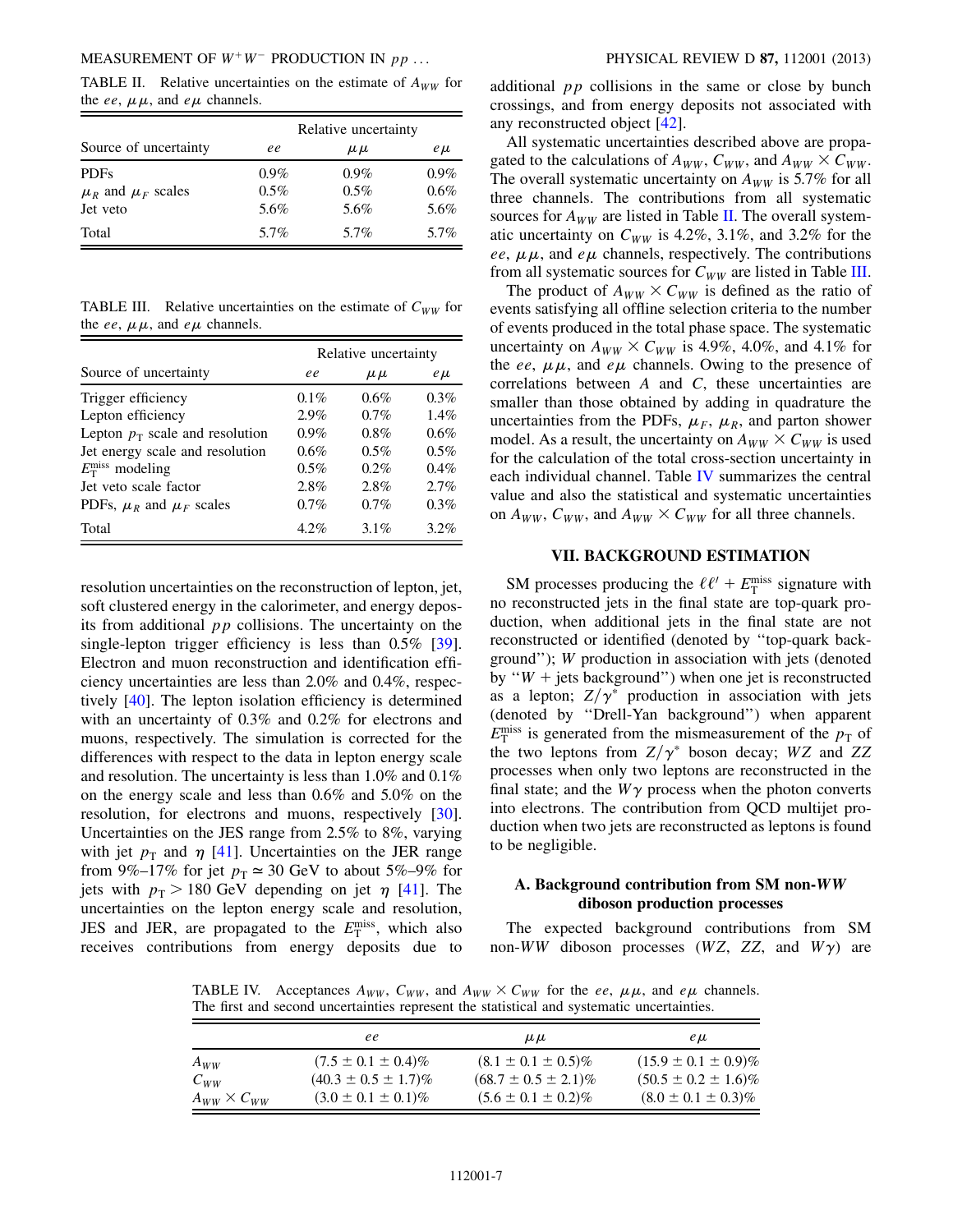estimated using simulation. The total number of selected non-WW diboson background events corresponding to 4.6 fb<sup>-1</sup> is estimated to be  $13 \pm 1$ (stat)  $\pm 2$ (syst), 21  $\pm$  $1(stat) \pm 2(syst)$ , and  $44 \pm 2(stat) \pm 6(syst)$  for the ee,  $\mu\mu$ , and  $e\mu$  channels, respectively. The systematic uncertainties arise mainly from theoretical uncertainties on the non-WW diboson production cross sections and uncertainties on the lepton, jet, and  $E_{\text{T}}^{\text{miss}}$  modeling in the simulation.

# B. Background contribution from SM top-quark production processes

Background contributions from top-quark production processes are suppressed by the jet veto requirement. However, top-quark events containing no reconstructed jets with  $p_T > 25$  GeV and  $|\eta| < 4.5$  could still mimic the signature of WW candidates. The top-quark background contribution is estimated using a data-driven method.

An extended signal region (ESR) is defined after the  $E_{\text{T,Rel}}^{\text{miss}}$  cut but before applying the jet veto and  $p_{\text{T}}(\ell \ell')$ criteria. In addition, a control region (CR) is defined as a subset of the ESR, which contains events having at least one b-tagged jet with  $p_T > 20$  GeV. The jet multiplicity distribution for top-quark events in the ESR,  $T_{data}^{ESR}$ , is estimated from the jet multiplicity distribution in the CR,  $T_{\text{data}}^{\text{CR}}$ . In a first step, the non-top-quark background distribution  $T_{MC,nt}^{CR}$  in the CR is estimated with simulation, scaled by a normalization factor  $f'_n$ , and then subtracted from the measured  $T_{data}^{CR}$  distribution. Subsequently, the resulting distribution is extrapolated bin-by-bin from the CR to the ESR via the MC prediction of the ratio  $T_{MC,i}^{ESR}/T_{MC,i}^{CR}$  for each jet multiplicity bin i. The method can be summarized by the following equation for each jet multiplicity bin:

$$
T_{\text{data}}^{\text{ESR}} = \frac{T_{\text{MC}}^{\text{ESR}}}{T_{\text{MC}}^{\text{CR}}} (T_{\text{data}}^{\text{CR}} - f'_n \times T_{\text{MC,nt}}^{\text{CR}}), \tag{5}
$$

where each symbol  $T$  represents a full jet multiplicity distribution. The normalization scale factor  $f'_n$  for the non-top-quark background contributions in the CR is determined from events in the ESR by fitting the jet multiplicity distribution observed in data with the templates constructed from the data in the CR for top-quark contributions and from simulation for non-top-quark contributions. The value of  $f'_n$  is found to be 1.07  $\pm$  0.03. In a final step, the number of top-quark background events in the signal region is estimated using the number of topquark events in the ESR observed in data scaled by the ratio of top-quark events in the signal region to the number in the ESR in the MC simulation for the zero-jet bin.

The number of top-quark background events in the signal region is estimated to be  $22 \pm 12$ (stat)  $\pm 3$ (syst),  $32 \pm 14$ (stat)  $\pm 5$ (syst), and  $87 \pm 23$ (stat)  $\pm 13$ (syst) for the ee,  $\mu\mu$ , and e $\mu$  channels, respectively. The statistical uncertainty is mainly due to the limited number of data events observed in the CR. The systematic uncertainties are dominated by the b-tagging uncertainty.

An alternative data-driven method is used to cross-check the top-quark background estimation. To reduce the associated uncertainties on the jet veto probability, a data-based correction is derived from a top-quark dominated sample based on the WW selection but with the requirement of at least one b-jet with  $p_T > 25$  GeV [\[12\]](#page-14-13). In this sample, the ratio  $P_1$  of events with one jet to the total number of events is sensitive to the modeling of the jet energy spectrum in top-quark events. A multiplicative correction based on the ratio  $P_1^{\text{data}}/P_1^{\text{MC}}$  is applied to reduce the uncertainties resulting from the jet veto requirement. The results from the two data-driven methods are found to be consistent with each other within their uncertainties.

# C. Background contribution from  $W +$  jets production process

<span id="page-7-0"></span>The  $W$  + jets process can produce the  $\ell \ell' + E_T^{\text{miss}}$  signature when one jet is reconstructed as a charged lepton. Since the probability for a jet to be identified as a lepton may not be accurately modeled in the MC simulation, a data-driven method is employed to estimate this contribution. A leptonlike jet is defined as a jet that passes all lepton selection criteria but fails the lepton isolation requirement in the muon case, and fails at least one of the isolation or tight quality requirements in the electron case. The ratio  $f_{\ell}$ is then calculated as the ratio of jets satisfying the full lepton identification criteria to the number of leptonlike jets. A jet-enriched data sample is selected containing one lepton that passes all lepton selection criteria and a leptonlike jet. The number of events in this sample is then scaled by the ratio  $f_{\ell}$  to obtain the expected number of  $W + \text{jets}$ events in the signal region. The ratio  $f_{\ell}$  is measured as a function of the jet  $p_T$  and  $\eta$  from a jet-enriched sample for electrons and muons separately. The number of  $W +$  jets background events in the signal regions is estimated to be  $21 \pm 1$ (stat)  $\pm 11$ (syst),  $7 \pm 1$ (stat)  $\pm 3$ (syst), and  $70 \pm 1$  $2(stat) \pm 31(syst)$  for the *ee*,  $\mu\mu$ , and  $e\mu$  channels, respectively. The dominant source of systematic uncertainties stems from the  $f_{\ell}$  measurement. The same method is applied to a  $W$  + jets-enriched sample selected with the requirement of two same-sign leptons to validate the  $W +$ jets estimation method. Consistent results are obtained for the number of observed and predicted events in this control region.

An alternative method is used to check the  $W +$  jets estimation in the signal region. This method defines leptons with two different sets of quality criteria, one with the standard lepton selection criteria (called tight lepton here) and the other one with less restrictive lepton identification criteria (called loose lepton here). For loose muons, the isolation requirement is dropped. For loose electrons, the medium electron identification criteria as defined in Ref. [[30\]](#page-15-14) are used and the isolation requirement is also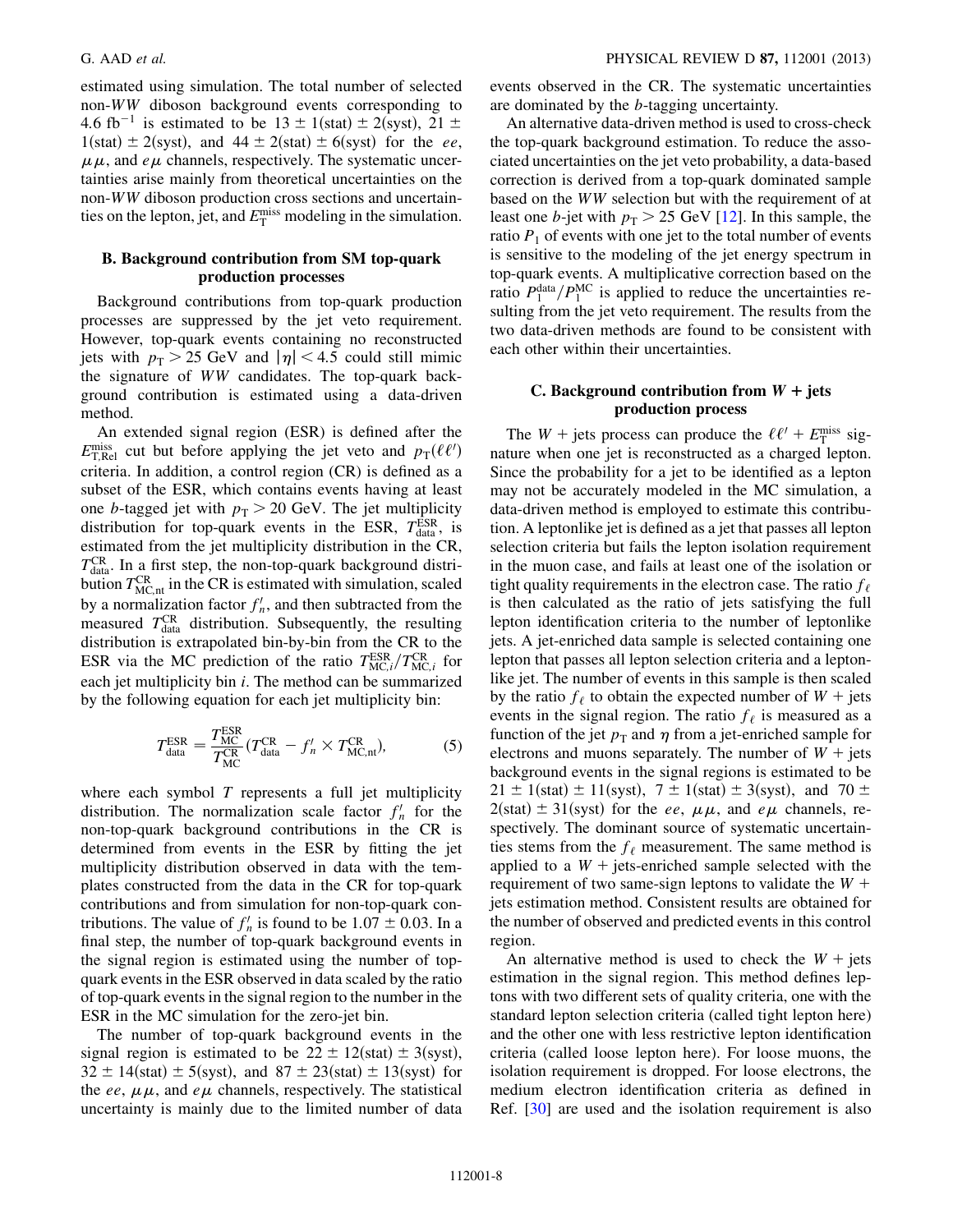MEASUREMENT OF  $W^+W^-$  PRODUCTION IN  $pp$  ... PHYSICAL REVIEW D 87, 112001 (2013)

dropped. Events with two loose leptons are assigned to one of four categories depending on whether both leptons, only the leading lepton, only the trailing lepton, or neither of the two leptons, satisfy the tight lepton identification criteria. The corresponding numbers of events are denoted by  $N_{TT}$ ,  $N_{TL}$ ,  $N_{LT}$ , and  $N_{LL}$ . The sample composition can be solved from a linear system of equations:

$$
(N_{TT}, N_{TL}, N_{LT}, N_{LL})^T = \mathcal{E}(N_{\ell\ell'}, N_{\ell j}, N_{j\ell'}, N_{jj})^T, (6)
$$

where  $N_{\ell\ell'}$  is the number of events with two prompt leptons,  $N_{\ell j}$  ( $N_{j\ell'}$ ) is the number of events where only the leading (trailing) lepton is a prompt lepton, and  $N_{ij}$  is the number of events where neither of the two leptons are prompt leptons. The  $4 \times 4$  matrix  $\mathcal E$  contains the probabilities for a loose quality lepton to pass the tight quality selection for both prompt leptons and jets. These probabilities are estimated by applying the loose and tight selections to  $Z/\gamma^* \rightarrow \ell \ell$  events and to a sample of dijet events, respectively. To take into account the lepton  $p_T$ dependence of these two probabilities, the matrix equation is inverted for each event, giving four weights, corresponding to these four combinations. These weights are then summed over all events in the signal region with loose lepton requirements to yield the estimated total number of background events from  $W +$  jets and dijet processes. The results from the two data-driven methods are found to be consistent with each other within their uncertainties.

## D. Background contribution from Drell-Yan production process

The Drell-Yan background is one of the dominant background contributions in the ee and  $\mu\mu$  channels. Its contribution is suppressed by the requirements on  $m_{\ell\ell'}$ ,  $E_{\text{T,Rel}}^{\text{miss}}$ , and  $p_{\text{T}}(\ell\ell')$ . A control region dominated by the Drell-Yan process is defined by applying the same set of selection cuts as used for the signal region

and reversing the  $p_T(\ell\ell')$  cut. The Drell-Yan background in the signal region is estimated from the number of events observed in this control region, after subtracting other background contributions using MC expectations, scaled by the ratio of the number of MC  $Z +$  jets events in the signal region to the number in the control region. The number of Drell-Yan background events in the signal region is estimated to be  $12 \pm 3$ (stat)  $\pm 3$ (syst),  $34 \pm 6$ (stat)  $\pm 10$ (syst), and  $5 \pm 2$ (stat)  $\pm 1$ (syst) events in the ee,  $\mu \mu$ , and e $\mu$  channels, respectively. As a crosscheck, the results obtained above are compared to the predictions from simulation. Good agreement between the two estimates is found.

# VIII. INCLUSIVE AND FIDUCIAL CROSS-SECTION RESULTS

<span id="page-8-0"></span>Table [V](#page-8-1) shows the number of events selected in data and the estimated background contributions with statistical and systematic uncertainties for the three individual channels and the combined channel. The expected numbers of WW signal events for the individual and the combined channels are also shown. In total 1325  $\ell \ell' + E_{\rm T}^{\rm miss}$  candidates are observed in data with  $824 \pm 4$ (stat)  $\pm 69$ (syst) signal events expected from the *WW* process and  $369 \pm 31$ (stat)  $\pm$  $53$ (syst) background events expected from non-WW processes. The WW processes mediated by a SM Higgs boson with a mass of 126 GeV would contribute an additional 3, 7, and 16 events in the ee,  $\mu\mu$ , and e $\mu$  channels, respectively. Figure [6](#page-9-0) shows the comparison between data and predictions for the leading lepton  $p<sub>T</sub>$ , azimuthal angle difference between the two leptons,  $p_T$  and the transverse mass  $m_T$  of the  $\ell \ell' + E_T^{\text{miss}}$  system, where  $m_T$  is calculated as  $\sqrt{(E_{\rm T}^{\ell}+E_{\rm T}^{\ell'}+E_{\rm T}^{\rm miss})^2-(\vec{p}_{\rm T}^{\ell}+\vec{p}_{\rm T}^{\ell'}+\vec{E}_{\rm T}^{\rm miss})^2}$  with  $\vec{p}_{\rm T}^{\ell}$  and  $\vec{p}_{\text{T}}^{\ell'}$  being the transverse momentum vectors of the two leptons. The shapes of the Drell-Yan and top-quark distributions are taken from simulation and are scaled according to the data-driven estimates of the respective background.

<span id="page-8-1"></span>TABLE V. Summary of observed and expected numbers of signal and background events in three individual channels and their combination (contributions from SM Higgs, VBF, and DPS processes are not included). The prediction of the SM WW contribution is normalized to the inclusive theoretical cross section of 44.7 pb. The first and second uncertainties represent the statistical and systematic uncertainties, respectively.

| Data              | ee<br>174           | $\mu \mu$<br>330    | $e\mu$<br>821       | Combined<br>1325     |
|-------------------|---------------------|---------------------|---------------------|----------------------|
| WW                | $100 \pm 2 \pm 9$   | $186 \pm 2 \pm 15$  | $538 \pm 3 \pm 45$  | $824 \pm 4 \pm 69$   |
| Top               | $22 \pm 12 \pm 3$   | $32 \pm 14 \pm 5$   | $87 \pm 23 \pm 13$  | $141 \pm 30 \pm 22$  |
| $W + \text{jets}$ | $21 \pm 1 \pm 11$   | $7 \pm 1 \pm 3$     | $70 \pm 2 \pm 31$   | $98 \pm 2 \pm 43$    |
| Drell-Yan         | $12 \pm 3 \pm 3$    | $34 \pm 6 \pm 10$   | $5 \pm 2 \pm 1$     | $51 \pm 7 \pm 12$    |
| Other dibosons    | $13 \pm 1 \pm 2$    | $21 \pm 1 \pm 2$    | $44 \pm 2 \pm 6$    | $78 \pm 2 \pm 10$    |
| Total background  | $68 \pm 12 \pm 13$  | $94 \pm 15 \pm 13$  | $206 \pm 24 \pm 35$ | $369 \pm 31 \pm 53$  |
| Total expected    | $169 \pm 12 \pm 16$ | $280 \pm 16 \pm 20$ | $744 \pm 24 \pm 57$ | $1192 \pm 31 \pm 87$ |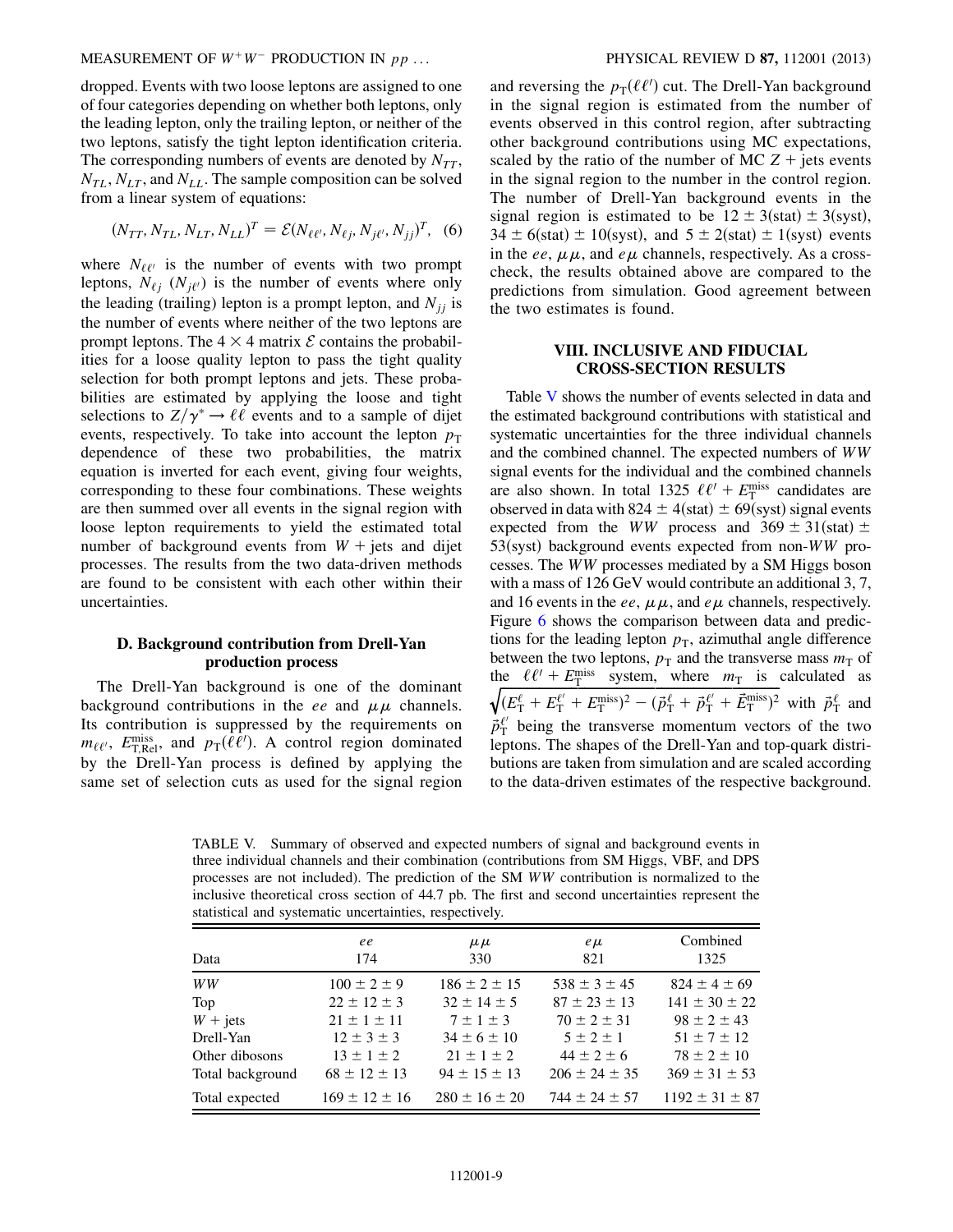<span id="page-9-0"></span>

FIG. 6 (color online). Distributions for WW candidates with all selection criteria applied and combining ee,  $\mu\mu$ , and e $\mu$  channels: (a) leading lepton  $p_T$  (b) opening angle between the two leptons  $[\Delta \phi(\ell \ell')]$ , (c)  $p_T$ , and (d)  $m_T$  of the  $\ell \ell' + E_T^{\text{miss}}$  system. The points represent data. The statistical and systematic uncertainties are shown as grey bands. The stacked histograms are from MC predictions except the background contributions from the Drell-Yan, top-quark, and  $W +$  jets processes, which are obtained from data-driven methods. The prediction of the SM WW contribution is normalized to the inclusive theoretical cross section of 44.7 pb.

The  $W +$  jets background contribution is based on the data-driven method as described in Sec. [VII C](#page-7-0), and the non-WW diboson background contributions are estimated using simulation.

The fiducial and total cross sections for the WW process for the three individual decay channels are calculated using Eqs. [\(1](#page-1-2)) and ([2\)](#page-1-3), respectively. The results are shown in Table [VI](#page-9-1) together with the SM predictions. Reasonable agreement is found between the measured cross sections and the theoretical predictions. For the total cross-section measurement, the relative statistical uncertainty is 12%, 8%, and 5% for the ee,  $\mu \mu$ , and e $\mu$  channels, respectively, and the overall relative systematic uncertainty is 18%, 10%, and 8%, respectively.

<span id="page-9-1"></span>TABLE VI. The measured fiducial and total cross sections for the three channels separately and also the total cross section for the combined channels, compared with theoretical predictions. The fiducial cross sections include the branching ratio for both W bosons decaying into  $e\nu$  or  $\mu\nu$  (including decays through  $\tau$  leptons with additional neutrinos). For the measured cross sections, the first uncertainty is statistical, the second is systematic without luminosity uncertainty, and the third is the luminosity uncertainty.

|           | Measured $\sigma_{WW}^{\text{fid}}$ (fb) | Predicted $\sigma_{WW}^{\text{fid}}$ (fb) | Measured $\sigma_{WW}$ (pb)    | Predicted $\sigma_{WW}$ (pb) |
|-----------|------------------------------------------|-------------------------------------------|--------------------------------|------------------------------|
| ee        | $56.4 \pm 6.8 \pm 9.8 \pm 2.2$           | $54.6 \pm 3.7$                            | $46.9 \pm 5.7 \pm 8.2 \pm 1.8$ | $44.7^{+2.1}_{-1.9}$         |
| $\mu \mu$ | $73.9 \pm 5.9 \pm 6.9 \pm 2.9$           | $58.9 + 4.0$                              | $56.7 \pm 4.5 \pm 5.5 \pm 2.2$ | $44.7^{+2.1}_{-1.9}$         |
| $e\mu$    | $262.3 \pm 12.3 \pm 20.7 \pm 10.2$       | $231.4 \pm 15.7$                          | $51.1 \pm 2.4 \pm 4.2 \pm 2.0$ | $44.7^{+2.1}_{-1.9}$         |
| Combined  | $\cdots$                                 | $\cdots$                                  | $51.9 \pm 2.0 \pm 3.9 \pm 2.0$ | $44.7^{+2.1}_{-1.9}$         |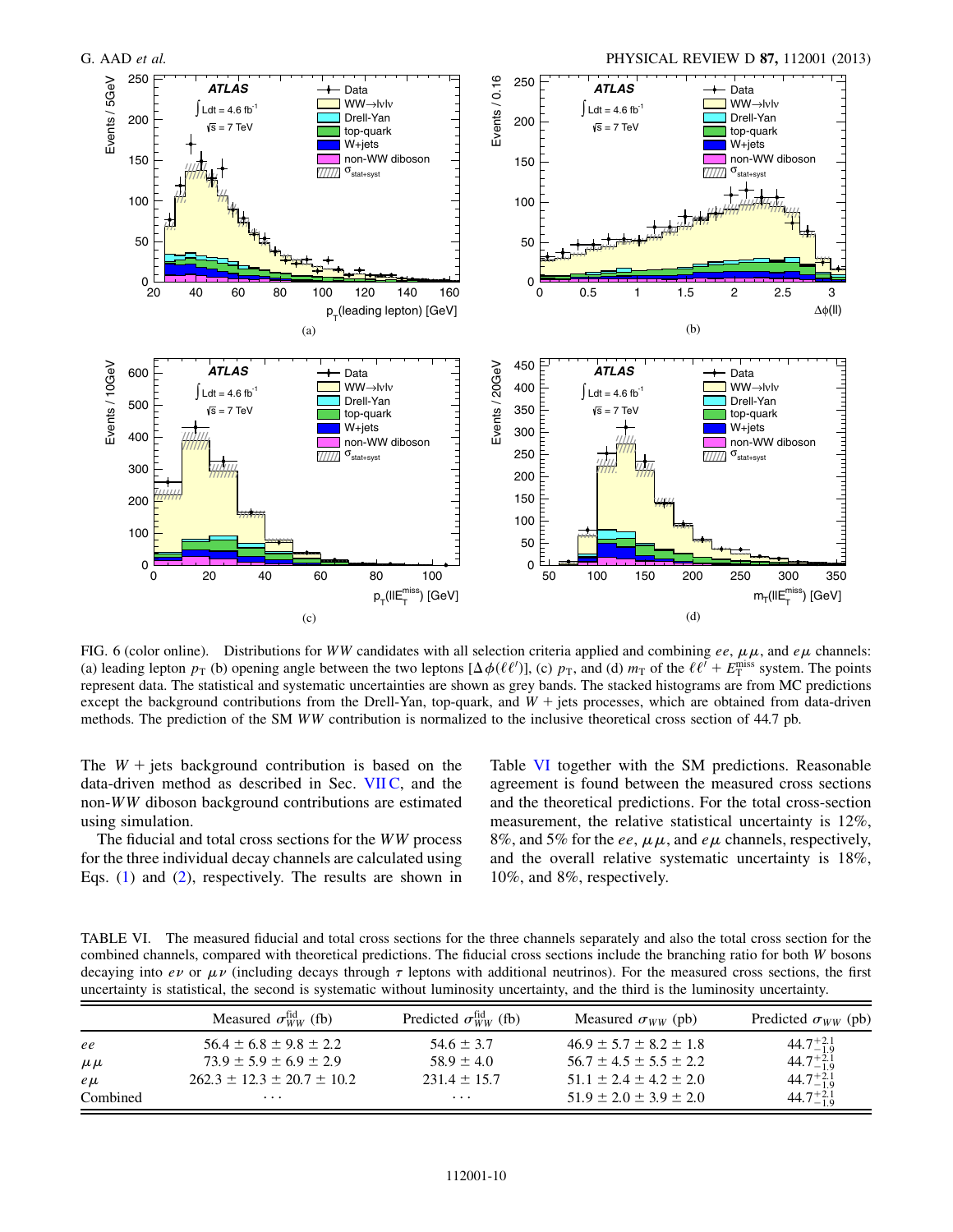MEASUREMENT OF  $W^+W^-$  PRODUCTION IN  $pp$  ... PHYSICAL REVIEW D 87, 112001 (2013)

The combined total cross section from the three decay channels is determined by minimizing the negative loglikelihood function:

$$
L = -\ln \prod_{i=1}^{3} \frac{e^{-(\mu_{\rm s}^{i} + \mu_{\rm b}^{i})} \times (\mu_{\rm s}^{i} + \mu_{\rm b}^{i})^{N_{\rm obs}^{i}}}{N_{\rm obs}^{i}},\tag{7}
$$

where  $i = 1, 2, 3$  runs over the three channels,  $\mu_s^i$  and  $\mu_b^i$ represent the expected WW signal and estimated background for the *i*th channel, and  $N_{\text{obs}}^i$  represents the number of observed data events. The expected WW signal is computed as  $\mu_s^i = \sigma_{WW} \times BR \times L \times A_{WW}^i \times C_{WW}^i$ , where  $A_{WW}^i$  and  $C_{WW}^i$  are the corresponding  $A_{WW}$  and  $C_{WW}$  in the ith channel.

The combined total cross section is  $\sigma_{WW} = 51.9 \pm 0.000$  $2.0$ (stat)  $\pm 3.9$ (syst)  $\pm 2.0$ (lumi) pb and is also shown in Table [VI.](#page-9-1) The statistical uncertainty is estimated by taking the difference between the cross section at the minimum of the negative log-likelihood function and the cross section where the negative log-likelihood is 0.5 units above the minimum. Systematic uncertainties include all sources except luminosity and are taken into account by convolving the Poisson probability distributions for signal and background with the corresponding Gaussian distributions. Correlations between the signal and background uncertainties due to common sources of systematic uncertainties are taken into account in the definition of the likelihood.

# <span id="page-10-0"></span>IX. NORMALIZED DIFFERENTIAL FIDUCIAL CROSS SECTION

The measured leading lepton  $p<sub>T</sub>$  distribution is unfolded to remove all experimental effects due to detector acceptance, resolution, and lepton reconstruction efficiencies. The unfolded distribution provides a differential crosssection measurement in the fiducial phase space and allows a comparison with different theoretical models. A Bayesian unfolding technique [[43](#page-15-27)] with three iterative steps is used in this analysis.

In unfolding of binned data, effects of the experimental acceptance and resolution are expressed in a response matrix, whose elements are the probability of an event in the ith bin at the generator level being reconstructed in the *j*th measured bin. The lepton  $p<sub>T</sub>$  bins are chosen to be wider than the detector resolution to minimize migration effects and to maintain a sufficient number of events in each bin. The bin purity is found to be above 80%, implying small bin-to-bin migration effects.

The measured leading lepton  $p<sub>T</sub>$  distribution in data is then corrected using a regularized inversion of the response matrix. Finally, the distribution is corrected for efficiency and acceptance calculated from simulation.

Figure [7](#page-10-2) shows the normalized fiducial cross sections  $(1/\sigma_{WW}^{\text{fid}} \times d\sigma_{WW}^{\text{fid}}/dp_{\text{T}})$  extracted in bins of the leading lepton  $p_T$  together with the SM predictions. The combined fiducial cross section  $\sigma_{WW}^{\text{fid}}$  is defined as the sum of the

<span id="page-10-2"></span>

FIG. 7 (color online). The normalized differential WW fiducial cross section as a function of the leading lepton  $p<sub>T</sub>$  compared to the SM prediction.

fiducial cross sections in each decay channel. The corresponding numerical values and the correlation matrix are shown in Table [VII](#page-11-0). The overall uncertainty is about 5% for leading lepton  $p_T < 80$  GeV and increases to 40% for leading lepton  $p_T > 140$  GeV. The dominant source of uncertainty on the normalized differential cross section is statistical and is determined from MC ensembles. Two thousand pseudoexperimental spectra are generated by fluctuating the content of each bin according to a Poisson distribution with a mean that is equal to the bin content. The unfolding procedure is applied to each pseudoexperiment, and the root mean square of the results is taken as the statistical uncertainty.

Systematic uncertainties on the normalized differential cross section mainly arise from uncertainties which directly impact the shape of the leading lepton  $p_T$  spectrum, i.e. the lepton energy scale and resolution, identification and isolation efficiencies, jet and  $E_{\text{T}}^{\text{miss}}$  modeling, and background estimations. The systematic uncertainties are evaluated by varying the response matrix for each uncertainty, and combining the resulting changes in the unfolded spectrum. Uncertainties on the expected background shapes and contributions are treated in a similar way. The performance of the unfolding procedure was verified by comparing the true and unfolded spectrum generated using pseudoexperiments. The unfolded results are stable with different numbers of iterations used and different input distributions.

#### <span id="page-10-1"></span>X. ANOMALOUS WWZ AND  $WW\gamma$  COUPLINGS

The reconstructed leading lepton  $p<sub>T</sub>$  distribution is used to set limits on anomalous  $WWZ$  and  $WW\gamma$  TGCs. The Lorentz invariant Lagrangian describing the WWZ and  $WW\gamma$  interactions [[44](#page-15-28)] has 14 independent coupling parameters. Assuming electromagnetic gauge invariance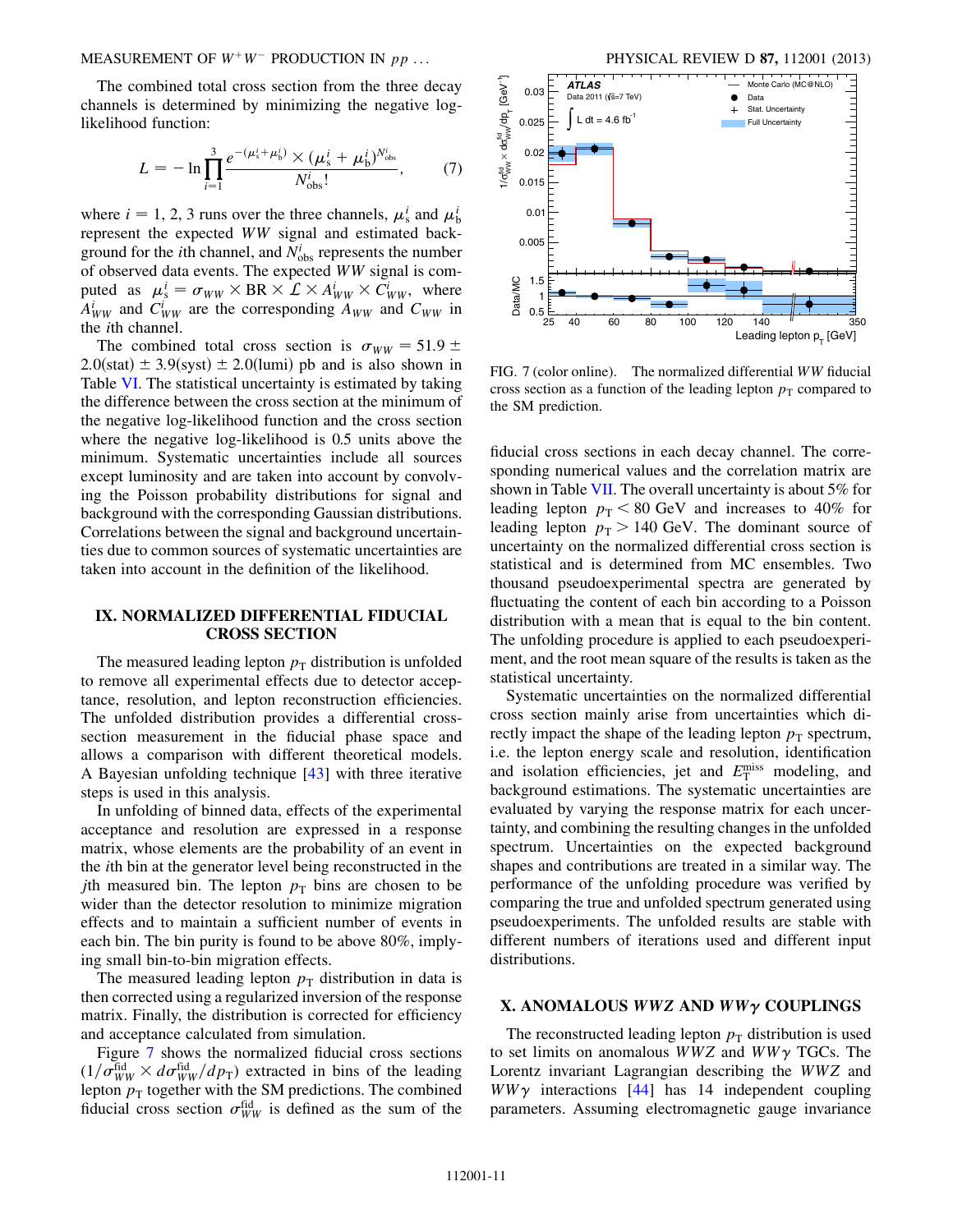<span id="page-11-0"></span>TABLE VII. Normalized fiducial cross section together with the overall uncertainty in bins of the leading lepton  $p<sub>T</sub>$ . The weighted bin center is calculated as the cross-section-weighted average of the leading lepton  $p<sub>T</sub>$  in each bin derived from MC@NLO and GG2WW. The correlation coefficients between different leading lepton  $p<sub>T</sub>$  bins are also shown. Only half of the symmetric correlation matrix is presented.

| Leading lepton $p_T$ [GeV]                                                              | [25, 40]             | [40, 60]             | [60, 80]             | [80, 100]                     | [100, 120]                            | [120, 140]                                 | [140, 350]                                         |
|-----------------------------------------------------------------------------------------|----------------------|----------------------|----------------------|-------------------------------|---------------------------------------|--------------------------------------------|----------------------------------------------------|
| Weighted bin center [GeV]                                                               | 33.6                 | 50.2                 | 70.2                 | 89.1                          | 107.1                                 | 127.5                                      | 180.4                                              |
| $1/\sigma_{WW}^{\text{fid}} \times d\sigma_{WW}^{\text{fid}}/dp_T$ [GeV <sup>-1</sup> ] | $2.0 \times 10^{-2}$ | $2.1 \times 10^{-2}$ | $8.2 \times 10^{-3}$ | $2.7 \times 10^{-3}$          | $2.2 \times 10^{-3}$                  | $9.5 \times 10^{-4}$                       | $6.2 \times 10^{-5}$                               |
| Relative uncertainty                                                                    | $6.7\%$              | $4.8\%$              | 8.2%                 | 17.0%                         | $17.1\%$                              | 25.5%                                      | 41.0%                                              |
| Correlation                                                                             |                      | $-0.43$              | $-0.33$<br>$-0.29$   | $-0.27$<br>$-0.29$<br>$-0.01$ | $-0.27$<br>$-0.23$<br>$-0.04$<br>0.21 | $-0.13$<br>$-0.30$<br>0.02<br>0.11<br>0.23 | $-0.29$<br>$-0.15$<br>0.03<br>0.14<br>0.11<br>0.27 |

and  $C$  and  $P$  conservations, the number of independent parameters reduces to five:  $g_1^Z$ ,  $\kappa_Z$ ,  $\kappa_\gamma$ ,  $\lambda_Z$ , and  $\lambda_\gamma$ . In the SM, the coupling parameters have the following values:  $g_1^Z = \kappa_Z = \kappa_\gamma = 1$  and  $\lambda_Z = \lambda_\gamma = 0$ . Deviations of these coupling parameters from their SM values  $\Delta g_1^Z$  (=  $g_1^Z$  – 1),  $\Delta \kappa_Z (\equiv \kappa_Z - 1)$ ,  $\Delta \kappa_\gamma (\equiv \kappa_\gamma - 1)$ ,  $\lambda_Z$ , and  $\lambda_\gamma$ , all equal to zero in the SM, would result in an increase of the production cross section and alter kinematic distributions, especially for large values of the leading lepton  $p<sub>T</sub>$ . Since unitarity restricts the WWZ and WW $\gamma$  couplings to their SM values at asymptotically high energies, each of the couplings is usually modified by  $\alpha(\hat{s}) = \alpha_0/(1 + \hat{s}/\Lambda^2)^2$ , where  $\alpha$  corresponds to one of the five couplings,  $\alpha_0$  is the value of the anomalous coupling at low energy,  $\hat{s}$  is the square of the invariant mass of the WW system, and  $\Lambda$  is the mass scale at which new physics affecting anomalous couplings would be introduced.

Limits on these couplings can be obtained under the assumption that the WWZ and  $WW\gamma$  couplings are equal (denoted by the "equal couplings scenario") ( $\Delta \kappa_Z$  =  $\Delta \kappa_{\gamma}$ ,  $\lambda_{Z} = \lambda_{\gamma}$ , and  $g_1^Z = 1$ ). Two other different sets of parameters are also considered. One, motivated by  $SU(2) \times U(1)$  gauge invariance, was used by the LEP collaborations (denoted by the ''LEP scenario'') [\[45\]](#page-15-29) and assumes  $\Delta \kappa_{\gamma} = (\cos^2 \theta_W / \sin^2 \theta_W) (\Delta g_1^Z - \Delta \kappa_Z)$  and  $\lambda_Z = \lambda_{\gamma}$ . The other one (denoted by the "HISZ scenario") [\[46\]](#page-15-30) assumes  $\Delta g_1^Z = \Delta \kappa_Z / (\cos^2 \theta_W - \sin^2 \theta_W)$ ,  $\Delta \kappa_\gamma =$  $2\Delta\kappa_Z \cos^2\theta_W/(\cos^2\theta_W - \sin^2\theta_W)$ , and  $\lambda_Z = \lambda_\gamma$ . Because of the constraints mentioned above, the number of independent parameters is only two for the equal couplings scenario and the HISZ scenario, and three for the LEP scenario. Limits are also set assuming no relationships among these five parameters.

A reweighting method is applied to SM WW events generated with MC@NLO and processed through the full detector simulation to obtain the leading lepton  $p<sub>T</sub>$  distribution with anomalous couplings. The reweighting method uses an event weight to predict the rate with which a given event would be generated if anomalous couplings were present. The event weight is the ratio of the squared matrix elements with and without anomalous couplings i.e.,  $|\mathcal{M}|^2/|\mathcal{M}|^2_{SM}$ , where  $|\mathcal{M}|^2$  is the matrix element squared in the presence of anomalous couplings and  $|\mathcal{M}|^2_{SM}$  is the matrix element squared in the SM. The event generator BHO [[47](#page-15-31)] is used for the calculation of the two matrix elements. Generator-level comparisons of WW production between MC@NLO and BHO with all anomalous couplings set to zero are performed and consistent results are obtained. Samples with different sets of anomalous couplings are generated and the ratio of the leading lepton  $p<sub>T</sub>$  distribution to the SM prediction is parametrized as a function of the input anomalous coupling parameters. This function is then used to interpolate the leading lepton  $p<sub>T</sub>$  distribution for any given anomalous couplings. To verify the reweighting method, the event weights for a given set of anomalous couplings are calculated and applied to events generated with BHO assuming no anomalous couplings. The reweighted distributions are compared to those predicted by the BHO generator, and good agreement is observed for the inclusive cross section and for the kinematic distributions as shown in Fig.  $8(a)$ .

Figure [8\(b\)](#page-12-0) compares the reconstructed leading lepton  $p_T$  spectrum in data with that from the sum of expected signal and background contributions. The predicted leading lepton  $p<sub>T</sub>$  distributions for three different anomalous TGC values are also shown. Events at high values of the leading lepton  $p<sub>T</sub>$  distribution are sensitive to anomalous TGCs. Limits on anomalous TGCs are obtained by forming a likelihood test incorporating the observed number of candidate events, the expected signal as a function of anomalous TGCs, and the estimated number of background events in each  $p<sub>T</sub>$  bin. The systematic uncertainties are included in the likelihood function as nuisance parameters with correlations taken into account. The 95%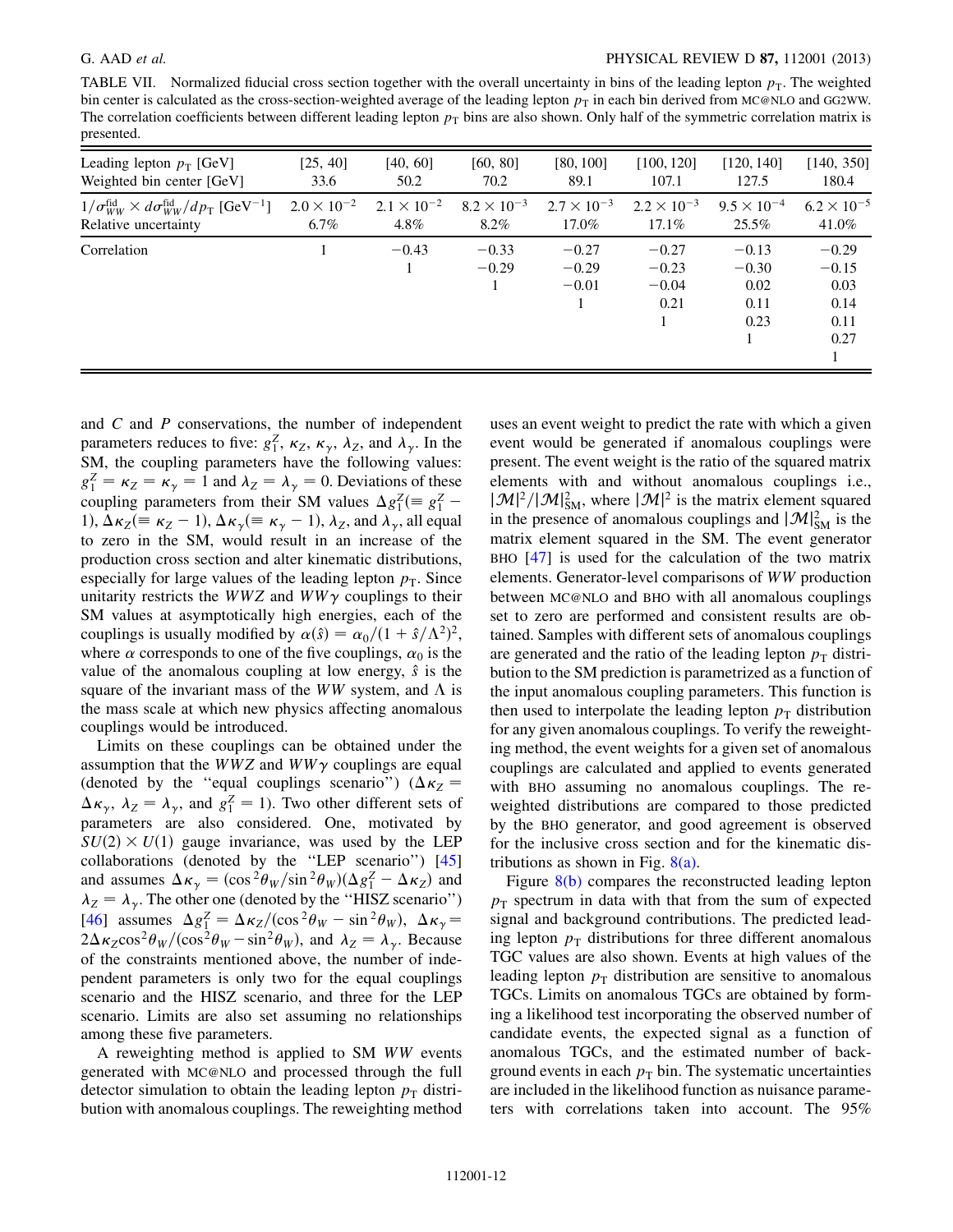

<span id="page-12-0"></span>FIG. 8 (color online). (a) The leading lepton  $p_T$  spectrum from the SM prediction, compared with a prediction using BHO and by reweighting the SM prediction assuming the LEP scenario with  $\Delta \kappa_Z = 0.1$ ,  $\lambda_Z = 0$ ,  $\Delta g_1^Z = -0.1$ , and  $\Lambda = \infty$ . (b) The reconstructed leading lepton  $p<sub>T</sub>$  spectrum in data and sum of MC signal and background for the SM prediction and for three different anomalous TGC predictions. The shaded band corresponds to the total statistical and systematic uncertainties. The rightmost bin shows the sum of all events with leading lepton  $p_T$  above 180 GeV.

confidence level (C.L.) intervals on anomalous TGC parameters include all values of anomalous TGC parameters for which the negative log-likelihood functions increase by no more than 1.92 (2.99) units above the minimum for the one (two)-dimensional case.

Table [VIII](#page-12-1) shows expected and observed 95% C.L. limits on anomalous  $WWZ$  and  $WW\gamma$  couplings for three scenarios (LEP, HISZ, and equal couplings) with two scales,  $\Lambda = 6$  TeV and  $\Lambda = \infty$ . The  $\Lambda = 6$  TeV scale is chosen as it is the rounded largest value that still preserves unitarity for all extracted anomalous TGC limits of this analysis. Table [IX](#page-12-2) shows the results assuming no relation-ships between the five couplings. Figure [9](#page-13-1) shows the two-dimensional 95% C.L. contour limits of  $\Delta \kappa_Z$  vs  $\lambda_Z$ ,  $\Delta \kappa_Z$  vs  $\Delta g_1^Z$ ,  $\Delta \kappa_\gamma$  vs  $\Delta g_1^Z$ , and  $\lambda_Z$  vs  $\Delta g_1^Z$  for the LEP scenario. Except for the anomalous coupling parameter(s) under study, all other parameters are set to their SM values.

Limits in the LEP scenario are compared with limits obtained from the CMS  $[13]$  $[13]$ , CDF  $[10]$ , D0  $[10]$ , and LEP [\[9\]](#page-14-8) experiments in Fig. [10.](#page-14-15) Because of higher energy and higher WW production cross section at the LHC, the limits

<span id="page-12-2"></span>TABLE IX. The 95% C.L. expected and observed limits on anomalous TGCs assuming no relationships between these five coupling parameters for  $\Lambda = \infty$ . Except for the coupling under study, all other anomalous couplings are set to zero.

| Parameter                | Expected<br>$(\Lambda = \infty)$ | Observed<br>$(\Lambda = \infty)$ |
|--------------------------|----------------------------------|----------------------------------|
| $\Delta \kappa_Z$        | $[-0.077, 0.086]$                | $[-0.078, 0.092]$                |
| $\lambda_z$              | $[-0.071, 0.069]$                | $[-0.074, 0.073]$                |
| $\lambda_{\gamma}$       | $[-0.144, 0.135]$                | $[-0.152, 0.146]$                |
| $\Delta g_1^Z$           | $[-0.449, 0.546]$                | $[-0.373, 0.562]$                |
| $\Delta \kappa_{\gamma}$ | $[-0.128, 0.176]$                | $[-0.135, 0.190]$                |

<span id="page-12-1"></span>TABLE VIII. The 95% C.L. expected and observed limits on anomalous TGCs in the LEP, HISZ, and equal couplings scenarios. Except for the coupling under study, all other anomalous couplings are set to zero. The results are shown for two scales  $\Lambda = 6$  TeV and  $\Lambda = \infty$ .

| Scenario        | Parameter                      | Expected<br>$(\Lambda = 6$ TeV) | Observed<br>$(\Lambda = 6$ TeV) | Expected<br>$(\Lambda = \infty)$ | Observed<br>$(\Lambda = \infty)$ |
|-----------------|--------------------------------|---------------------------------|---------------------------------|----------------------------------|----------------------------------|
| <b>LEP</b>      | $\Delta \kappa_7$              | $[-0.043, 0.040]$               | $-0.045, 0.044$                 | $[-0.039, 0.039]$                | $[-0.043, 0.043]$                |
|                 | $\lambda_Z = \lambda_{\gamma}$ | $[-0.060, 0.062]$               | $[-0.062, 0.065]$               | $[-0.060, 0.056]$                | $[-0.062, 0.059]$                |
|                 | $\Delta g_1^Z$                 | $[-0.034, 0.062]$               | $[-0.036, 0.066]$               | $[-0.038, 0.047]$                | $[-0.039, 0.052]$                |
| <b>HISZ</b>     | $\Delta \kappa_7$              | $[-0.040, 0.054]$               | $[-0.039, 0.057]$               | $[-0.037, 0.054]$                | $[-0.036, 0.057]$                |
|                 | $\lambda_Z = \lambda_{\gamma}$ | $[-0.064, 0.062]$               | $-0.066, 0.065$                 | $[-0.061, 0.060]$                | $[-0.063, 0.063]$                |
| Equal couplings | $\Delta \kappa_7$              | $[-0.058, 0.089]$               | $[-0.061, 0.093]$               | $[-0.057, 0.080]$                | $[-0.061, 0.083]$                |
|                 | $\lambda_Z = \lambda_{\gamma}$ | $[-0.060, 0.062]$               | $[-0.062, 0.065]$               | $[-0.060, 0.056]$                | $[-0.062, 0.059]$                |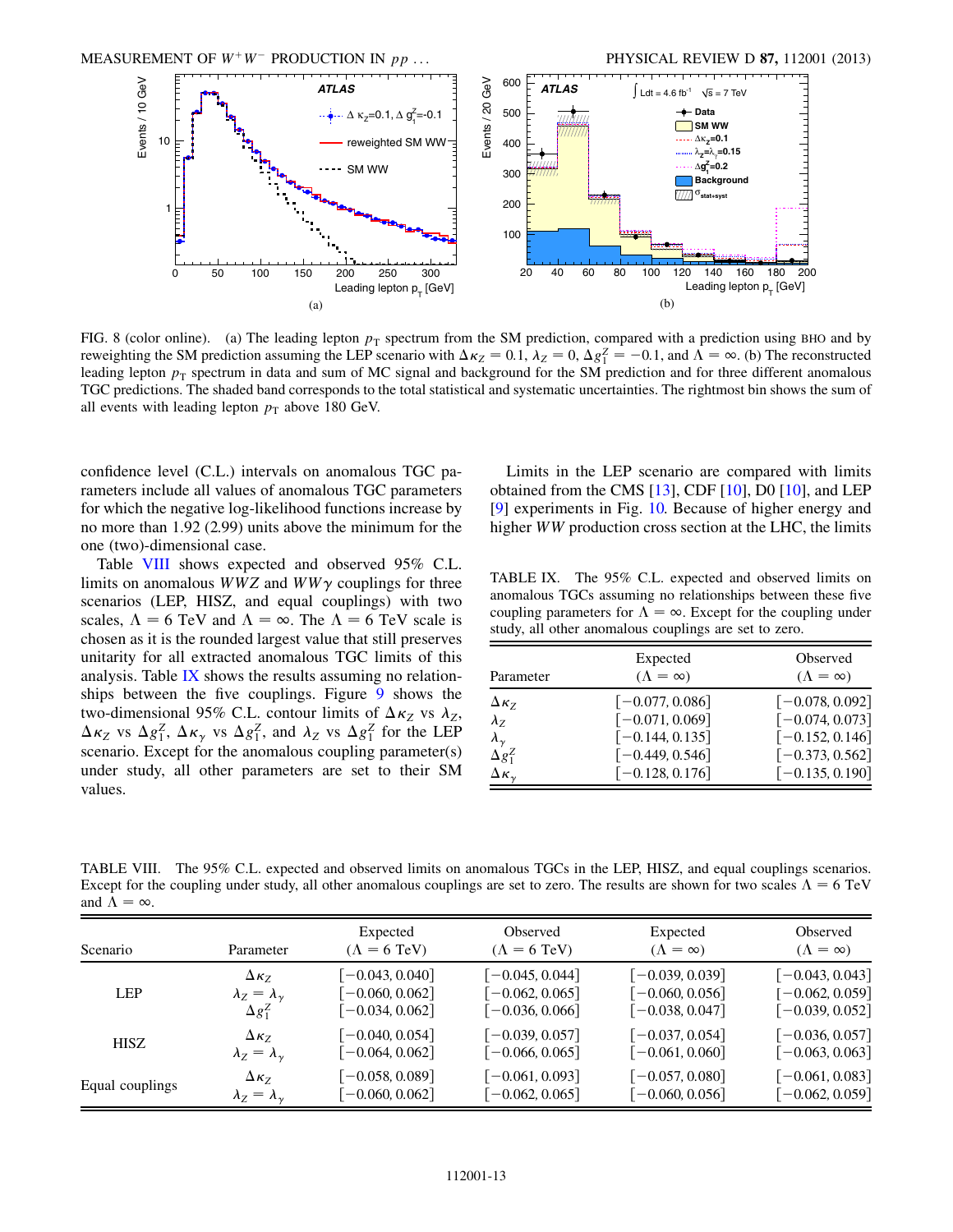<span id="page-13-1"></span>

FIG. 9. Two-dimensional 95% C.L. contour limits on (a)  $\lambda_Z$  vs  $\Delta \kappa_Z$ , (b)  $\Delta g_1^Z$  vs  $\Delta \kappa_Z$ , (c)  $\Delta g_1^Z$  vs  $\lambda_Z$ , and (d)  $\Delta g_1^Z$  vs  $\Delta \kappa_Y$  for the LEP scenario for  $\Lambda = \infty$ . Except for the two parameters under study, all other anomalous couplings are set to zero.

obtained in this paper are better than the Tevatron results and approach the precision of the combined limits from the LEP experiments.

# XI. CONCLUSION

<span id="page-13-0"></span>The  $WW$  production cross section in  $pp$  collisions at  $\sqrt{s}$  = 7 TeV is measured using 4.6 fb<sup>-1</sup> of data collected with the ATLAS detector at the LHC. The measurement is conducted using the  $WW \rightarrow \ell \nu \ell' \nu'$  ( $\ell$ ,  $\ell' = e$ ,  $\mu$ ) channels including decays through  $\tau$  leptons with additional neutrinos. In total 1325 candidates are selected with an estimated background of  $369 \pm 61$ events for the three decay channels into ee,  $\mu\mu$ , and  $e\mu$  final states. The combined production cross section  $\sigma(pp \to WW + X)$  is 51.9  $\pm$  2.0(stat)  $\pm$  3.9(syst)  $\pm$  $2.0$ (lumi) pb, compatible with the SM NLO prediction of  $44.7^{+2.1}_{-1.9}$  pb. The overall statistical and systematic uncertainty is 9% and an improvement of 30% has been achieved compared with the previous ATLAS measurement [[12](#page-14-13)]. The results presented supersede the previous results obtained with  $1 fb^{-1}$  of data. Cross sections are also measured in a fiducial phase space.

The leading lepton  $p<sub>T</sub>$  distribution is unfolded to obtain the normalized differential fiducial cross section in the chosen fiducial phase space. Reasonable agreement is observed between the measured distribution and theoretical predictions using MC@NLO.

Anomalous  $WWZ$  and  $WW\gamma$  couplings are probed using the reconstructed leading lepton  $p<sub>T</sub>$  distribution of the selected WW events. With the assumption that WWZ and  $WW\gamma$  couplings are equal, 95% C.L. limits are set on  $\Delta \kappa_Z$ and  $\lambda_Z$  in the intervals  $[-0.061, 0.093]$  and  $[-0.062, 0.065]$ , respectively, for a scale of  $\Lambda = 6$  TeV. Limits on these anomalous couplings are also reported for three other scenarios and two scales  $\Lambda = 6$  TeV and  $\Lambda = \infty$ . The limits on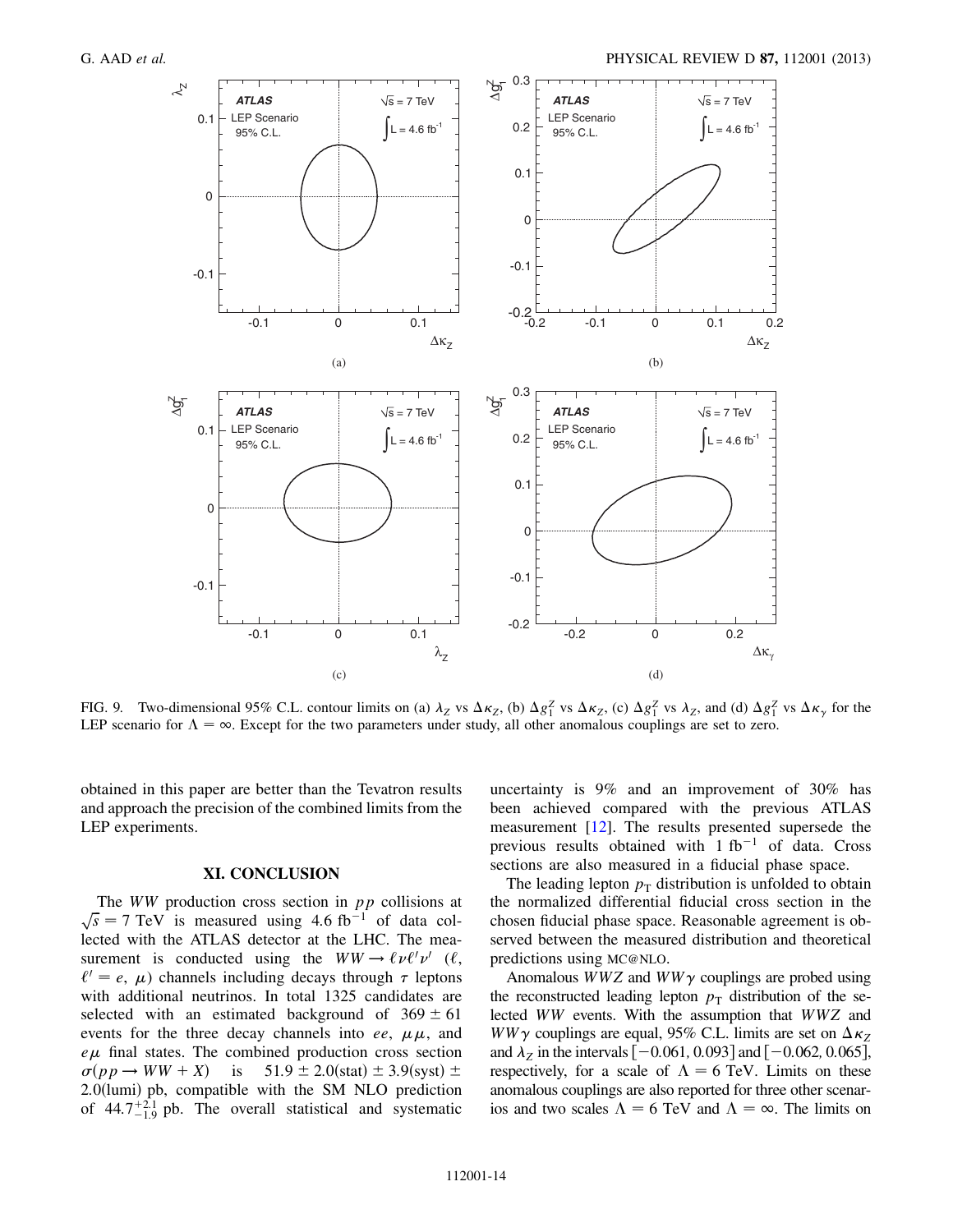<span id="page-14-15"></span>

FIG. 10 (color online). Comparison of anomalous TGC limits from ATLAS, CMS, CDF, D0, and LEP experiments for the LEP scenario. The  $\Delta \kappa_Z$  result in the LEP scenario from CMS was obtained using the  $\Delta \kappa_{\gamma}$  limit in the HISZ scenario [\[13\]](#page-14-11) and inserting it in the LEP scenario assuming  $\Delta g_1^Z = 0$ .

anomalous TGCs obtained approach the precision of the combined limits from the four LEP experiments.

# ACKNOWLEDGMENTS

We thank CERN for the very successful operation of the LHC, as well as the support staff from our institutions without whom ATLAS could not be operated efficiently. We acknowledge the support of ANPCyT, Argentina; YerPhI, Armenia; ARC, Australia; BMWF and FWF, Austria; ANAS, Azerbaijan; SSTC, Belarus; CNPq and FAPESP, Brazil; NSERC, NRC, and CFI, Canada; CERN; CONICYT, Chile; CAS, MOST, and NSFC, China; COLCIENCIAS, Colombia; MSMT CR, MPO CR, and VSC CR, Czech Republic; DNRF, DNSRC, and Lundbeck Foundation, Denmark; EPLANET and ERC, European Union; IN2P3-CNRS, CEA-DSM/IRFU, France; GNSF, Georgia; BMBF, DFG, HGF, MPG, and AvH Foundation, Germany; GSRT, Greece; ISF, MINERVA, GIF, DIP, and Benoziyo Center, Israel; INFN, Italy; MEXT and JSPS, Japan; CNRST, Morocco; FOM and NWO, Netherlands; BRF and RCN, Norway; MNiSW, Poland; GRICES and FCT, Portugal; MERYS (MECTS), Romania; MES of Russia and ROSATOM, Russian Federation; JINR; MSTD, Serbia; MSSR, Slovakia; ARRS and MVZT, Slovenia; DST/NRF, South Africa; MICINN, Spain; SRC and Wallenberg Foundation, Sweden; SER, SNSF, and Cantons of Bern and Geneva, Switzerland; NSC, Taiwan; TAEK, Turkey; STFC, the Royal Society and Leverhulme Trust, United Kingdom; DOE and NSF, USA. The crucial computing support from all WLCG partners is acknowledged gratefully, in particular, from CERN and the ATLAS Tier-1 facilities at TRIUMF (Canada), NDGF (Denmark, Norway, Sweden), CC-IN2P3 (France), KIT/GridKA (Germany), INFN-CNAF (Italy), NL-T1 (Netherlands), PIC (Spain), ASGC (Taiwan), RAL (UK), and BNL (USA) and in the Tier-2 facilities worldwide.

- <span id="page-14-0"></span>[1] K. Hagiwara, S. Ishihara, R. Szalapski, and D. Zeppenfeld, Phys. Rev. D 48[, 2182 \(1993\)](http://dx.doi.org/10.1103/PhysRevD.48.2182).
- <span id="page-14-1"></span>[2] J. C. Pati and A. Salam, *[Phys. Rev. D](http://dx.doi.org/10.1103/PhysRevD.10.275)* **10**, 275 (1974); **[11](http://dx.doi.org/10.1103/PhysRevD.11.703.2)**, [703\(E\) \(1975\);](http://dx.doi.org/10.1103/PhysRevD.11.703.2) G. Altarelli, B. Mele, and M. Ruiz-Altaba, Z. Phys. C 45[, 109 \(1989\);](http://dx.doi.org/10.1007/BF01556677) 47[, 676\(E\) \(1990\);](http://dx.doi.org/10.1007/BF01552335) H. Davoudiasl, J. L. Hewett, and T. G. Rizzo, [Phys. Rev. D](http://dx.doi.org/10.1103/PhysRevD.63.075004) 63[, 075004 \(2001\);](http://dx.doi.org/10.1103/PhysRevD.63.075004) H.-J. He Y.-P. Kuang, Y.-H. Qi, B. Zhang, A. Belyaev, R. Chivukula, N. Christensen, A. Pukhov, and E. Simmons, Phys. Rev. D 78[, 031701 \(2008\).](http://dx.doi.org/10.1103/PhysRevD.78.031701)
- <span id="page-14-3"></span><span id="page-14-2"></span>[3] L. Evans and P. Bryant, **JINST 3**[, S08001 \(2008\).](http://dx.doi.org/10.1088/1748-0221/3/08/S08001)
- [4] ATLAS Collaboration, *[Phys. Lett. B](http://dx.doi.org/10.1016/j.physletb.2012.08.020)* **716**, 1 (2012); CMS Collaboration, [Phys. Lett. B](http://dx.doi.org/10.1016/j.physletb.2012.08.021) 716, 30 (2012).
- <span id="page-14-4"></span>[5] J. M. Campbell, R. K. Ellis, and D. J. Rainwater, *[Phys.](http://dx.doi.org/10.1103/PhysRevD.68.094021)* Rev. D 68[, 094021 \(2003\)](http://dx.doi.org/10.1103/PhysRevD.68.094021). Version 6.2 is used.
- <span id="page-14-5"></span>[6] P. M. Nadolsky H.-L. Lai, Q.-H. Cao, J. Huston, J. Pumplin, D. Stump, W.-K.I. Tung, and C.-P. Yuan, [Phys.](http://dx.doi.org/10.1103/PhysRevD.78.013004) Rev. D 78[, 013004 \(2008\)](http://dx.doi.org/10.1103/PhysRevD.78.013004).
- <span id="page-14-6"></span>[7] J.M. Campbell, J.W. Huston, and W.J. Stirling, [Rep.](http://dx.doi.org/10.1088/0034-4885/70/1/R02) [Prog. Phys.](http://dx.doi.org/10.1088/0034-4885/70/1/R02) 70, 89 (2007).
- <span id="page-14-7"></span>[8] A. Del Fabro and D. Treleani, *[Phys. Rev. D](http://dx.doi.org/10.1103/PhysRevD.63.057901)* 63, 057901 [\(2001\)](http://dx.doi.org/10.1103/PhysRevD.63.057901).
- <span id="page-14-8"></span>[9] S. Schael et al. (ALEPH Collaboration), *[Phys. Lett. B](http://dx.doi.org/10.1016/j.physletb.2005.03.058)* 614, [7 \(2005\)](http://dx.doi.org/10.1016/j.physletb.2005.03.058); J. Abdallah et al. (DELPHI Collaboration), [Eur.](http://dx.doi.org/10.1140/epjc/s10052-008-0528-3) Phys. J. C 54[, 345 \(2008\);](http://dx.doi.org/10.1140/epjc/s10052-008-0528-3) P. Achard et al. (L3 Collaboration), [Phys. Lett. B](http://dx.doi.org/10.1016/j.physletb.2004.02.045) 586, 151 (2004); G. Abbiendi et al. (OPAL Collaboration), [Eur. Phys. J. C](http://dx.doi.org/10.1140/epjc/s2003-01524-6) 33[, 463 \(2004\)](http://dx.doi.org/10.1140/epjc/s2003-01524-6).
- <span id="page-14-9"></span>[10] T. Aaltonen et al. (CDF Collaboration), [Phys. Rev. Lett.](http://dx.doi.org/10.1103/PhysRevLett.104.201801) 104[, 201801 \(2010\);](http://dx.doi.org/10.1103/PhysRevLett.104.201801) V. Abazov et al. (D0 Collaboration), Phys. Rev. Lett. 103[, 191801 \(2009\);](http://dx.doi.org/10.1103/PhysRevLett.103.191801) [Phys. Rev. D](http://dx.doi.org/10.1103/PhysRevD.80.053012) 80, [053012 \(2009\).](http://dx.doi.org/10.1103/PhysRevD.80.053012)
- <span id="page-14-10"></span>[11] ATLAS Collaboration, [Phys. Rev. Lett.](http://dx.doi.org/10.1103/PhysRevLett.107.041802) 107, 041802 [\(2011\)](http://dx.doi.org/10.1103/PhysRevLett.107.041802).
- <span id="page-14-13"></span><span id="page-14-11"></span>[12] ATLAS Collaboration, *[Phys. Lett. B](http://dx.doi.org/10.1016/j.physletb.2012.05.003)* **712**, 289 (2012).
- <span id="page-14-12"></span>[13] CMS Collaboration, *[Phys. Lett. B](http://dx.doi.org/10.1016/j.physletb.2011.03.056)* **699**, 25 (2011).
- <span id="page-14-14"></span>[14] ATLAS Collaboration, [Eur. Phys. J. C](http://dx.doi.org/10.1140/epjc/s10052-011-1630-5) 71, 1630 (2011).
- [15] The ATLAS reference system is a Cartesian right-handed coordinate system with its origin at the nominal interaction point (IP) in the center of the detector and the  $z$  axis along the beam direction. The  $x$  axis points from the IP to the center of the LHC ring, and the y axis points upward. Cylindrical coordinates  $(r, \phi)$  are used in the transverse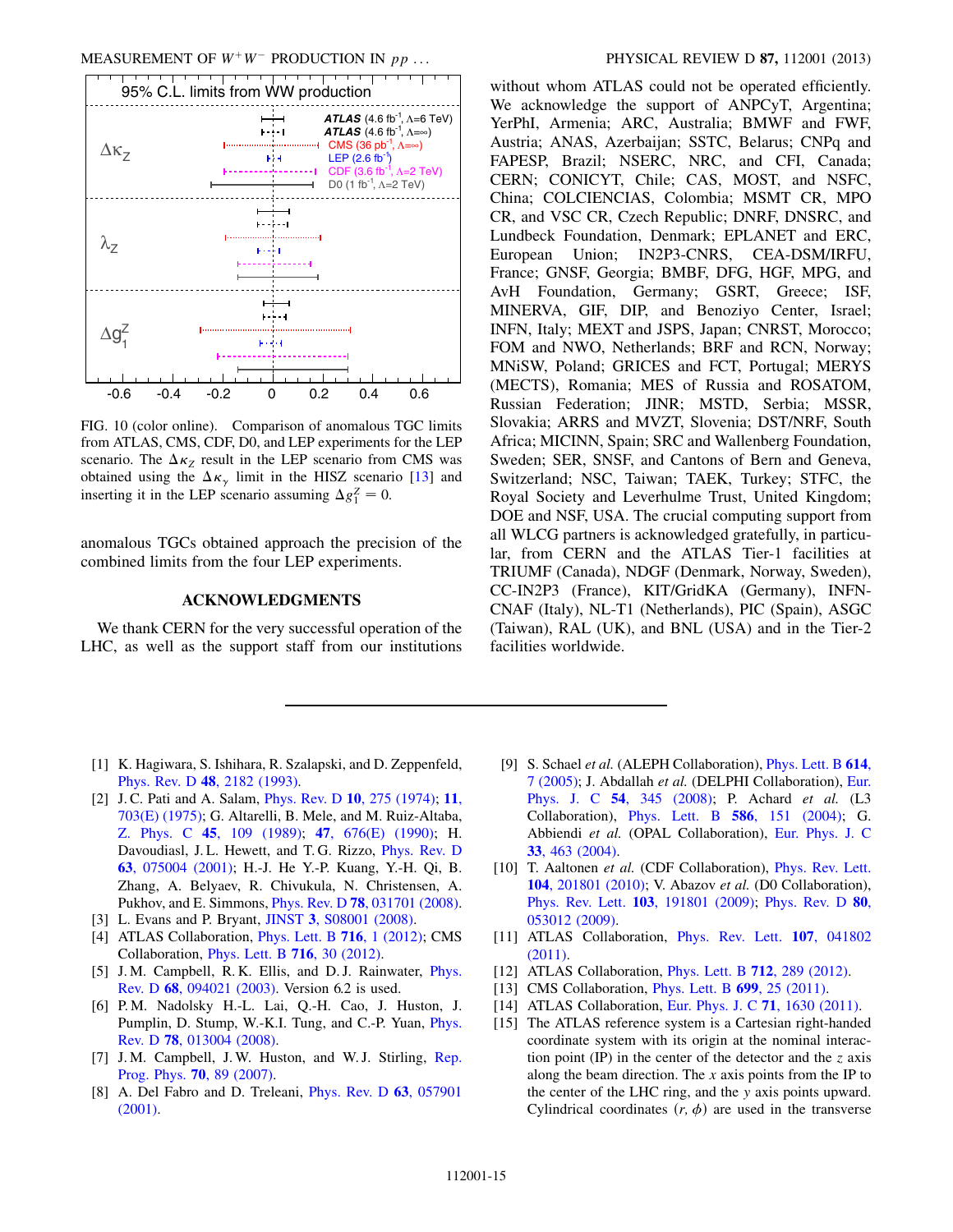plane,  $\phi$  being the azimuthal angle around the beam direction. The pseudorapidity is defined in terms of the polar angle  $\theta$  as  $\eta = -\ln \tan (\theta/2)$ . Transverse momentum  $(p_T)$  is defined relative to the beam axis.

- <span id="page-15-0"></span>[16] ATLAS Collaboration, JINST 3[, S08003 \(2008\).](http://dx.doi.org/10.1088/1748-0221/3/08/S08003)
- <span id="page-15-1"></span>[17] ATLAS Collaboration, [Eur. Phys. J. C](http://dx.doi.org/10.1140/epjc/s10052-010-1429-9) 70, 823 (2010).
- <span id="page-15-2"></span>[18] S. Agostinelli et al., [Nucl. Instrum. Methods Phys. Res.,](http://dx.doi.org/10.1016/S0168-9002(03)01368-8) Sect. A **506**[, 250 \(2003\).](http://dx.doi.org/10.1016/S0168-9002(03)01368-8)
- <span id="page-15-3"></span>[19] S. Frixione and B. R. Webber, [J. High Energy Phys. 06](http://dx.doi.org/10.1088/1126-6708/2002/06/029) [\(2002\) 029.](http://dx.doi.org/10.1088/1126-6708/2002/06/029)
- <span id="page-15-4"></span>[20] T. Binoth, M. Ciccolini, N. Kauer, and M. Krämer, [J. High](http://dx.doi.org/10.1088/1126-6708/2006/12/046) [Energy Phys. 12 \(2006\) 046.](http://dx.doi.org/10.1088/1126-6708/2006/12/046)
- <span id="page-15-5"></span>[21] G. Corcella I. G. Knowles, G. Marchesini, S. Moretti, K. Odagiri, P. Richardson, M. H. Seymour, and B. R. Webber, [J. High Energy Phys. 01 \(2001\) 010.](http://dx.doi.org/10.1088/1126-6708/2001/01/010)
- <span id="page-15-6"></span>[22] J. M. Butterworth, J. R. Forshaw, and M. H. Seymour, [Z.](http://dx.doi.org/10.1007/s002880050286) Phys. C 72[, 637 \(1996\)](http://dx.doi.org/10.1007/s002880050286).
- <span id="page-15-7"></span>[23] M. L. Mangano F. Piccinini, A. D. Polosa, M. Moretti, and R. Pittau, [J. High Energy Phys. 07 \(2003\) 001](http://dx.doi.org/10.1088/1126-6708/2003/07/001).
- <span id="page-15-8"></span>[24] T. Stelzer and W. F. Long, [Comput. Phys. Commun.](http://dx.doi.org/10.1016/0010-4655(94)90084-1) 81, [357 \(1994\);](http://dx.doi.org/10.1016/0010-4655(94)90084-1) J. Alwall, M. Herquet, F. Maltoni, O. Mattelaer, and T. Stelzer, [J. High Energy Phys. 6 \(2011\)](http://dx.doi.org/10.1007/JHEP06(2011)128) [128.](http://dx.doi.org/10.1007/JHEP06(2011)128)
- <span id="page-15-9"></span>[25] B. P. Kersevan and E. Richter-Was, [arXiv:hep-ph/](http://arXiv.org/abs/hep-ph/0405247) [0405247.](http://arXiv.org/abs/hep-ph/0405247)
- <span id="page-15-10"></span>[26] S. Jadach, Z. Was, R. Decker, and J. H. Kuhn, [Comput.](http://dx.doi.org/10.1016/0010-4655(93)90061-G) [Phys. Commun.](http://dx.doi.org/10.1016/0010-4655(93)90061-G) 76, 361 (1993).
- <span id="page-15-11"></span>[27] P. Golonka and Z. Was, [Eur. Phys. J. C](http://dx.doi.org/10.1140/epjc/s2005-02396-4) 45, 97 (2006).
- <span id="page-15-12"></span>[28] R. Gavin, Y. Li, F. Petriello, and S. Quackenbush, [Comput.](http://dx.doi.org/10.1016/j.cpc.2011.06.008) [Phys. Commun.](http://dx.doi.org/10.1016/j.cpc.2011.06.008) 182, 2388 (2011).
- <span id="page-15-13"></span>[29] S. Moch and P. Uwer, *Phys. Rev. D* **78**[, 034003 \(2008\)](http://dx.doi.org/10.1103/PhysRevD.78.034003).
- <span id="page-15-14"></span>[30] ATLAS Collaboration, [Eur. Phys. J. C](http://dx.doi.org/10.1140/epjc/s10052-012-1909-1) 72, 1909 (2012).
- <span id="page-15-15"></span>[31] ATLAS Collaboration, *[Phys. Lett. B](http://dx.doi.org/10.1016/j.physletb.2011.12.054)* **707**, 438 (2012).
- <span id="page-15-16"></span>[32] M. Cacciari, G.P. Salam, and G. Soyez, [J. High Energy](http://dx.doi.org/10.1088/1126-6708/2008/04/063) [Phys. 04 \(2008\) 063.](http://dx.doi.org/10.1088/1126-6708/2008/04/063)
- <span id="page-15-17"></span>[33] ATLAS Collaboration, Report No. ATLAS-CONF-2011-032, available at [http://cdsweb.cern.ch/record/1337782.](http://cdsweb.cern.ch/record/1337782)
- <span id="page-15-18"></span>[34] ATLAS Collaboration, Report No. ATLAS-CONF-2011- 102, available at [http://cdsweb.cern.ch/record/1369219.](http://cdsweb.cern.ch/record/1369219)
- <span id="page-15-19"></span>[35] J. M. Campbell, E. Castaneda-Miranda, Y. Fang, N. Kauer, B. Mellado, and S. L. Wu, [Phys. Rev. D](http://dx.doi.org/10.1103/PhysRevD.80.054023) 80, 054023 [\(2009\)](http://dx.doi.org/10.1103/PhysRevD.80.054023).
- <span id="page-15-20"></span>[36] I. W. Stewart and F. J. Tackmann, *[Phys. Rev. D](http://dx.doi.org/10.1103/PhysRevD.85.034011)* 85, 034011 [\(2012\)](http://dx.doi.org/10.1103/PhysRevD.85.034011).
- <span id="page-15-21"></span>[37] T. Sjöstrand, S. Mrenna, and P. Skands, [J. High Energy](http://dx.doi.org/10.1088/1126-6708/2006/05/026) [Phys. 05 \(2006\) 026.](http://dx.doi.org/10.1088/1126-6708/2006/05/026)
- <span id="page-15-22"></span>[38] A.D. Martin, W.J. Stirling, R.S. Thorne, and G. Watt, [Eur. Phys. J. C](http://dx.doi.org/10.1140/epjc/s10052-009-1072-5) 63, 189 (2009).
- <span id="page-15-23"></span>[39] ATLAS Collaboration, [Eur. Phys. J. C](http://dx.doi.org/10.1140/epjc/s10052-011-1849-1) 72, 1849 (2012); ATLAS Collaboration, Report No. ATLAS-CONF-2012- 099, available at [https://cdsweb.cern.ch/record/1462601.](https://cdsweb.cern.ch/record/1462601)
- <span id="page-15-24"></span>[40] ATLAS Collaboration, [J. High Energy Phys. 12 \(2010\)](http://dx.doi.org/10.1007/JHEP12(2010)060) [060.](http://dx.doi.org/10.1007/JHEP12(2010)060)
- <span id="page-15-25"></span>[41] ATLAS Collaboration, [Eur. Phys. J. C](http://dx.doi.org/10.1140/epjc/s10052-013-2304-2) 73, 2304 [\(2013\)](http://dx.doi.org/10.1140/epjc/s10052-013-2304-2).
- <span id="page-15-26"></span>[42] ATLAS Collaboration, [Eur. Phys. J. C](http://dx.doi.org/10.1140/epjc/s10052-011-1844-6) **72**, 1844 (2012).
- <span id="page-15-27"></span>[43] G. D'Agostini, [Nucl. Instrum. Methods Phys. Res., Sect.](http://dx.doi.org/10.1016/0168-9002(95)00274-X) A 362[, 487 \(1995\).](http://dx.doi.org/10.1016/0168-9002(95)00274-X)
- <span id="page-15-28"></span>[44] K. Hagiwara, R. D. Peccei, D. Zeppenfeld, and K. Hikasa, Nucl. Phys. B282[, 253 \(1987\).](http://dx.doi.org/10.1016/0550-3213(87)90685-7)
- <span id="page-15-29"></span>[45] G. Gounaris et al., [arXiv:hep-ph/9601233.](http://arXiv.org/abs/hep-ph/9601233)
- <span id="page-15-30"></span>[46] K. Hagiwara, S. Ishihara, R. Szalapski, and D. Zeppenfeld, [Phys. Lett. B](http://dx.doi.org/10.1016/0370-2693(92)90031-X) 283, 353 (1992); [Phys. Rev. D](http://dx.doi.org/10.1103/PhysRevD.48.2182) 48, 2182 [\(1993\)](http://dx.doi.org/10.1103/PhysRevD.48.2182).
- <span id="page-15-31"></span>[47] U. Baur, T. Han, and J. Ohnemus, *[Phys. Rev. D](http://dx.doi.org/10.1103/PhysRevD.53.1098)* 53, 1098 [\(1996\)](http://dx.doi.org/10.1103/PhysRevD.53.1098).

<span id="page-15-36"></span><span id="page-15-35"></span><span id="page-15-34"></span><span id="page-15-33"></span><span id="page-15-32"></span>G. Aad,<sup>48</sup> T. Abajyan,<sup>21</sup> B. Abbott,<sup>111</sup> J. Abdallah,<sup>12</sup> S. Abdel Khalek,<sup>115</sup> A. A. Abdelalim,<sup>49</sup> O. Abdinov,<sup>11</sup> R. Aben,<sup>105</sup> B. Abi,<sup>112</sup> M. Abolins,<sup>88</sup> O. S. AbouZeid,<sup>158</sup> H. Abramowicz,<sup>153</sup> H. Abreu,<sup>136</sup> B. S. Acharya,<sup>164a,164b</sup> L. Adamczyk,<sup>38</sup> D. L. Adams,<sup>25</sup> T. N. Addy,<sup>56</sup> J. Adelman,<sup>176</sup> S. Adomeit,<sup>98</sup> P. Adragna,<sup>75</sup> T. Adye,<sup>129</sup> S. Aefsky,<sup>23</sup> J. A. Aguilar-Saavedra, <sup>124[b](#page-27-0),b</sup> M. Agustoni, <sup>17</sup> M. Aharrouche, <sup>81</sup> S. P. Ahlen, <sup>22</sup> F. Ahles, <sup>48</sup> A. Ahmad, <sup>148</sup> M. Ahsan, <sup>41</sup> G. Aielli,<sup>133a,133b</sup> T. Akdogan,<sup>19a</sup> T. P. A. Åkesson,<sup>79</sup> G. Akimoto,<sup>155</sup> A. V. Akimov,<sup>94</sup> M. S. Alam,<sup>2</sup> M. A. Alam,<sup>76</sup> J. Albert,<sup>169</sup> S. Albrand,<sup>55</sup> M. Aleksa,<sup>30</sup> I. N. Aleksandrov,<sup>64</sup> F. Alessandria,<sup>89a</sup> C. Alexa,<sup>26a</sup> G. Alexander,<sup>153</sup> G. Alexandre,<sup>49</sup> T. Alexopoulos,<sup>10</sup> M. Alhroob,<sup>164a,164c</sup> M. Aliev,<sup>16</sup> G. Alimonti,<sup>89a</sup> J. Alison,<sup>120</sup> B. M. M. Allbrooke,<sup>18</sup> P. P. Allport,<sup>73</sup> S. E. Allwood-Spiers,<sup>53</sup> J. Almond,<sup>82</sup> A. Aloisio,<sup>102a,102b</sup> R. Alon,<sup>172</sup> A. Alonso,<sup>79</sup> F. Alonso,<sup>70</sup> A. Altheimer,<sup>35</sup> B. Alvarez Gonzalez,<sup>88</sup> M. G. Alviggi,<sup>102a,102b</sup> K. Amako,<sup>65</sup> C. Amelung,<sup>23</sup> V. V. Ammosov,<sup>128,[a](#page-27-1)</sup> S. P. Amor Dos Santos,<sup>124a</sup> A. Amorim,<sup>124a[,c](#page-27-2)</sup> N. Amram,<sup>153</sup> C. Anastopoulos,<sup>30</sup> L. S. Ancu,<sup>17</sup> N. Andari,<sup>115</sup> T. Andeen,<sup>35</sup> C. F. Anders,<sup>58b</sup> G. Anders,<sup>58a</sup> K. J. Anderson,<sup>31</sup> A. Andreazza,<sup>89a,89b</sup> V. Andrei,<sup>58a</sup> M-L. Andrieux,<sup>55</sup> X. S. Anduaga,<sup>70</sup> S. Angelidakis,<sup>9</sup> P. Anger,<sup>44</sup> A. Angerami,<sup>35</sup> F. Anghinolfi,<sup>30</sup> A. Anisenkov,<sup>107</sup> N. Anjos,<sup>124a</sup> A. Annovi,<sup>47</sup> A. Antonaki,<sup>9</sup> M. Antonelli,<sup>47</sup> A. Antonov,<sup>96</sup> J. Antos,<sup>144b</sup> F. Anulli,<sup>132a</sup> M. Aoki,<sup>101</sup> S. Aoun,<sup>83</sup> L. Aperio Bella,<sup>5</sup> R. Apolle,<sup>118,[d](#page-27-3)</sup> G. Arabidze,<sup>88</sup> I. Aracena,<sup>143</sup> Y. Arai,<sup>65</sup> A. T. H. Arce,<sup>45</sup> S. Arfaoui,<sup>148</sup> J-F. Arguin,<sup>93</sup> E. Arik,<sup>19a[,a](#page-27-1)</sup> M. Arik,<sup>19a</sup> A. J. Armbruster,<sup>87</sup> O. Arnaez,<sup>81</sup> V. Arnal,<sup>80</sup> C. Arnault,<sup>115</sup> A. Artamonov,<sup>95</sup> G. Artoni,<sup>132a,132b</sup> D. Arutinov,<sup>21</sup> S. Asai,<sup>155</sup> S. Ask,<sup>28</sup> B. Åsman,<sup>146a,146b</sup> L. Asquith,<sup>6</sup> K. Assamagan,<sup>25</sup> A. Astbury,<sup>169</sup> M. Atkinson,<sup>165</sup> B. Aubert,<sup>5</sup> E. Auge,<sup>115</sup> K. Augsten,<sup>127</sup> M. Aurousseau,<sup>145a</sup> G. Avolio,<sup>30</sup> R. Avramidou,<sup>10</sup> D. Ax[e](#page-27-4)n,<sup>168</sup> G. Azuelos,<sup>93,e</sup> Y. Azuma,<sup>155</sup> M. A. Baak,<sup>30</sup> G. Baccaglioni,<sup>89a</sup> C. Bacci,<sup>134a,134b</sup> A. M. Bach,<sup>15</sup> H. Bachacou,<sup>136</sup> K. Bachas,<sup>30</sup> M. Backes,<sup>49</sup> M. Backhaus,<sup>21</sup> J. Backus Mayes,<sup>143</sup> E. Badescu,<sup>26a</sup> P. Bagnaia,<sup>132a,132b</sup> S. Bahinipati,<sup>3</sup> Y. Bai,<sup>33a</sup> D. C. Bailey,<sup>158</sup> T. Bain,<sup>158</sup> J. T. Baines,<sup>129</sup> O. K. Baker,<sup>176</sup> M. D. Baker,<sup>25</sup> S. Baker,<sup>77</sup> P. Balek,<sup>126</sup> E. Banas,<sup>39</sup> P. Banerjee,<sup>93</sup> Sw. Banerjee,<sup>173</sup> D. Banfi,<sup>30</sup>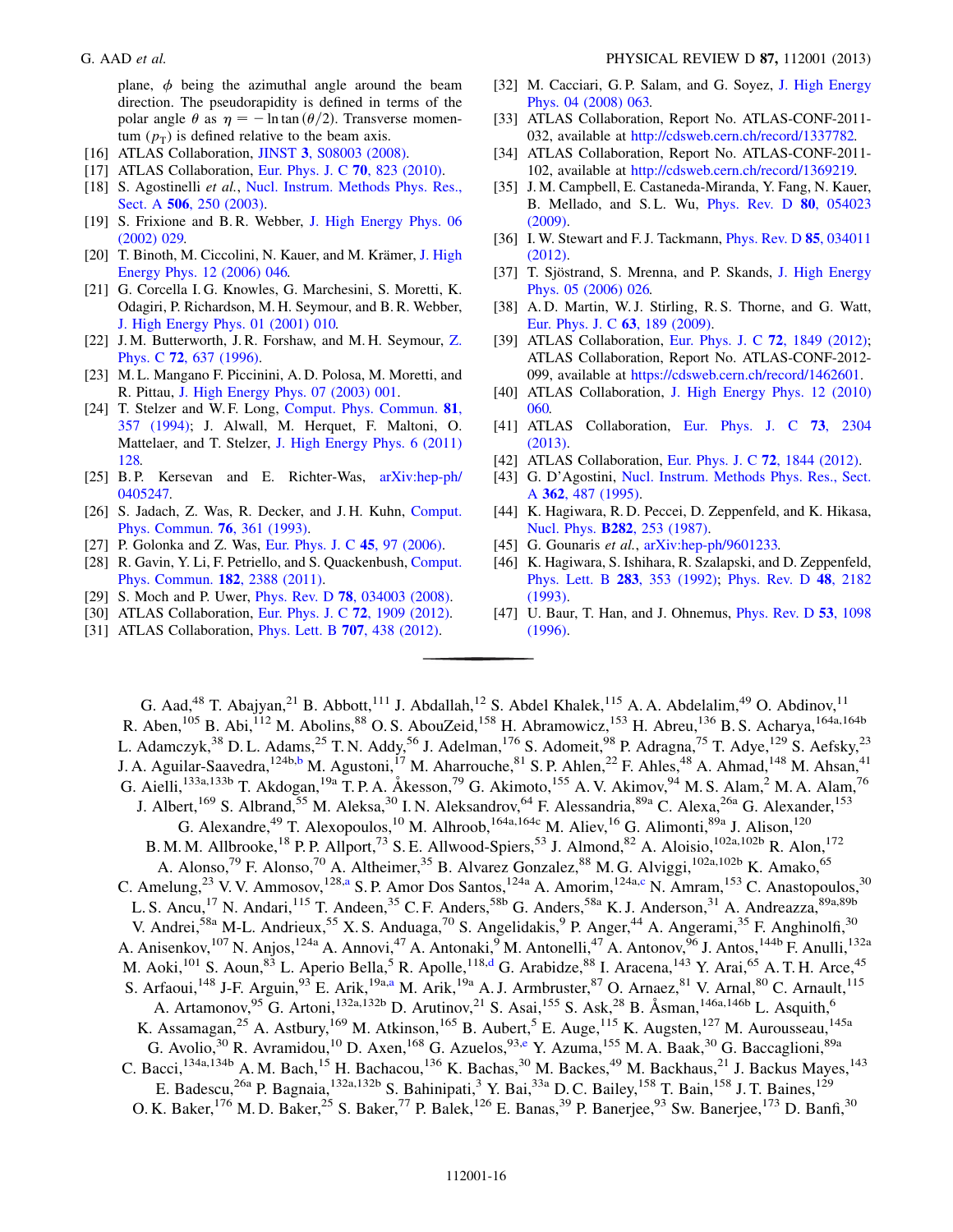<span id="page-16-4"></span><span id="page-16-3"></span><span id="page-16-2"></span><span id="page-16-1"></span><span id="page-16-0"></span>A. Bangert,<sup>150</sup> V. Bansal,<sup>169</sup> H. S. Bansil,<sup>18</sup> L. Barak,<sup>172</sup> S. P. Baranov,<sup>94</sup> A. Barbaro Galtieri,<sup>15</sup> T. Barber,<sup>48</sup> E. L. Barberio, 86 D. Barberis, 50a,50b M. Barbero, 21 D. Y. Bardin, 64 T. Barillari, 99 M. Barisonzi, 175 T. Barklow, 143 N. Barlow,<sup>28</sup> B. M. Barnett,<sup>129</sup> R. M. Barnett,<sup>15</sup> A. Baroncelli,<sup>134a</sup> G. Barone,<sup>49</sup> A. J. Barr,<sup>118</sup> F. Barreiro,<sup>80</sup> J. Barreiro Guimarães da Costa,<sup>57</sup> P. Barrillon,<sup>115</sup> R. Bartoldus,<sup>143</sup> A. E. Barton,<sup>71</sup> V. Bartsch,<sup>149</sup> A. Basye,<sup>165</sup> R. L. Bates,<sup>53</sup> L. Batkova,<sup>144a</sup> J. R. Batley,<sup>28</sup> A. Battaglia,<sup>17</sup> M. Battistin,<sup>30</sup> F. Bauer,<sup>136</sup> H. S. Bawa,<sup>143,[f](#page-27-5)</sup> S. Beale,<sup>98</sup> T. Beau,<sup>78</sup> P. H. Beauchemin,<sup>161</sup> R. Beccherle,<sup>50a</sup> P. Bechtle,<sup>21</sup> H. P. Beck,<sup>17</sup> A. K. Becker,<sup>175</sup> S. Becker,<sup>98</sup> M. Beckingham,<sup>138</sup> K. H. Becks,<sup>175</sup> A. J. Beddall,<sup>19c</sup> A. Beddall,<sup>19c</sup> S. Bedikian,<sup>176</sup> V. A. Bednyakov,<sup>64</sup> C. P. Bee,<sup>83</sup> L. J. Beemster,<sup>105</sup> M. Begel,<sup>25</sup> S. Behar Harpaz,<sup>152</sup> P. K. Behera,<sup>62</sup> M. Beimforde,<sup>99</sup> C. Belanger-Champagne,<sup>85</sup> P. J. Bell,<sup>49</sup> W. H. Bell,<sup>49</sup> G. Bella,<sup>153</sup> L. Bella[g](#page-27-6)amba,<sup>20a</sup> M. Bellomo,<sup>30</sup> A. Belloni,<sup>57</sup> O. Beloborodova,<sup>107,g</sup> K. Belotskiy, <sup>96</sup> O. Beltramello, <sup>30</sup> O. Benary, <sup>153</sup> D. Benchekroun, <sup>135a</sup> K. Bendtz, <sup>146a, 146b</sup> N. Benekos, <sup>165</sup> Y. Benhammou,<sup>153</sup> E. Benhar Noccioli,<sup>49</sup> J. A. Benitez Garcia,<sup>159b</sup> D. P. Benjamin,<sup>45</sup> M. Benoit,<sup>115</sup> J. R. Bensinger,<sup>23</sup> K. Benslama,<sup>130</sup> S. Bentvelsen,<sup>105</sup> D. Berge,<sup>30</sup> E. Bergeaas Kuutmann,<sup>42</sup> N. Berger,<sup>5</sup> F. Berghaus,<sup>169</sup> E. Berglund,<sup>105</sup> J. Beringer,<sup>15</sup> P. Bernat,<sup>77</sup> R. Bernhard,<sup>48</sup> C. Bernius,<sup>25</sup> T. Berry,<sup>76</sup> C. Bertella,<sup>83</sup> A. Bertin,<sup>20a,20b</sup> F. Bertolucci,<sup>122a,122b</sup> M. I. Besana,<sup>89a,89b</sup> G. J. Besjes,<sup>104</sup> N. Besson,<sup>136</sup> S. Bethke,<sup>99</sup> W. Bhimji,<sup>46</sup> R. M. Bianchi,<sup>30</sup> L. Bianchini,<sup>23</sup> M. Bianco,<sup>72a,72b</sup> O. Biebel,<sup>98</sup> S. P. Bieniek,<sup>77</sup> K. Bierwagen,<sup>54</sup> J. Biesiada,<sup>15</sup> M. Biglietti,<sup>134a</sup> H. Bilokon,<sup>47</sup> M. Bindi,<sup>20a,20b</sup> S. Binet,<sup>115</sup> A. Bingul,<sup>19c</sup> C. Bini,<sup>132a,132b</sup> C. Biscarat,<sup>178</sup> B. Bittner,<sup>99</sup> K. M. Black,<sup>22</sup> R. E. Blair, <sup>6</sup> J.-B. Blanchard, <sup>136</sup> G. Blanchot, <sup>30</sup> T. Blazek, <sup>144a</sup> I. Bloch, <sup>42</sup> C. Blocker, <sup>23</sup> J. Blocki, <sup>39</sup> A. Blondel, <sup>49</sup> W. Blum,<sup>81</sup> U. Blumenschein,<sup>54</sup> G. J. Bobbink,<sup>105</sup> V. B. Bobrovnikov,<sup>107</sup> S. S. Bocchetta,<sup>79</sup> A. Bocci,<sup>45</sup> C. R. Boddy,<sup>118</sup> M. Boehler,<sup>48</sup> J. Boek,<sup>175</sup> N. Boelaert,<sup>36</sup> J. A. Bogaerts,<sup>30</sup> A. Bogdanchikov,<sup>107</sup> A. Bogouch,<sup>90[,a](#page-27-1)</sup> C. Bohm,<sup>146a</sup> J. Bohm,<sup>125</sup> V. Boisvert,<sup>76</sup> T. Bold,<sup>38</sup> V. Boldea,<sup>26a</sup> N. M. Bolnet,<sup>136</sup> M. Bomben,<sup>78</sup> M. Bona,<sup>75</sup> M. Boonekamp,<sup>136</sup> S. Bordoni,<sup>78</sup> C. Borer,<sup>17</sup> A. Borisov,<sup>128</sup> G. Borissov,<sup>71</sup> I. Borjanovic,<sup>13a</sup> M. Borri,<sup>82</sup> S. Borroni,<sup>87</sup> J. Bortfeldt,<sup>98</sup> V. Bortolotto,<sup>134a,134b</sup> K. Bos,<sup>105</sup> D. Boscherini,<sup>20a</sup> M. Bosman,<sup>12</sup> H. Boterenbrood,<sup>105</sup> J. Bouchami,<sup>93</sup> J. Boudreau,<sup>123</sup> E. V. Bouhova-Thacker,<sup>71</sup> D. Boumediene,<sup>34</sup> C. Bourdarios,<sup>115</sup> N. Bousson,<sup>83</sup> A. Boveia,<sup>31</sup> J. Boyd,<sup>30</sup> I. R. Boyko,<sup>64</sup> I. Bozovic-Jelisavcic,<sup>13b</sup> J. Bracinik,<sup>18</sup> P. Branchini,<sup>134a</sup> A. Brandt,<sup>8</sup> G. Brandt,<sup>118</sup> O. Brandt,<sup>54</sup> U. Bratzler,<sup>156</sup> B. Brau,<sup>84</sup> J. E. Brau,<sup>114</sup> H. M. Braun,<sup>175[,a](#page-27-1)</sup> S. F. Brazzale,<sup>164a,164c</sup> B. Brelier,<sup>158</sup> J. Bremer,<sup>30</sup> K. Brendlinger,<sup>120</sup> R. Brenner,<sup>166</sup> S. Bressler,<sup>172</sup> D. Britton,<sup>53</sup> F. M. Brochu,<sup>28</sup> I. Brock,<sup>21</sup> R. Brock,<sup>88</sup> F. Broggi,<sup>89a</sup> C. Bromberg,  $88$  J. Bronner,  $99$  G. Brooijmans,  $35$  T. Brooks,  $76$  W. K. Brooks,  $32b$  G. Brown,  $82$  H. Brown,  $8\frac{8}{3}$ P. A. Bruckman de Renstrom,<sup>39</sup> D. Bruncko,<sup>144b</sup> R. Bruneliere,<sup>48</sup> S. Brunet,<sup>60</sup> A. Bruni,<sup>20a</sup> G. Bruni,<sup>20a</sup> M. Bruschi,<sup>20a</sup> T. Buanes,<sup>14</sup> Q. Buat,<sup>55</sup> F. Bucci,<sup>49</sup> J. Buchanan,<sup>118</sup> P. Buchholz,<sup>141</sup> R.M. Buckingham,<sup>118</sup> A. G. Buckley, <sup>46</sup> S. I. Buda, <sup>26a</sup> I. A. Budagov, <sup>64</sup> B. Budick, <sup>108</sup> V. Büscher, <sup>81</sup> L. Bugge, <sup>117</sup> O. Bulekov, <sup>96</sup> A. C. Bundock,<sup>73</sup> M. Bunse,<sup>43</sup> T. Buran,<sup>117</sup> H. Burckhart,<sup>30</sup> S. Burdin,<sup>73</sup> T. Burgess,<sup>14</sup> S. Burke,<sup>129</sup> E. Busato,<sup>34</sup> P. Bussey,<sup>53</sup> C. P. Buszello,<sup>166</sup> B. Butler,<sup>143</sup> J. M. Butler,<sup>22</sup> C. M. Buttar,<sup>53</sup> J. M. Butterworth,<sup>77</sup> W. Buttinger,<sup>28</sup> M. Byszewski,<sup>30</sup> S. Cabrera Urbán,<sup>167</sup> D. Caforio,<sup>20a,20b</sup> O. Cakir,<sup>4a</sup> P. Calafiura,<sup>15</sup> G. Calderini,<sup>78</sup> P. Calfayan,<sup>98</sup> R. Calkins,<sup>106</sup> L. P. Caloba,<sup>24a</sup> R. Caloi,<sup>132a,132b</sup> D. Calvet,<sup>34</sup> S. Calvet,<sup>34</sup> R. Camacho Toro,<sup>34</sup> P. Camarri,<sup>133a,133b</sup> D. Cameron,<sup>117</sup> L. M. Caminada,<sup>15</sup> R. Caminal Armadans,<sup>12</sup> S. Campana,<sup>30</sup> M. Campanelli,<sup>77</sup> V. Canale,<sup>102a,102b</sup> F. Canelli,<sup>31[,h](#page-27-7)</sup> A. Canepa,<sup>159a</sup> J. Cantero,<sup>80</sup> R. Cantrill,<sup>76</sup> L. Capasso,<sup>102a,102b</sup> M. D. M. Capeans Garrido,<sup>30</sup> I. Caprini,<sup>26a</sup> M. Caprini,<sup>26a</sup> D. Capriotti,<sup>99</sup> M. Capua,<sup>37a,37b</sup> R. Caputo,<sup>81</sup> R. Cardarelli,<sup>133a</sup> T. Carli,<sup>30</sup> G. Carlino,<sup>102a</sup> L. Carminati,  $^{89a,89b}$  B. Caron,  $^{85}$  S. Caron,  $^{104}$  E. Carquin,  $^{32b}$  G. D. Carrillo-Montoya,  $^{173}$  A. A. Carter,  $^{75}$  J. R. Carter,  $^{28}$ J. Carvalho, <sup>124a[,i](#page-27-8)</sup> D. C[a](#page-27-1)sadei, <sup>108</sup> M. P. Casado, <sup>12</sup> M. Cascella, <sup>122a, 122b</sup> C. Caso, <sup>50a, 50b, a</sup> A. M. Castaneda Hernandez, <sup>173[,j](#page-27-9)</sup> E. Castaneda-Miranda, <sup>173</sup> V. Castillo Gimenez, <sup>167</sup> N. F. Castro, <sup>124a</sup> G. Cataldi, <sup>72a</sup> P. Catastini,<sup>57</sup> A. Catinaccio,<sup>30</sup> J. R. Catmore,<sup>30</sup> A. Cattai,<sup>30</sup> G. Cattani,<sup>133a,133b</sup> S. Caughron,<sup>88</sup> V. Cavaliere,<sup>165</sup> P. Cavalleri,<sup>78</sup> D. Cavalli,<sup>89a</sup> M. Cavalli-Sforza,<sup>12</sup> V. Cavasinni,<sup>122a,122b</sup> F. Ceradini,<sup>134a,134b</sup> A. S. Cerqueira,<sup>24b</sup> A. Cerri,<sup>30</sup> L. Cerrito,<sup>75</sup> F. Cerutti,<sup>47</sup> S. A. Cetin,<sup>19b</sup> A. Chafaq,<sup>135a</sup> D. Chakraborty,<sup>106</sup> I. Chalupkova,<sup>126</sup> K. Chan,<sup>3</sup> P. Chang, <sup>165</sup> B. Chapleau, <sup>85</sup> J. D. Chapman, <sup>28</sup> J. W. Chapman, <sup>87</sup> E. Chareyre, <sup>78</sup> D. G. Charlton, <sup>18</sup> V. Chavda, <sup>82</sup> C. A. Chavez Barajas,  $30$  S. Cheatham,  $85$  S. Chekanov, <sup>6</sup> S. V. Chekulaev,  $159a$  G. A. Chelkov, <sup>64</sup> M. A. Chelstowska,  $104$ C. Chen,<sup>63</sup> H. Chen,<sup>25</sup> S. Chen,<sup>33c</sup> X. Chen,<sup>173</sup> Y. Chen,<sup>35</sup> Y. Cheng,<sup>31</sup> A. Cheplakov,<sup>64</sup> R. Cherkaoui El Moursli,<sup>135e</sup> V. Chernyatin,<sup>25</sup> E. Cheu,<sup>7</sup> S. L. Cheung,<sup>158</sup> L. Chevalier,<sup>136</sup> G. Chiefari,<sup>102a,102b</sup> L. Chikovani,<sup>51a[,a](#page-27-1)</sup> J. T. Childers,<sup>30</sup> A. Chilingarov,<sup>71</sup> G. Chiodini,<sup>72a</sup> A. S. Chisholm,<sup>18</sup> R. T. Chislett,<sup>77</sup> A. Chitan,<sup>26a</sup> M. V. Chizhov,<sup>64</sup> G. Choudalakis,<sup>31</sup> S. Chouridou,<sup>137</sup> I. A. Christidi,<sup>77</sup> A. Christov,<sup>48</sup> D. Chromek-Burckhart,<sup>30</sup> M. L. Chu,<sup>151</sup> J. Chudoba,<sup>125</sup> G. Ciapetti,<sup>132a,132b</sup> A. K. Ciftci,<sup>4a</sup> R. Ciftci,<sup>4a</sup> D. Cinca,<sup>34</sup> V. Cindro,<sup>74</sup> C. Ciocca,<sup>20a,20b</sup> A. Ciocio,<sup>15</sup> M. Cirilli,<sup>87</sup> P. Cirkovic, <sup>13b</sup> Z. H. Citron, <sup>172</sup> M. Citterio, <sup>89a</sup> M. Ciubancan, <sup>26a</sup> A. Clark, <sup>49</sup> P. J. Clark, <sup>46</sup> R. N. Clarke, <sup>15</sup>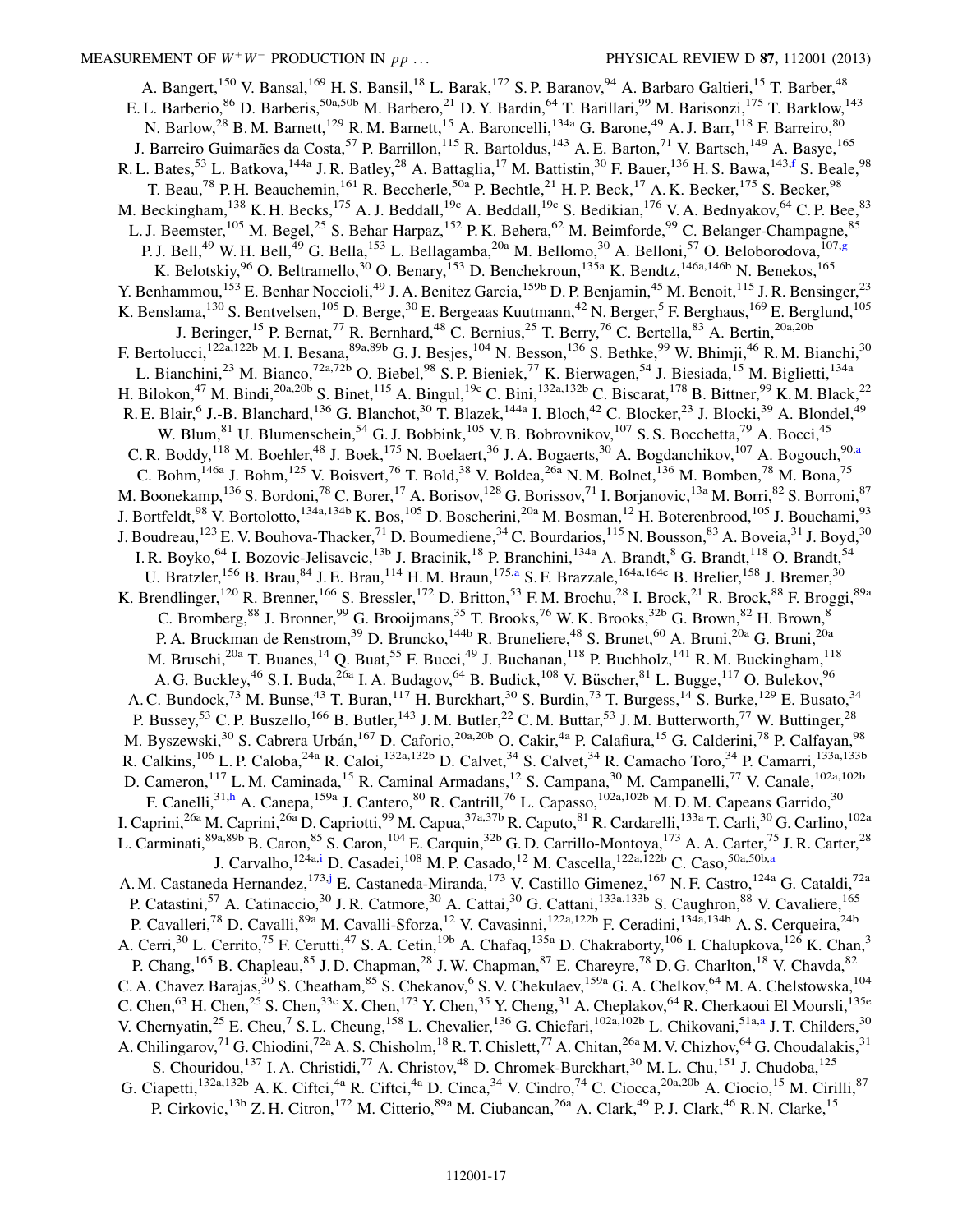<span id="page-17-4"></span><span id="page-17-3"></span><span id="page-17-2"></span><span id="page-17-1"></span><span id="page-17-0"></span>W. Cleland,<sup>123</sup> J. C. Clemens,<sup>83</sup> B. Clement,<sup>55</sup> C. Clement,<sup>146a,146b</sup> Y. Coadou,<sup>83</sup> M. Cobal,<sup>164a,164c</sup> A. Coccaro,<sup>138</sup> J. Cochran,<sup>63</sup> L. Coffey,<sup>23</sup> J. G. Cogan,<sup>143</sup> J. Coggeshall,<sup>165</sup> E. Cogneras,<sup>178</sup> J. Colas,<sup>5</sup> S. Cole,<sup>106</sup> A. P. Colijn,<sup>105</sup> N. J. Collins,<sup>18</sup> C. Collins-Tooth,<sup>53</sup> J. Collot,<sup>55</sup> T. Colombo,<sup>119a,119b</sup> G. Colon,<sup>84</sup> G. Compostella,<sup>99</sup> P. Conde Muiño, <sup>124a</sup> E. Coniavitis, <sup>166</sup> M. C. Conidi, <sup>12</sup> S. M. Consonni, <sup>89a, 89b</sup> V. Consorti, <sup>48</sup> S. Constantinescu, <sup>26a</sup> C. Conta,<sup>119a,119b</sup> G. Conti,<sup>57</sup> F. Conventi,<sup>102a,[k](#page-27-10)</sup> M. Cooke,<sup>15</sup> B.D. Cooper,<sup>77</sup> A.M. Cooper-Sarkar,<sup>118</sup> K. Copic,<sup>15</sup> T. Corne[l](#page-27-11)issen, <sup>175</sup> M. Corradi, <sup>20a</sup> F. Corriveau, <sup>85,1</sup> A. Cortes-Gonzalez, <sup>165</sup> G. Cortiana, <sup>99</sup> G. Costa, <sup>89a</sup> M. J. Costa, <sup>167</sup> D. Costanzo,<sup>139</sup> D. Côté,<sup>30</sup> L. Courneyea,<sup>169</sup> G. Cowan,<sup>76</sup> C. Cowden,<sup>28</sup> B. E. Cox,<sup>82</sup> K. Cranmer,<sup>108</sup> F. Crescioli,<sup>122a,122b</sup> M. Cristinziani,<sup>21</sup> G. Crosetti,<sup>37a,37b</sup> S. Crépé-Renaudin,<sup>55</sup> C.-M. Cuciuc,<sup>26a</sup> C. Cuenca Almenar,<sup>176</sup> T. Cuhadar Donszelmann,<sup>139</sup> M. Curatolo,<sup>47</sup> C. J. Curtis,<sup>18</sup> C. Cuthbert,<sup>150</sup> P. Cwetanski,<sup>60</sup> H. Czirr,<sup>141</sup> P. Czodrowski,<sup>44</sup> Z. Czyczula,<sup>176</sup> S. D'Auria,<sup>53</sup> M. D'Onofrio,<sup>73</sup> A. D'Orazio,<sup>132a,132b</sup> M. J. Da Cunha Sargedas De Sousa,<sup>124a</sup> C. Da Via, <sup>82</sup> W. Dabrowski, <sup>38</sup> A. Dafinca, <sup>118</sup> T. Dai, <sup>87</sup> C. Dallapiccola, <sup>84</sup> M. Dam,<sup>36</sup> M. Dameri,<sup>50a,50b</sup> D. S. Damiani,<sup>137</sup> H. O. Danielsson,<sup>30</sup> V. Dao,<sup>49</sup> G. Darbo,<sup>50a</sup> G. L. Darlea,<sup>26b</sup> J. A. Dassoulas,<sup>42</sup> W. Davey,<sup>21</sup> T. Davidek,<sup>126</sup> N. Davidson,<sup>86</sup> R. Davidson,<sup>71</sup> E. Davies,<sup>118[,d](#page-27-3)</sup> M. Davies,<sup>93</sup> O. Davignon,<sup>78</sup> A. R. Davison,<sup>77</sup> Y. Davygora,<sup>58a</sup> E. Dawe,<sup>142</sup> I. Dawson,<sup>139</sup> R. K. Daya-Ishmukhametova,<sup>23</sup> K. De,<sup>8</sup> R. de Asmundis,<sup>102a</sup> S. De Castro,<sup>20a,20b</sup> S. De Cecco,<sup>78</sup> J. de Graat,<sup>98</sup> N. De Groot,<sup>104</sup> P. de Jong,<sup>105</sup> C. De La Taille,<sup>115</sup> H. De la Torre,<sup>80</sup> F. De Lorenzi,<sup>63</sup> L. de Mora,<sup>71</sup> L. De Nooij,<sup>105</sup> D. De Pedis,<sup>132a</sup> A. De Salvo,<sup>132a</sup> U. De Sanctis,<sup>164a,164c</sup> A. De Santo,<sup>149</sup> J. B. De Vivie De Regie,<sup>115</sup> G. De Zorzi,<sup>132a,132b</sup> W. J. Dearnaley,<sup>71</sup> R. Debbe,<sup>25</sup> C. Debenedetti,<sup>46</sup> B. Dechenaux,<sup>55</sup> D. V. Dedovich,<sup>64</sup> J. Degenhardt,<sup>120</sup> C. Del Papa,<sup>164a,164c</sup> J. Del Peso, <sup>80</sup> T. Del Prete,<sup>122a,122b</sup> T. Delemontex, <sup>55</sup> M. Deliyergiyev, <sup>74</sup> A. Dell'Acqua, <sup>30</sup> L. Dell'Asta, <sup>22</sup> M. Della Pietra,<sup>102a[,k](#page-27-10)</sup> D. della Volpe,<sup>102a,102b</sup> M. Delmastro,<sup>5</sup> P. A. Delsart,<sup>55</sup> C. Deluca,<sup>105</sup> S. Demers,<sup>176</sup> M. Demichev,  $^{64}$  B. Demirkoz,<sup>12[,m](#page-27-12)</sup> J. Deng,<sup>163</sup> S. P. Denisov,<sup>128</sup> D. Derendarz,<sup>39</sup> J. E. Derkaoui,<sup>135d</sup> F. Derue,<sup>78</sup> M. Demichev,<sup>64</sup> B. Demirkoz,<sup>12,m</sup> J. Deng,<sup>163</sup> S. P. Denisov,<sup>128</sup> D. Derendarz,<sup>39</sup> J. E. P. Dervan,<sup>73</sup> K. Desch,<sup>21</sup> E. Devetak,<sup>148</sup> P.O. Deviveiros,<sup>105</sup> A. Dewhurst,<sup>129</sup> B. DeWilde,<sup>148</sup> S. Dhaliwal,<sup>158</sup> R. Dhullipudi,<sup>25,[n](#page-27-13)</sup> A. Di Ciaccio,<sup>133a,133b</sup> L. Di Ciaccio,<sup>5</sup> C. Di Donato,<sup>102a,102b</sup> A. Di Girolamo,<sup>30</sup> B. Di Girolamo,<sup>30</sup> S. Di Luise,<sup>134a,134b</sup> A. Di Mattia,<sup>173</sup> B. Di Micco,<sup>30</sup> R. Di Nardo,<sup>47</sup> A. Di Simone,<sup>133a,133b</sup> R. Di Sipio,<sup>20a,20b</sup> M. A. Diaz,<sup>32a</sup> E. B. Diehl,<sup>87</sup> J. Dietrich,<sup>42</sup> T. A. Dietzsch,<sup>58a</sup> S. Diglio,<sup>86</sup> K. Dindar Yagci,<sup>40</sup> J. Dingfelder,<sup>21</sup> F. Dinut,<sup>26a</sup> C. Dionisi,<sup>132a,132b</sup> P. Dita,<sup>26a</sup> S. Dita,<sup>26a</sup> F. Dittus,<sup>30</sup> F. Djama,<sup>83</sup> T. Djobava,<sup>51b</sup> M. A. B. do Vale,<sup>24c</sup> A. D[o](#page-27-14) Valle Wemans, <sup>124a,o</sup> T. K. O. Doan,<sup>5</sup> M. Dobbs, <sup>85</sup> D. Dobos, <sup>30</sup> E. Dobson, <sup>30[,p](#page-27-15)</sup> J. Dodd, <sup>35</sup> C. Doglioni, <sup>49</sup> T. Doherty,<sup>53</sup> Y. Doi,<sup>65[,a](#page-27-1)</sup> J. Dolejsi,<sup>126</sup> I. Dolenc,<sup>74</sup> Z. Dolezal,<sup>126</sup> B. A. Dolgoshein,<sup>96,a</sup> T. Dohmae,<sup>155</sup> M. Donadelli,<sup>24d</sup> J. Donini,<sup>34</sup> J. Dopke,<sup>30</sup> A. Doria,<sup>102a</sup> A. Dos Anjos,<sup>173</sup> A. Dotti,<sup>122a,122b</sup> M. T. Dova,<sup>70</sup> A. D. Doxiadis,  $^{105}$  A. T. Doyle,  $^{53}$  N. Dressnandt,  $^{120}$  M. Dris,  $^{10}$  J. Dubbert,  $^{99}$  S. Dube,  $^{15}$  E. Duchovni,  $^{172}$ G. Duckeck,<sup>98</sup> D. Duda,<sup>175</sup> A. Dudarev,<sup>30</sup> F. Dudziak,<sup>63</sup> M. Dührssen,<sup>30</sup> I. P. Duerdoth,<sup>82</sup> L. Duflot,<sup>115</sup> M-A. Dufour,<sup>85</sup> L. Duguid,<sup>76</sup> M. Dunford,<sup>58a</sup> H. Duran Yildiz,<sup>4a</sup> R. Duxfield,<sup>139</sup> M. Dwuznik,<sup>38</sup> F. Dydak,<sup>30</sup> M. Düren,<sup>52</sup> W. L. Ebenstein,<sup>45</sup> J. Ebke,<sup>98</sup> S. Eckweiler,<sup>81</sup> K. Edmonds,<sup>81</sup> W. Edson,<sup>2</sup> C. A. Edwards,<sup>76</sup> N. C. Edwards,<sup>53</sup> W. Ehrenfeld,<sup>42</sup> T. Eifert,<sup>143</sup> G. Eigen,<sup>14</sup> K. Einsweiler,<sup>15</sup> E. Eisenhandler,<sup>75</sup> T. Ekelof,<sup>166</sup> M. El Kacimi, $135c$  M. Ellert,  $166$  S. Elles,  $5$  F. Ellinghaus,  $81$  K. Ellis,  $75$  N. Ellis,  $30$  J. Elmsheuser,  $98$  M. Elsing,  $30$ D. Emeliyanov,<sup>129</sup> R. Engelmann,<sup>148</sup> A. Engl,<sup>98</sup> B. Epp,<sup>61</sup> J. Erdmann,<sup>54</sup> A. Ereditato,<sup>17</sup> D. Eriksson,<sup>146a</sup> J. Ernst,<sup>2</sup> M. Ernst,<sup>25</sup> J. Ernwein,<sup>136</sup> D. Errede,<sup>165</sup> S. Errede,<sup>165</sup> E. Ertel,<sup>81</sup> M. Escalier,<sup>115</sup> H. Esch,<sup>43</sup> C. Escobar,<sup>123</sup> X. Espinal Curull,<sup>12</sup> B. Esposito,<sup>47</sup> F. Etienne,<sup>83</sup> A. I. Etienvre,<sup>136</sup> E. Etzion,<sup>153</sup> D. Evangelakou,<sup>54</sup> H. Evans,<sup>60</sup> L. Fabbri,<sup>20a,20b</sup> C. Fabre,<sup>30</sup> R. M. Fakhrutdinov,<sup>128</sup> S. Falciano,<sup>132a</sup> Y. Fang,<sup>173</sup> M. Fanti,<sup>89a,89b</sup> A. Farbin,<sup>8</sup> A. Farilla,<sup>134a</sup> J. Farley,<sup>148</sup> T. Farooque,<sup>158</sup> S. Farrell,<sup>163</sup> S. M. Farrington,<sup>170</sup> P. Farthouat,<sup>30</sup> F. Fassi,<sup>167</sup> P. Fassnacht,<sup>30</sup> D. Fassouliotis,<sup>9</sup> B. Fatholahzadeh,<sup>158</sup> A. Favareto,<sup>89a,89b</sup> L. Fayard,<sup>115</sup> S. Fazio,<sup>37a,37b</sup> R. Febbraro,<sup>34</sup> P. Federic,<sup>144a</sup> O. L. Fedin,<sup>121</sup> W. Fedorko,<sup>88</sup> M. Fehling-Kaschek,<sup>48</sup> L. Feligioni,<sup>83</sup> D. Fellmann,<sup>6</sup> C. Feng,<sup>33d</sup> E. J. Feng,<sup>6</sup> A. B. Fenyuk,<sup>128</sup> J. Ferencei,<sup>144b</sup> W. Fernando,<sup>6</sup> S. Ferrag,<sup>53</sup> J. Ferrando,<sup>53</sup> V. Ferrara,<sup>42</sup> A. Ferrari,<sup>166</sup> P. Ferrari,<sup>105</sup> R. Ferrari,<sup>119a</sup> D. E. Ferreira de Lima,<sup>53</sup> A. Ferrer,<sup>167</sup> D. Ferrere,<sup>49</sup> C. Ferretti,<sup>87</sup> A. Ferretto Parodi, <sup>50a, 50b</sup> M. Fiascaris, <sup>31</sup> F. Fiedler, <sup>81</sup> A. Filipčič, <sup>74</sup> F. Filthaut, <sup>104</sup> M. Fincke-Keeler, <sup>169</sup> M. C. N. Fiolhais,  $^{124a,i}$  $^{124a,i}$  $^{124a,i}$  L. Fiorini,  $^{167}$  A. Firan,  $^{40}$  G. Fischer,  $^{42}$  M. J. Fisher,  $^{109}$  M. Flechl,  $^{48}$  I. Fleck,  $^{141}$  J. Fleckner,  $^{81}$ P. Fleischmann,<sup>174</sup> S. Fleischmann,<sup>175</sup> T. Flick,<sup>175</sup> A. Floderus,<sup>79</sup> L. R. Flores Castillo,<sup>173</sup> M. J. Flowerdew,<sup>99</sup> T. Fonseca Martin,<sup>17</sup> A. Formica,<sup>136</sup> A. Forti,<sup>82</sup> D. Fortin,<sup>159a</sup> D. Fournier,<sup>115</sup> A. J. Fowler,<sup>45</sup> H. Fox,<sup>71</sup> P. Francavilla,<sup>12</sup> M. Franchini,<sup>20a,20b</sup> S. Franchino,<sup>119a,119b</sup> D. Francis,<sup>30</sup> T. Frank,<sup>172</sup> M. Franklin,<sup>57</sup> S. Franz,<sup>30</sup> M. Fraternali,<sup>119a,119b</sup> S. Fratina,<sup>120</sup> S. T. French,<sup>28</sup> C. Friedrich,<sup>42</sup> F. Friedrich,<sup>44</sup> R. Froeschl,<sup>30</sup> D. Froidevaux,<sup>30</sup> J. A. Frost,<sup>28</sup> C. Fukunaga, <sup>156</sup> E. Fullana Torregrosa,<sup>30</sup> B. G. Fulsom, <sup>143</sup> J. Fuster, <sup>167</sup> C. Gabaldon, <sup>30</sup> O. Gabizon, <sup>172</sup>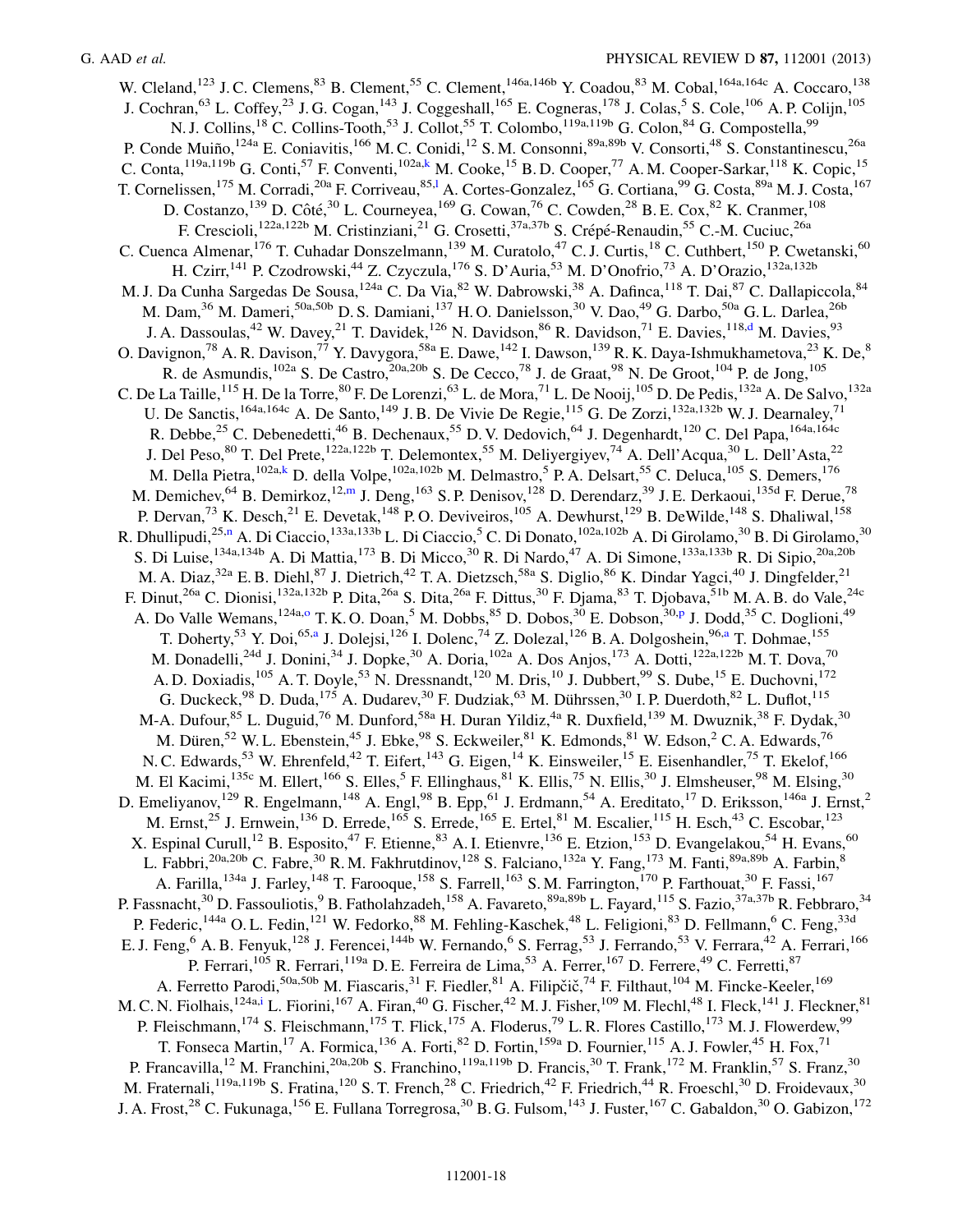<span id="page-18-1"></span><span id="page-18-0"></span>T. Gadfort,<sup>25</sup> S. Gadomski,<sup>49</sup> G. Gagliardi,<sup>50a,50b</sup> P. Gagnon,<sup>60</sup> C. Galea,<sup>98</sup> B. Galhardo,<sup>124a</sup> E. J. Gallas,<sup>118</sup> V. Gallo,<sup>17</sup> B. J. Gallop,<sup>129</sup> P. Gallus,<sup>125</sup> K. K. Gan,<sup>109</sup> Y. S. Gao,<sup>143,[f](#page-27-5)</sup> A. Gaponenko,<sup>15</sup> F. Garberson,<sup>176</sup> M. Garcia-Sciveres,<sup>15</sup> C. García,<sup>167</sup> J. E. García Navarro,<sup>167</sup> R. W. Gardner,<sup>31</sup> N. Garelli,<sup>30</sup> H. Garitaonandia,<sup>105</sup> V. Garonne,<sup>30</sup> C. Gatti,<sup>47</sup> G. Gaudio,  $^{119a}$  B. Gaur,  $^{141}$  L. Gauthier,  $^{136}$  P. Gauzzi,  $^{132a,132b}$  I. L. Gavrilenko,  $^{94}$  C. Gay,  $^{168}$  G. Gaycken,  $^{21}$ E. N. Gazis,<sup>10</sup> P. Ge,<sup>33d</sup> Z. Gecse,<sup>168</sup> C. N. P. Gee,<sup>129</sup> D. A. A. Geerts,<sup>105</sup> Ch. Geich-Gimbel,<sup>21</sup> K. Gellerstedt,<sup>146a,146b</sup> C. Gemme,<sup>50a</sup> A. Gemmell,<sup>53</sup> M. H. Genest,<sup>55</sup> S. Gentile,<sup>132a,132b</sup> M. George,<sup>54</sup> S. George,<sup>76</sup> P. Gerlach,<sup>175</sup> A. Gershon,<sup>153</sup> C. Geweniger,<sup>58a</sup> H. Ghazlane,<sup>135b</sup> N. Ghodbane,<sup>34</sup> B. Giacobbe,<sup>20a</sup> S. Giagu,<sup>132a,132b</sup> V. Giakoumopoulou,<sup>9</sup> V. Giangiobbe,<sup>12</sup> F. Gianotti,<sup>30</sup> B. Gibbard,<sup>25</sup> A. Gibson,<sup>158</sup> S. M. Gibson,<sup>30</sup> M. Gilchriese,<sup>15</sup> D. Gillb[e](#page-27-4)rg,<sup>29</sup> A. R. Gillman,<sup>129</sup> D. M. Gingrich,<sup>3,e</sup> J. Ginzburg,<sup>153</sup> N. Giokaris,<sup>9</sup> M. P. Giordani,<sup>164c</sup> R. Giordano,<sup>102a,102b</sup> F. M. Giorgi,<sup>16</sup> P. Giovannini,<sup>99</sup> P. F. Giraud,<sup>136</sup> D. Giugni,<sup>89a</sup> M. Giunta,<sup>93</sup> P. Giusti,<sup>20a</sup> B. K. Gjelsten,<sup>117</sup> L. K. Gladilin,<sup>97</sup> C. Glasman,<sup>80</sup> J. Glatzer,<sup>21</sup> A. Glazov,<sup>42</sup> K. W. Glitza,<sup>175</sup> G. L. Glonti,<sup>64</sup> J. R. Goddard,<sup>75</sup> J. Godfrey,<sup>142</sup> J. Godlewski,<sup>30</sup> M. Goebel,<sup>42</sup> T. Göpfert,<sup>44</sup> C. Goeringer,<sup>81</sup> C. Gössling,<sup>43</sup> S. Goldfarb,  $87$  T. Golling,  $176$  A. Gomes,  $124a$ ,[c](#page-27-2) L. S. Gomez Fajardo,  $42$  R. Gonçalo,  $76$ J. Goncalves Pinto Firmino Da Costa, <sup>42</sup> L. Gonella, <sup>21</sup> S. González de la Hoz, <sup>167</sup> G. Gonzalez Parra, <sup>12</sup> M. L. Gonzalez Silva,<sup>27</sup> S. Gonzalez-Sevilla,<sup>49</sup> J. J. Goodson,<sup>148</sup> L. Goossens,<sup>30</sup> P. A. Gorbounov,<sup>95</sup> H. A. Gordon,<sup>25</sup> I. Gorelov,<sup>103</sup> G. Gorfine,<sup>175</sup> B. Gorini,<sup>30</sup> E. Gorini,<sup>72a,72b</sup> A. Gorišek,<sup>74</sup> E. Gornicki,<sup>39</sup> B. Gosdzik,<sup>42</sup> A. T. Goshaw,<sup>6</sup> M. Gosselink,<sup>105</sup> M. I. Gostkin,<sup>64</sup> I. Gough Eschrich,<sup>163</sup> M. Gouighri,<sup>135a</sup> D. Goujdami,<sup>135c</sup> M. P. Goulette,<sup>49</sup> A. G. Goussiou,<sup>138</sup> C. Goy,<sup>5</sup> S. Gozpinar,<sup>23</sup> I. Grabowska-Bold,<sup>38</sup> P. Grafström,<sup>20a,20b</sup> K-J. Grahn,<sup>42</sup> E. Gramstad,<sup>117</sup> F. Grancagnolo,<sup>72a</sup> S. Grancagnolo,<sup>16</sup> V. Grassi,<sup>148</sup> V. Gratchev,<sup>121</sup> N. Grau,<sup>35</sup> H. M. Gray,<sup>30</sup> J. A. Gray,<sup>148</sup> E. Grazia[n](#page-27-13)i,<sup>134a</sup> O. G. Grebenyuk,<sup>121</sup> T. Greenshaw,<sup>73</sup> Z. D. Greenwood,<sup>25,n</sup> K. Gregersen,<sup>36</sup> I. M. Gregor,<sup>42</sup> P. Grenier,<sup>143</sup> J. Griffiths,<sup>8</sup> N. Grigalashvili,<sup>64</sup> A. A. Grillo,<sup>137</sup> S. Grinstein,<sup>12</sup> Ph. Gris,<sup>34</sup> Y. V. Grishkevich,<sup>97</sup> J.-F. Grivaz,<sup>115</sup> E. Gross,<sup>172</sup> J. Grosse-Knetter,<sup>54</sup> J. Groth-Jensen,<sup>172</sup> K. Grybel,<sup>141</sup> D. Guest,<sup>176</sup> C. Guicheney,<sup>34</sup> S. Guindon,<sup>54</sup> U. Gul,<sup>53</sup> J. Gunther,<sup>125</sup> B. Guo,<sup>158</sup> J. Guo,<sup>35</sup> P. Gutierrez,<sup>111</sup> N. Guttman,<sup>153</sup> O. Gutzwiller,<sup>173</sup> C. Guyot,  $^{136}$  C. Gwenlan,  $^{118}$  C. B. Gwilliam,  $^{73}$  A. Haas,  $^{108}$  S. Haas,  $^{30}$  C. Haber,  $^{15}$  H. K. Hadavand,  $^8$  D. R. Hadley,  $^{18}$ P. Haefner,<sup>21</sup> F. Hahn,<sup>30</sup> S. Haider,<sup>30</sup> Z. Hajduk,<sup>39</sup> H. Hakobyan,<sup>177</sup> D. Hall,<sup>118</sup> K. Hamacher,<sup>175</sup> P. Hamal,<sup>113</sup> K. Hamano,  $86$  M. Hamer,  $54$  A. Hamilton,  $145b,q$  $145b,q$  S. Hamilton,  $161$  L. Han,  $33b$  K. Hanagaki,  $116$  K. Hanawa,  $160$ M. Hance,<sup>15</sup> C. Handel,<sup>81</sup> P. Hanke,<sup>58a</sup> J. R. Hansen,<sup>36</sup> J. B. Hansen,<sup>36</sup> J. D. Hansen,<sup>36</sup> P. H. Hansen,<sup>36</sup> P. Hansson,<sup>143</sup> K. Hara, <sup>160</sup> G. A. Hare, <sup>137</sup> T. Harenberg, <sup>175</sup> S. Harkusha, <sup>90</sup> D. Harper, <sup>87</sup> R. D. Harrington, <sup>46</sup> O. M. Harris, <sup>138</sup> J. Hartert,<sup>48</sup> F. Hartjes,<sup>105</sup> T. Haruyama,<sup>65</sup> A. Harvey,<sup>56</sup> S. Hasegawa,<sup>101</sup> Y. Hasegawa,<sup>140</sup> S. Hassani,<sup>136</sup> S. Haug,<sup>17</sup> M. Hauschild,<sup>30</sup> R. Hauser,<sup>88</sup> M. Havranek,<sup>21</sup> C. M. Hawkes,<sup>18</sup> R. J. Hawkings,<sup>30</sup> A. D. Hawkins,<sup>79</sup> T. Hayakawa,<sup>66</sup> T. Hayashi,<sup>160</sup> D. Hayden,<sup>76</sup> C. P. Hays,<sup>118</sup> H. S. Hayward,<sup>73</sup> S. J. Haywood,<sup>129</sup> S. J. Head,<sup>18</sup> V. Hedberg,<sup>79</sup> L. Heelan,<sup>8</sup> S. Heim,<sup>88</sup> B. Heinemann,<sup>15</sup> S. Heisterkamp,<sup>36</sup> L. Helary,<sup>22</sup> C. Heller,<sup>98</sup> M. Heller,<sup>30</sup> S. Hellman,<sup>146a,146b</sup> D. Hellmich,<sup>21</sup> C. Helsens,<sup>12</sup> R. C. W. Henderson,<sup>71</sup> M. Henke,<sup>58a</sup> A. Henrichs,<sup>176</sup> A. M. Henriques Correia,<sup>30</sup> S. Henrot-Versille,<sup>115</sup> C. Hensel,<sup>54</sup> T. Henß,<sup>175</sup> C. M. Hernandez,<sup>8</sup> Y. Hernández Jiménez,<sup>167</sup> R. Herrberg,<sup>16</sup> G. Herten,<sup>48</sup> R. Hertenberger,<sup>98</sup> L. Hervas,<sup>30</sup> G. G. Hesketh,<sup>77</sup> N. P. Hessey,<sup>105</sup> E. Higón-Rodriguez,<sup>167</sup> J. C. Hill,<sup>28</sup> K. H. Hiller,<sup>42</sup> S. Hillert,<sup>21</sup> S. J. Hillier,<sup>18</sup> I. Hinchliffe,<sup>15</sup> E. Hines,<sup>120</sup> M. Hirose,<sup>116</sup> F. Hirsch,<sup>43</sup> D. Hirschbuehl,<sup>175</sup> J. Hobbs,<sup>148</sup> N. Hod,<sup>153</sup> M. C. Hodgkinson,<sup>139</sup> P. Hodgson,<sup>139</sup> A. Hoecker,<sup>30</sup> M. R. Hoeferkamp,<sup>103</sup> J. Hoffman,<sup>40</sup> D. Hoffmann,  $83$  M. Hohlfeld,  $81$  M. Holder,  $141$  S. O. Holmgren,  $146a$  T. Holy,  $127$  J. L. Holzbauer,  $88$  T. M. Hong,  $120$ L. Hooft van Huysduynen,<sup>108</sup> S. Horner,<sup>48</sup> J-Y. Hostachy,<sup>55</sup> S. Hou,<sup>151</sup> A. Hoummada,<sup>135a</sup> J. Howard,<sup>118</sup> J. Howarth, <sup>82</sup> I. Hristova, <sup>16</sup> J. Hrivnac, <sup>115</sup> T. Hryn'ova, <sup>5</sup> P. J. Hsu, <sup>81</sup> S.-C. Hsu, <sup>15</sup> D. Hu, <sup>35</sup> Z. Hubacek, <sup>127</sup> F. Hubaut, <sup>83</sup> F. Huegging,<sup>21</sup> A. Huettmann,<sup>42</sup> T. B. Huffman,<sup>118</sup> E. W. Hughes,<sup>35</sup> G. Hughes,<sup>71</sup> M. Huhtinen,<sup>30</sup> M. Hurwitz,<sup>15</sup> N. Huseynov,<sup>64,[r](#page-27-17)</sup> J. Huston,<sup>88</sup> J. Huth,<sup>57</sup> G. Iacobucci,<sup>49</sup> G. Iakovidis,<sup>10</sup> M. Ibbotson,<sup>82</sup> I. Ibragimov,<sup>141</sup> L. Iconomidou-Fayard,<sup>115</sup> J. Idarraga,<sup>115</sup> P. Iengo,<sup>102a</sup> O. Igonkina,<sup>105</sup> Y. Ikegami,<sup>65</sup> M. Ikeno,<sup>65</sup> D. Iliadis,<sup>154</sup> N. Ilic,<sup>158</sup> T. Ince,<sup>99</sup> J. Inigo-Golfin,<sup>30</sup> P. Ioannou,<sup>9</sup> M. Iodice,<sup>134a</sup> K. Iordanidou,<sup>9</sup> V. Ippolito,<sup>132a,132b</sup> A. Irles Quiles,<sup>167</sup> C. Isaksson,<sup>166</sup> M. Ishino,<sup>67</sup> M. Ishitsuka,<sup>157</sup> R. Ishmukhametov,<sup>109</sup> C. Issever,<sup>118</sup> S. Istin,<sup>19a</sup> A. V. Ivashin,<sup>128</sup> W. Iwanski,<sup>39</sup> H. Iwasaki,<sup>65</sup> J. M. Izen,<sup>41</sup> V. Izzo,<sup>102a</sup> B. Jackson,<sup>120</sup> J. N. Jackson,<sup>73</sup> P. Jackson,<sup>1</sup> M. R. Jaekel,<sup>30</sup> V. Jain,<sup>60</sup> K. Jakobs,<sup>48</sup> S. Jakobsen,<sup>36</sup> T. Jakoubek,<sup>125</sup> J. Jakubek,<sup>127</sup> D. O. Jamin,<sup>151</sup> D. K. Jana,<sup>111</sup> E. Jansen,<sup>77</sup> H. Jansen,<sup>30</sup> A. Jantsch,<sup>99</sup> M. Janus,<sup>48</sup> G. Jarlskog,<sup>79</sup> L. Jeanty,<sup>57</sup> I. Jen-La Plante,<sup>31</sup> D. Jennens,<sup>86</sup> P. Jenni,<sup>30</sup> A. E. Loevschall-Jensen,<sup>36</sup> P. Jež,<sup>36</sup> S. Jézéquel,<sup>5</sup> M. K. Jha,<sup>20a</sup> H. Ji,<sup>173</sup> W. Ji,<sup>81</sup> J. Jia,<sup>148</sup> Y. Jiang,<sup>33b</sup> M. Jimenez Belenguer,<sup>42</sup> S. Jin,<sup>33a</sup> O. Jinnouchi,<sup>157</sup> M. D. Joergensen,<sup>36</sup> D. Joffe,<sup>40</sup> M. Johansen,<sup>146a,146b</sup> K. E. Johansson,<sup>146a</sup> P. Johansson,<sup>139</sup> S. Johnert,<sup>42</sup> K. A. Johns,<sup>7</sup> K. Jon-And,<sup>146a,146b</sup> G. Jones,<sup>170</sup> R. W. L. Jones,<sup>71</sup>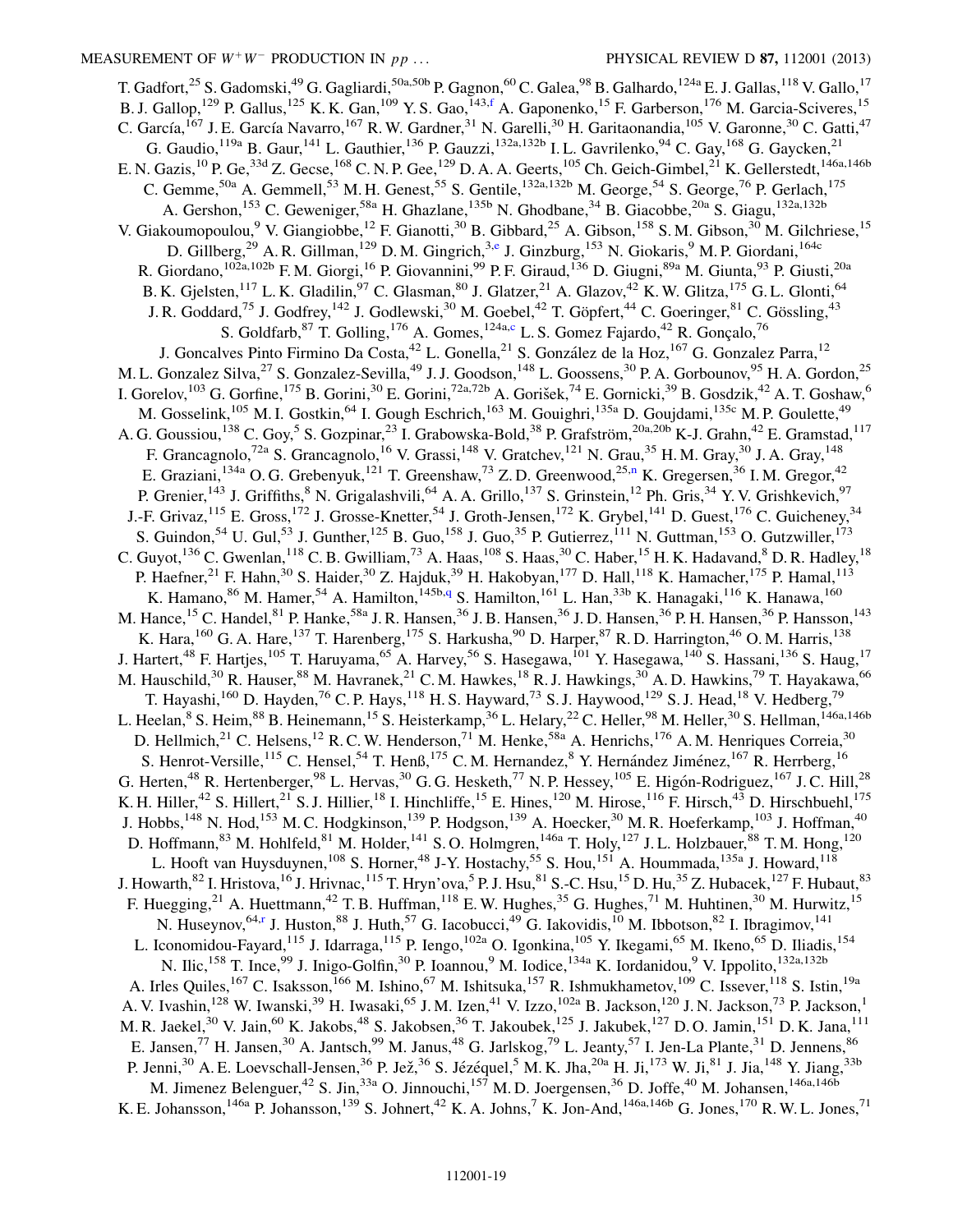<span id="page-19-3"></span><span id="page-19-2"></span><span id="page-19-1"></span><span id="page-19-0"></span>T. J. Jones,<sup>73</sup> C. Joram,<sup>30</sup> P. M. Jorge,<sup>124a</sup> K. D. Joshi,<sup>82</sup> J. Jovicevic,<sup>147</sup> T. Jovin,<sup>13b</sup> X. Ju,<sup>173</sup> C. A. Jung,<sup>43</sup> R. M. Jungst,<sup>30</sup> V. Juranek,<sup>125</sup> P. Jussel,<sup>61</sup> A. Juste Rozas,<sup>12</sup> S. Kabana,<sup>17</sup> M. Kaci,<sup>167</sup> A. Kaczmarska,<sup>39</sup> P. Kadlecik,<sup>36</sup> M. Kado,<sup>115</sup> H. Kagan,<sup>109</sup> M. Kagan,<sup>57</sup> E. Kajomovitz,<sup>152</sup> S. Kalinin,<sup>175</sup> L. V. Kalinovskaya,<sup>64</sup> S. Kama,<sup>40</sup> N. Kanaya, <sup>155</sup> M. Kaneda, <sup>30</sup> S. Kaneti, <sup>28</sup> T. Kanno, <sup>157</sup> V. A. Kantserov, <sup>96</sup> J. Kanzaki, <sup>65</sup> B. Kaplan, <sup>108</sup> A. Kapliy, <sup>31</sup> J. Kaplon,<sup>30</sup> D. Kar,<sup>53</sup> M. Karagounis,<sup>21</sup> K. Karakostas,<sup>10</sup> M. Karnevskiy,<sup>42</sup> V. Kartvelishvili,<sup>71</sup> A. N. Karyukhin,<sup>128</sup> L. Kashif,<sup>173</sup> G. Kasieczka,<sup>58b</sup> R. D. Kass,<sup>109</sup> A. Kastanas,<sup>14</sup> M. Kataoka,<sup>5</sup> Y. Kataoka,<sup>155</sup> E. Katsoufis,<sup>10</sup> J. Katzy,<sup>42</sup> V. Kaushik,<sup>7</sup> K. Kawagoe,<sup>69</sup> T. Kawamoto,<sup>155</sup> G. Kawamura,<sup>81</sup> M. S. Kayl,<sup>105</sup> S. Kazama,<sup>155</sup> V. A. Kazanin,<sup>107</sup> M. Y. Kazarinov,<sup>64</sup> R. Keeler,<sup>169</sup> P. T. Keener,<sup>120</sup> R. Kehoe,<sup>40</sup> M. Keil,<sup>54</sup> G. D. Kekelidze,<sup>64</sup> J. S. Keller,<sup>138</sup> M. Kenyon,<sup>53</sup> O. Kepka,<sup>125</sup> N. Kerschen,<sup>30</sup> B. P. Kerševan,<sup>74</sup> S. Kersten,<sup>175</sup> K. Kessoku,<sup>155</sup> J. Keung,<sup>158</sup> F. Khalil-zada,<sup>11</sup> H. Khandanyan,<sup>146a,146b</sup> A. Khanov,<sup>112</sup> D. Kharchenko,<sup>64</sup> A. Khodinov,<sup>96</sup> A. Khomich,<sup>58a</sup> T. J. Khoo,<sup>28</sup> G. Khoriauli,<sup>21</sup> A. Khoroshilov,<sup>175</sup> V. Khovanskiy,<sup>95</sup> E. Khramov,<sup>64</sup> J. Khubua,<sup>51b</sup> H. Kim,<sup>146a,146b</sup> S. H. Kim,<sup>160</sup> N. Kimura,<sup>171</sup> O. Kind,<sup>16</sup> B. T. King,<sup>73</sup> M. King,<sup>66</sup> R. S. B. King,<sup>118</sup> J. Kirk,<sup>129</sup> A. E. Kiryunin,<sup>99</sup> T. Kishimoto,<sup>66</sup> D. Kisielewska,<sup>38</sup> T. Kitamura,<sup>66</sup> T. Kittelmann,<sup>123</sup> K. Kiuchi,<sup>160</sup> E. Kladiva,<sup>144b</sup> M. Klein,<sup>73</sup> U. Klein,<sup>73</sup> K. Kleinknecht,<sup>81</sup> M. Klemetti,<sup>85</sup> A. Klier,<sup>172</sup> P. Klimek,<sup>146a,146b</sup> A. Klimentov,<sup>25</sup> R. Klingenberg,<sup>43</sup> J. A. Klinger,<sup>82</sup> E. B. Klinkby,<sup>36</sup> T. Klioutchnikova,<sup>30</sup> P. F. Klok,<sup>104</sup> S. Klous,<sup>105</sup> E.-E. Kluge,<sup>58a</sup> T. Kluge,<sup>73</sup> P. Kluit,<sup>105</sup> S. Kluth,<sup>99</sup> E. Kneringer,<sup>61</sup> E. B. F. G. Knoops,<sup>83</sup> A. Knue,<sup>54</sup> B. R. Ko,<sup>45</sup> T. Kobayashi,<sup>155</sup> M. Kobel,<sup>44</sup> M. Kocian,<sup>143</sup> P. Kodys,<sup>126</sup> K. Köneke,<sup>30</sup> A. C. König,<sup>104</sup> S. Koenig,<sup>81</sup> L. Köpke,<sup>81</sup> F. Koetsveld,<sup>104</sup> P. Koevesarki,<sup>21</sup> T. Koffas,<sup>29</sup> E. Koffeman,<sup>105</sup> L. A. Kogan,<sup>118</sup> S. Kohlmann,<sup>175</sup> F. Kohn,<sup>54</sup> Z. Kohout,<sup>127</sup> T. Kohriki,<sup>65</sup> T. Koi,<sup>143</sup> G. M. Kol[a](#page-27-1)chev,<sup>107,a</sup> H. Kolanoski,<sup>16</sup> V. Kolesnikov,<sup>64</sup> I. Koletsou,<sup>89a</sup> J. Koll,<sup>88</sup> A. A. Komar,<sup>94</sup> Y. Komori,<sup>155</sup> T. Kondo,<sup>65</sup> T. Kono,<sup>42[,s](#page-27-18)</sup> A. I. Kononov,<sup>48</sup> R. Konoplich,<sup>108[,t](#page-27-19)</sup> N. Konstantinidis,<sup>77</sup> R. Kopeliansky,<sup>152</sup> S. Koperny,<sup>38</sup> K. Korcyl,<sup>39</sup> K. Kordas,<sup>154</sup> A. Korn,<sup>118</sup> A. Korol,<sup>107</sup> I. Korolkov,<sup>12</sup> E. V. Korolkova,<sup>139</sup> V. A. Korotkov,<sup>128</sup> O. Kortner,<sup>99</sup> S. Kortner,<sup>99</sup> V. V. Kostyukhin,<sup>21</sup> S. Kotov,<sup>99</sup> V. M. Kotov,<sup>64</sup> A. Kotwal,<sup>45</sup> C. Kourkoumelis,<sup>9</sup> V. Kouskoura, <sup>154</sup> A. Koutsman, <sup>159a</sup> R. Kowalewski, <sup>169</sup> T. Z. Kowalski, <sup>38</sup> W. Kozanecki, <sup>136</sup> A. S. Kozhin, <sup>128</sup> V. Kral,<sup>127</sup> V. A. Kramarenko,<sup>97</sup> G. Kramberger,<sup>74</sup> M. W. Krasny,<sup>78</sup> A. Krasznahorkay,<sup>108</sup> J. K. Kraus,<sup>21</sup> S. Kreiss,<sup>108</sup> F. Krejci,<sup>127</sup> J. Kretzschmar,<sup>73</sup> N. Krieger,<sup>54</sup> P. Krieger,<sup>158</sup> K. Kroeninger,<sup>54</sup> H. Kroha,<sup>99</sup> J. Kroll,<sup>120</sup> J. Kroseberg,<sup>21</sup> J. Krstic,<sup>13a</sup> U. Kruchonak, <sup>64</sup> H. Krüger, <sup>21</sup> T. Kruker, <sup>17</sup> N. Krumnack, <sup>63</sup> Z. V. Krumshteyn, <sup>64</sup> T. Kubota, <sup>86</sup> S. Kuday, <sup>4a</sup> S. Kuehn,<sup>48</sup> A. Kugel,<sup>58c</sup> T. Kuhl,<sup>42</sup> D. Kuhn,<sup>61</sup> V. Kukhtin,<sup>64</sup> Y. Kulchitsky,<sup>90</sup> S. Kuleshov,<sup>32b</sup> C. Kummer,<sup>98</sup> M. Kuna,<sup>78</sup> J. Kunkle,<sup>120</sup> A. Kupco,<sup>125</sup> H. Kurashige,<sup>66</sup> M. Kurata,<sup>160</sup> Y. A. Kurochkin,<sup>90</sup> V. Kus,<sup>125</sup> E. S. Kuwertz,<sup>147</sup> M. Kuze,<sup>157</sup> J. Kvita,<sup>142</sup> R. Kwee,<sup>16</sup> A. La Rosa,<sup>49</sup> L. La Rotonda,<sup>37a,37b</sup> L. Labarga,<sup>80</sup> J. Labbe,<sup>5</sup> S. Lablak,<sup>135a</sup> C. Lacasta,<sup>167</sup> F. Lacava,<sup>132a,132b</sup> J. Lacey,<sup>29</sup> H. Lacker,<sup>16</sup> D. Lacour,<sup>78</sup> V. R. Lacuesta,<sup>167</sup> E. Ladygin,<sup>64</sup> R. Lafaye,<sup>5</sup> B. Laforge,<sup>78</sup> T. Lagouri,<sup>176</sup> S. Lai,<sup>48</sup> E. Laisne,<sup>55</sup> M. Lamanna,<sup>30</sup> L. Lambourne,<sup>77</sup> C. L. Lampen,<sup>7</sup> W. Lampl,<sup>7</sup> E. Lancon,<sup>136</sup> U. Landgraf,<sup>48</sup> M. P. J. Landon,<sup>75</sup> V. S. Lang,<sup>58a</sup> C. Lange,<sup>42</sup> A. J. Lankford,<sup>163</sup> F. Lanni,<sup>25</sup> K. Lantzsch,<sup>175</sup> S. Laplace,<sup>78</sup> C. Lapoire,<sup>21</sup> J. F. Laporte,<sup>136</sup> T. Lari,<sup>89a</sup> A. Larner,<sup>118</sup> M. Lassnig,<sup>30</sup> P. Laurelli,<sup>47</sup> V. Lavorini,<sup>37a,37b</sup> W. Lavrijsen,<sup>15</sup> P. Laycock,<sup>73</sup> O. Le Dortz,<sup>78</sup> E. Le Guirriec,<sup>83</sup> E. Le Menedeu,<sup>12</sup> T. LeCompte,<sup>6</sup> F. Ledroit-Guillon,<sup>55</sup> H. Lee,<sup>105</sup> J. S. H. Lee,<sup>116</sup> S. C. Lee,<sup>151</sup> L. Lee,<sup>176</sup> M. Lefebvre,<sup>169</sup> M. Legendre,<sup>136</sup> F. Legger,<sup>98</sup> C. Leggett,<sup>15</sup> M. Lehmacher,<sup>21</sup> G. Lehmann Miotto,<sup>30</sup> X. Lei,<sup>7</sup> M. A. L. Leite,<sup>24d</sup> R. Leitner,<sup>126</sup> D. Lellouch,<sup>172</sup> B. Lemmer,<sup>54</sup> V. Lendermann,<sup>58a</sup> K. J. C. Leney,<sup>145b</sup> T. Lenz,<sup>105</sup> G. Lenzen,<sup>175</sup> B. Lenzi,<sup>30</sup> K. Leonhardt,<sup>44</sup> S. Leontsinis,<sup>10</sup> F. Lepold,<sup>58a</sup> C. Leroy,<sup>93</sup> J-R. Lessard,<sup>169</sup> C. G. Lester,<sup>28</sup> C. M. Lester,<sup>120</sup> J. Levêque,<sup>5</sup> D. Levin,<sup>87</sup> L. J. Levinson,<sup>172</sup> A. Lewis,<sup>118</sup> G. H. Lewis,<sup>108</sup> A. M. Leyko,<sup>21</sup> M. Leyton,<sup>16</sup> B. Li,<sup>83</sup> H. Li,<sup>148</sup> H. L. Li,<sup>31</sup> S. Li,<sup>33b[,u](#page-27-20)</sup> X. Li,<sup>87</sup> Z. Liang,<sup>118[,v](#page-27-21)</sup> H. Liao,<sup>34</sup> B. Liberti,<sup>133a</sup> P. Lichard,<sup>30</sup> M. Lichtnecker,<sup>98</sup> K. Lie,<sup>165</sup> W. Liebig,<sup>14</sup> C. Limbach,<sup>21</sup> A. Limosani,<sup>86</sup> M. Limper,<sup>62</sup> S. C. Lin,<sup>151[,w](#page-27-22)</sup> F. Linde,<sup>105</sup> J. T. Linnemann,<sup>88</sup> E. Lipeles,<sup>120</sup> A. Lipniacka,<sup>14</sup> T. M. Liss,<sup>165</sup> D. Lissauer,<sup>25</sup> A. Lister,<sup>49</sup> A. M. Litke,<sup>137</sup> C. Liu,<sup>29</sup> D. Liu,<sup>151</sup> H. Liu,<sup>87</sup> J. B. Liu,<sup>87</sup> L. Liu,<sup>87</sup> M. Liu,<sup>33b</sup> Y. Liu,<sup>33b</sup> M. Livan,<sup>119a,119b</sup> S. S. A. Livermore,<sup>118</sup> A. Lleres,<sup>55</sup> J. Llorente Merino,<sup>80</sup> S. L. Lloyd,<sup>75</sup> E. Lobodzinska,  $^{42}$  P. Loch, $^{7}$  W. S. Lockman,  $^{137}$  T. Loddenkoetter,  $^{21}$  F. K. Loebinger,  $^{82}$  A. Loginov,  $^{176}$  C. W. Loh,  $^{168}$ T. Lohse,<sup>16</sup> K. Lohwasser,<sup>48</sup> M. Lokajicek,<sup>125</sup> V. P. Lombardo,<sup>5</sup> R. E. Long,<sup>71</sup> L. Lopes,<sup>124a</sup> D. Lopez Mateos,<sup>57</sup> J. Lorenz, <sup>98</sup> N. Lorenzo M[a](#page-27-1)rtinez, <sup>115</sup> M. Losada, <sup>162</sup> P. Loscutoff, <sup>15</sup> F. Lo Sterzo, <sup>132a,132b</sup> M. J. Losty, <sup>159a,a</sup> X. Lou,<sup>41</sup> A. Lounis, <sup>115</sup> K. F. Loureiro, <sup>162</sup> J. Love, <sup>6</sup> P. A. Love, <sup>71</sup> A. J. Lowe, <sup>143,[f](#page-27-5)</sup> F. Lu, <sup>33a</sup> H. J. Lubatti, <sup>138</sup> C. Luci, <sup>132a,132b</sup> A. Lucotte,<sup>55</sup> A. Ludwig,<sup>44</sup> D. Ludwig,<sup>42</sup> I. Ludwig,<sup>48</sup> J. Ludwig,<sup>48</sup> F. Luehring,<sup>60</sup> G. Luickx,<sup>105</sup> W. Lukas.<sup>61</sup> L. Luminari,<sup>132a</sup> E. Lund,<sup>117</sup> B. Lund-Jensen,<sup>147</sup> B. Lundberg,<sup>79</sup> J. Lundberg,<sup>146a,146b</sup> O. Lundberg,<sup>146a,146b</sup> J. Lundquist,  $36$  M. Lungwitz,  $81$  D. Lynn,  $25$  E. Lytken,  $79$  H. Ma,  $25$  L. L. Ma,  $173$  G. Maccarrone,  $47$  A. Macchiolo,  $99$ B. Maček,<sup>74</sup> J. Machado Miguens,<sup>124a</sup> R. Mackeprang,<sup>36</sup> R. J. Madaras,<sup>15</sup> H. J. Maddocks,<sup>71</sup> W. F. Mader,<sup>44</sup>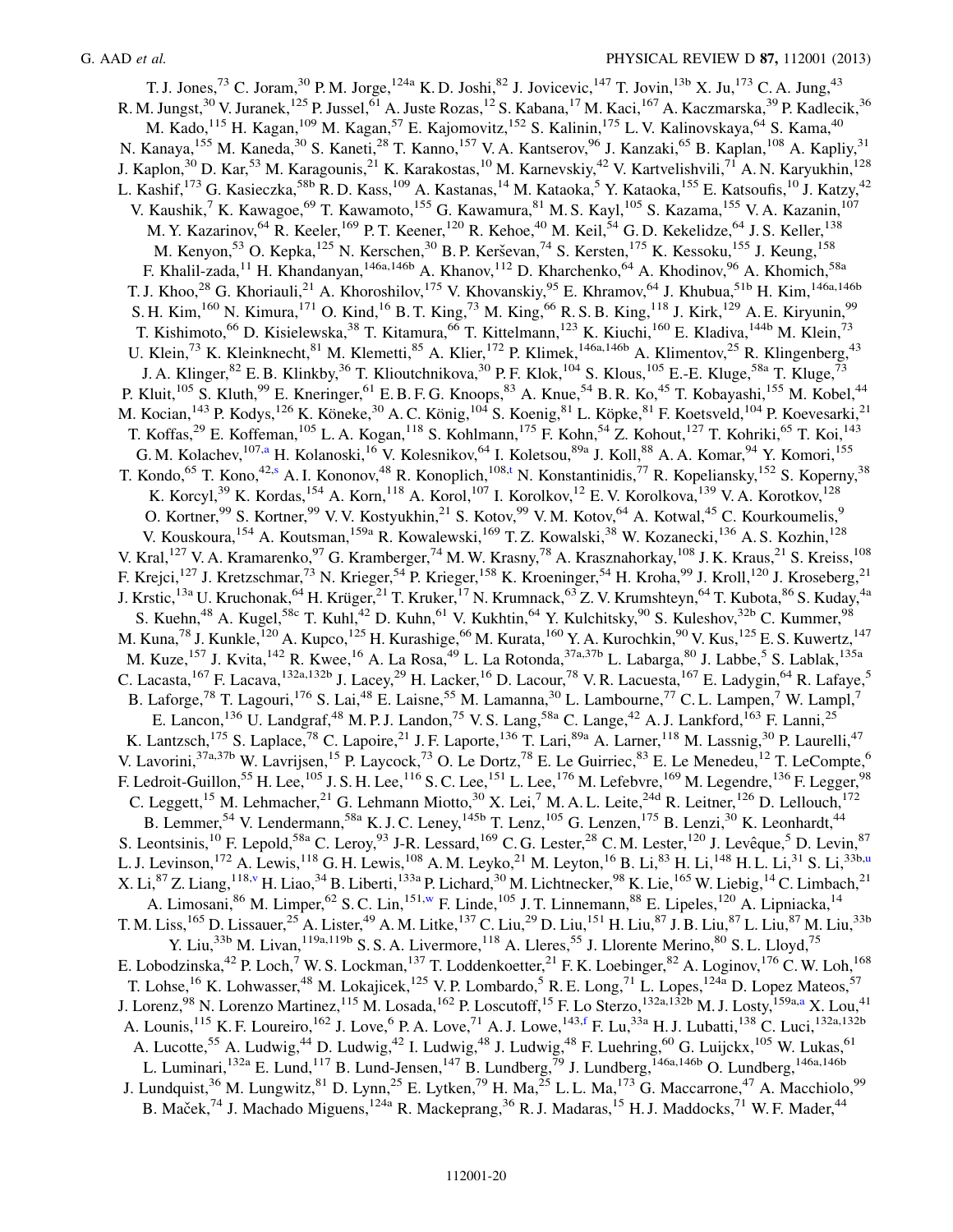<span id="page-20-4"></span><span id="page-20-3"></span><span id="page-20-2"></span><span id="page-20-1"></span><span id="page-20-0"></span>R. Maenner,<sup>58c</sup> T. Maeno,<sup>25</sup> P. Mättig,<sup>175</sup> S. Mättig,<sup>81</sup> L. Magnoni,<sup>163</sup> E. Magradze,<sup>54</sup> K. Mahboubi,<sup>48</sup> J. Mahlstedt,<sup>105</sup> S. Mahmoud,<sup>73</sup> G. Mahout,<sup>18</sup> C. Maiani,<sup>136</sup> C. Maidantchik,<sup>24a</sup> A. Maio,<sup>124a[,c](#page-27-2)</sup> S. Majewski,<sup>25</sup> Y. Makida,<sup>65</sup> N. Makovec,<sup>115</sup> P. Mal,<sup>136</sup> B. Malaescu,<sup>30</sup> Pa. Malecki,<sup>39</sup> P. Malecki,<sup>39</sup> V. P. Maleev,<sup>121</sup> F. Malek,<sup>55</sup> U. Mallik,<sup>62</sup> D. Malon,<sup>6</sup> C. Malone,<sup>143</sup> S. Maltezos,<sup>10</sup> V. Malyshev,<sup>107</sup> S. Malyukov,<sup>30</sup> R. Mameghani,<sup>98</sup> J. Mamuzic, <sup>13b</sup> A. Manabe, <sup>65</sup> L. Mandelli, <sup>89a</sup> I. Mandić, <sup>74</sup> R. Mandrysch, <sup>16</sup> J. Maneira, <sup>124a</sup> A. Manfredini, <sup>99</sup> P. S. Mangeard,<sup>88</sup> L. Manhaes de Andrade Filho,<sup>24b</sup> J. A. Manjarres Ramos,<sup>136</sup> A. Mann,<sup>54</sup> P. M. Manning,<sup>137</sup> A. Manousakis-Katsikakis,<sup>9</sup> B. Mansoulie,<sup>136</sup> A. Mapelli,<sup>30</sup> L. Mapelli,<sup>30</sup> L. March,<sup>167</sup> J. F. Marchand,<sup>29</sup> F. Marchese,<sup>133a,133b</sup> G. Marchiori,<sup>78</sup> M. Marcisovsky,<sup>125</sup> C. P. Marino,<sup>169</sup> F. Marroquim,<sup>24a</sup> Z. Marshall,<sup>30</sup> F. K. Martens,<sup>158</sup> L. F. Marti,<sup>17</sup> S. Marti-Garcia,<sup>167</sup> B. Martin,<sup>30</sup> B. Martin,<sup>88</sup> J. P. Martin,<sup>93</sup> T. A. Martin,<sup>18</sup> V. J. Martin,<sup>46</sup> B. Martin dit Latour,<sup>49</sup> S. Martin-Haugh,<sup>149</sup> M. Martinez,<sup>12</sup> V. Martinez Outschoorn,<sup>57</sup> A. C. Martyniuk,<sup>169</sup> M. Marx,<sup>82</sup> F. Marzano,<sup>132a</sup> A. Marzin,<sup>111</sup> L. Masetti,<sup>81</sup> T. Mashimo,<sup>155</sup> R. Mashinistov,<sup>94</sup> J. Masik, <sup>82</sup> A. L. Maslennikov, <sup>107</sup> I. Massa, <sup>20a, 20b</sup> G. Massaro, <sup>105</sup> N. Massol, <sup>5</sup> P. Mastrandrea, <sup>148</sup> A. Mastroberardino,<sup>37a,37b</sup> T. Masubuchi,<sup>155</sup> P. Matricon,<sup>115</sup> H. Matsunaga,<sup>155</sup> T. Matsushita,<sup>66</sup> C. Mattravers,<sup>118[,d](#page-27-3)</sup> J. Maurer, <sup>83</sup> S. J. Maxfield,<sup>73</sup> A. Mayne,<sup>139</sup> R. Mazini,<sup>151</sup> M. Mazur,<sup>21</sup> L. Mazzaferro,<sup>133a,133b</sup> M. Mazzanti,<sup>89a</sup> J. Mc Donald,  $85$  S. P. Mc Kee,  $87$  A. McCarn,  $165$  R. L. McCarthy,  $148$  T. G. McCarthy,  $29$  N. A. McCubbin,  $129$ K. W. McF[a](#page-27-1)rlane,<sup>56,a</sup> J. A. Mcfayden,<sup>139</sup> G. Mchedlidze,<sup>51b</sup> T. Mclaughlan,<sup>18</sup> S. J. McMahon,<sup>129</sup> R. A. McPherson,<sup>169,1</sup> A. Meade,<sup>84</sup> J. Mechnich,<sup>105</sup> M. Mechte[l](#page-27-11),<sup>175</sup> M. Medinnis,<sup>42</sup> R. Meera-Lebbai,<sup>111</sup> T. Meguro,<sup>116</sup> S. Mehlhase,<sup>36</sup> A. Mehta,<sup>73</sup> K. Meier,<sup>58a</sup> B. Meirose,<sup>79</sup> C. Melachrinos,<sup>31</sup> B. R. Mellado Garcia,<sup>173</sup> F. Meloni,<sup>89a,89b</sup> L. Mendoza Navas, <sup>162</sup> Z. Meng, <sup>151[,x](#page-27-23)</sup> A. Mengarelli,<sup>20a,20b</sup> S. Menke,<sup>99</sup> E. Meoni, <sup>161</sup> K. M. Mercurio,<sup>57</sup> P. Mermod,<sup>49</sup> L. Merola,<sup>102a,102b</sup> C. Meroni,<sup>89a</sup> F. S. Merritt,<sup>31</sup> H. Merritt,<sup>109</sup> A. Messina,<sup>30,[y](#page-27-24)</sup> J. Metcalfe,<sup>25</sup> A. S. Mete,<sup>163</sup> C. Meyer,<sup>81</sup> C. Meyer,<sup>31</sup> J-P. Meyer,<sup>136</sup> J. Meyer,<sup>174</sup> J. Meyer,<sup>54</sup> T. C. Meyer,<sup>30</sup> S. Michal,<sup>30</sup> L. Micu,<sup>26a</sup> R. P. Middleton,<sup>129</sup> S. Migas,<sup>73</sup> L. Mijović,<sup>136</sup> G. Mikenberg,<sup>172</sup> M. Mikestikova,<sup>125</sup> M. Mikuž,<sup>74</sup> D. W. Miller,<sup>31</sup> R. J. Miller,<sup>88</sup> W. J. Mills,<sup>168</sup> C. Mills,<sup>57</sup> A. Milov,<sup>172</sup> D. A. Milstead,<sup>146a,146b</sup> D. Milstein,<sup>172</sup> A. A. Minaenko,<sup>128</sup> M. Miñano Moya,<sup>167</sup> I. A. Minashvili,<sup>64</sup> A. I. Mincer,<sup>108</sup> B. Mindur,<sup>38</sup> M. Mineev, <sup>64</sup> Y. Ming, <sup>173</sup> L. M. Mir, <sup>12</sup> G. Mirabelli, <sup>132a</sup> J. Mitrevski, <sup>137</sup> V. A. Mitsou, <sup>167</sup> S. Mitsui, <sup>65</sup> P. S. Miyagawa,<sup>139</sup> J. U. Mjörnmark,<sup>79</sup> T. Moa,<sup>146a,146b</sup> V. Moeller,<sup>28</sup> K. Mönig,<sup>42</sup> N. Möser,<sup>21</sup> S. Mohapatra,<sup>148</sup> W. Mohr,<sup>48</sup> R. Moles-Valls,<sup>167</sup> A. Molfetas,<sup>30</sup> J. Monk,<sup>77</sup> E. Monnier,<sup>83</sup> J. Montejo Berlingen,<sup>12</sup> F. Monticelli,<sup>70</sup> S. Monzani,<sup>20a,20b</sup> R. W. Moore,<sup>3</sup> G. F. Moorhead,<sup>86</sup> C. Mora Herrera,<sup>49</sup> A. Moraes,<sup>53</sup> N. Morange,<sup>136</sup> J. Morel,<sup>54</sup> G. Morello,  $37a,37b$  D. Moreno,  $81M$ . Moreno Llácer,  $167$  P. Morettini,  $50a$  M. Morgenstern,  $44M$ . Morii,  $57$ A. K. Morley,<sup>30</sup> G. Mornacchi,<sup>30</sup> J. D. Morris,<sup>75</sup> L. Morvaj,<sup>101</sup> H. G. Moser,<sup>99</sup> M. Mosidze,<sup>51b</sup> J. Moss,<sup>109</sup> R. Mount,<sup>143</sup> E. Mountricha,<sup>10[,z](#page-28-0)</sup> S. V. Mour[a](#page-27-1)viev,<sup>94,a</sup> E. J. W. Moyse,<sup>84</sup> F. Mueller,<sup>58a</sup> J. Mueller,<sup>123</sup> K. Mueller,<sup>21</sup> T. A. Müller,<sup>98</sup> T. Mueller,<sup>81</sup> D. Muenstermann,<sup>30</sup> Y. Munwes,<sup>153</sup> W. J. Murray,<sup>129</sup> I. Mussche,<sup>105</sup> E. Musto,<sup>102a,102b</sup> A. G. Myagkov,  $^{128}$  M. Myska,  $^{125}$  O. Nackenhorst,  $^{54}$  J. Nadal,  $^{12}$  K. Nagai,  $^{160}$  R. Nagai,  $^{157}$  K. Nagano,  $^{65}$ A. Nagarkar,<sup>109</sup> Y. Nagasaka,<sup>59</sup> M. Nagel,<sup>99</sup> A. M. Nairz,<sup>30</sup> Y. Nakahama,<sup>30</sup> K. Nakamura,<sup>155</sup> T. Nakamura,<sup>155</sup> I. Nakano,<sup>110</sup> G. Nanava,<sup>21</sup> A. Napier,<sup>161</sup> R. Narayan,<sup>58b</sup> M. Nash,<sup>77,[d](#page-27-3)</sup> T. Nattermann,<sup>21</sup> T. Naumann,<sup>42</sup> G. Navarro,<sup>162</sup> H. A. Neal, <sup>87</sup> P. Yu. Nechaeva,  $94$  T. J. Neep,  $82$  A. Negri,  $119a,119b$  G. Negri,  $30$  M. Negrini,  $20a$  S. Nektarijevic,  $49$ A. Nelson,<sup>163</sup> T. K. Nelson,<sup>143</sup> S. Nemecek,<sup>125</sup> P. Nemethy,<sup>108</sup> A. A. Nepomuceno,<sup>24a</sup> M. Nessi,<sup>30</sup>,[aa](#page-28-1) M. S. Neubauer,<sup>165</sup> M. Neumann,<sup>175</sup> A. Neusiedl,<sup>81</sup> R. M. Neves,<sup>108</sup> P. Nevski,<sup>25</sup> F. M. Newcomer,<sup>120</sup> P. R. Newman,<sup>18</sup> V. Nguyen Thi Hong,<sup>136</sup> R. B. Nickerson,<sup>118</sup> R. Nicolaidou,<sup>136</sup> B. Nicquevert,<sup>30</sup> F. Niedercorn,<sup>115</sup> J. Nielsen,<sup>137</sup> N. Nikiforou,<sup>35</sup> A. Nikiforov,<sup>16</sup> V. Nikolaenko,<sup>128</sup> I. Nikolic-Audit,<sup>78</sup> K. Nikolics,<sup>49</sup> K. Nikolopoulos,<sup>18</sup> H. Nilsen,<sup>48</sup> P. Nilsson,<sup>8</sup> Y. Ninomiya,<sup>155</sup> A. Nisati,<sup>132a</sup> R. Nisius,<sup>99</sup> T. Nobe,<sup>157</sup> L. Nodulman,<sup>6</sup> M. Nomachi,<sup>116</sup> I. Nomidis,<sup>154</sup> S. Norberg,<sup>111</sup> M. Nordberg,<sup>30</sup> P. R. Norton,<sup>129</sup> J. Novakova,<sup>126</sup> M. Nozaki,<sup>65</sup> L. Nozka,<sup>113</sup> I. M. Nugent,<sup>159a</sup> A.-E. Nuncio-Quiroz,<sup>21</sup> G. Nunes Hanninger,<sup>86</sup> T. Nunnemann,<sup>98</sup> E. Nurse,<sup>77</sup> B. J. O'Brien,<sup>46</sup> D. C. O'N[e](#page-27-4)il,<sup>142</sup> V. O'Shea,<sup>53</sup> L. B. Oakes,<sup>98</sup> F. G. Oakham,<sup>29,e</sup> H. Oberlack,<sup>99</sup> J. Ocariz,<sup>78</sup> A. Ochi,<sup>66</sup> S. Oda,<sup>69</sup> S. Odaka, <sup>65</sup> J. Odier, <sup>83</sup> H. Ogren, <sup>60</sup> A. Oh, <sup>82</sup> S. H. Oh, <sup>45</sup> C. C. Ohm, <sup>30</sup> T. Ohshima, <sup>101</sup> W. Okamura, <sup>116</sup> H. Okawa, <sup>25</sup> Y. Okumura, <sup>31</sup> T. Okuyama, <sup>155</sup> A. Olariu, <sup>26a</sup> A. G. Olchevski, <sup>64</sup> S. A. Olivares Pino, <sup>32a</sup> M. Oliveira, <sup>124a[,i](#page-27-8)</sup> D. Oliveira Damazio,<sup>25</sup> E. Oliver Garcia,<sup>167</sup> D. Olivito,<sup>120</sup> A. Olszewski,<sup>39</sup> J. Olszowska,<sup>39</sup> A. Onofre,<sup>124a[,bb](#page-28-2)</sup> P. U. E. Onyisi,<sup>31</sup> C. J. Oram,<sup>159a</sup> M. J. Oreglia,<sup>31</sup> Y. Oren,<sup>153</sup> D. Orestano,<sup>134a,134b</sup> N. Orlando,<sup>72a,72b</sup> I. Orlov,<sup>107</sup> C. Oropeza Barrera,<sup>53</sup> R. S. Orr,<sup>158</sup> B. Osculati,<sup>50a,50b</sup> R. Ospanov,<sup>120</sup> C. Osuna,<sup>12</sup> G. Otero y Garzon,<sup>27</sup> J. P. Ottersbach,<sup>105</sup> M. Ouchrif,<sup>135d</sup> E. A. Ouellette,<sup>169</sup> F. Ould-Saada,<sup>117</sup> A. Ouraou,<sup>136</sup> O. Ouyang,<sup>33a</sup> A. Ovcharova, <sup>15</sup> M. Owen, <sup>82</sup> S. Owen, <sup>139</sup> V. E. Ozcan, <sup>19a</sup> N. Ozturk, <sup>8</sup> A. Pacheco Pages, <sup>12</sup> C. Padilla Aranda, <sup>12</sup>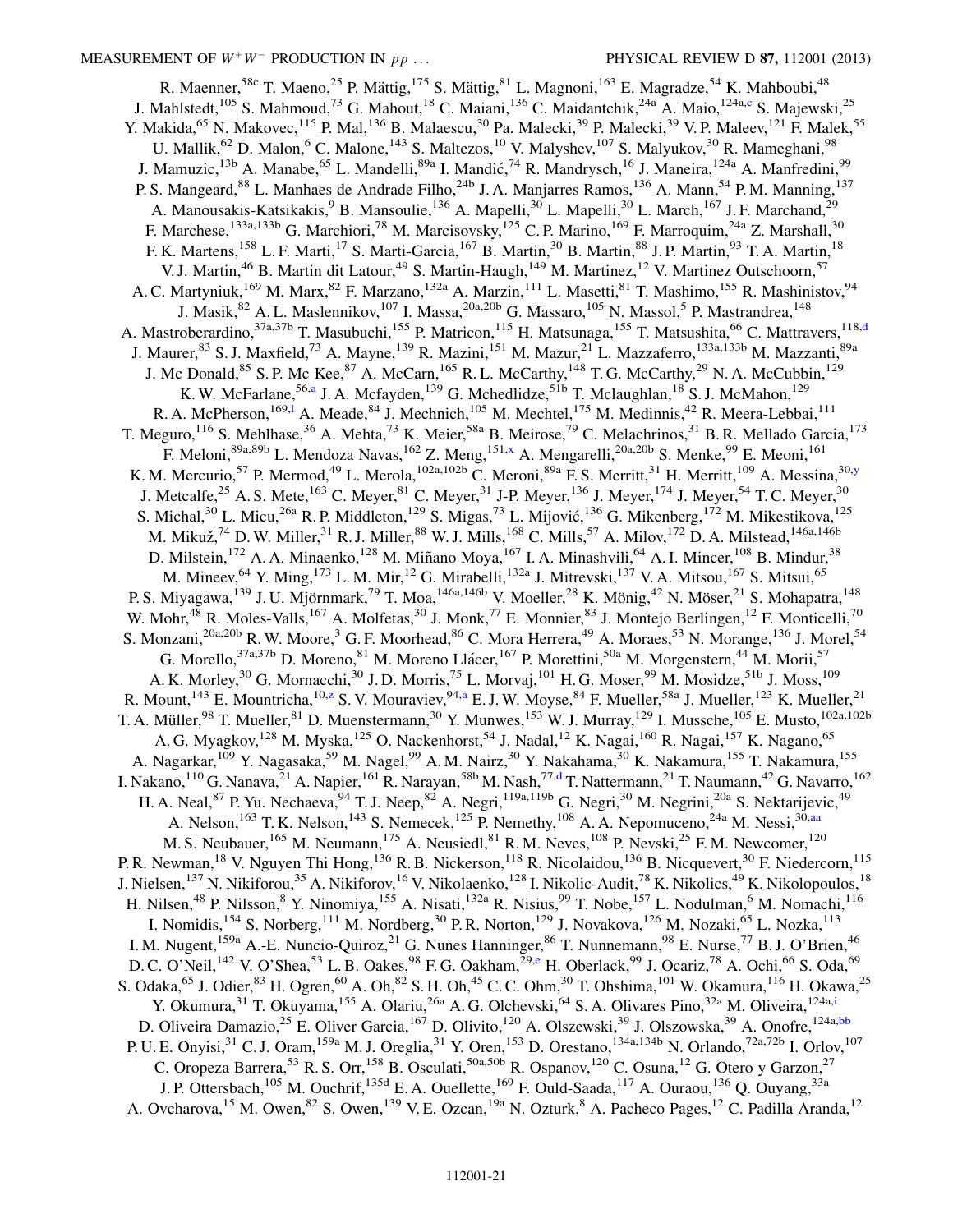<span id="page-21-4"></span><span id="page-21-3"></span><span id="page-21-2"></span><span id="page-21-1"></span><span id="page-21-0"></span>S. Pagan Griso,<sup>15</sup> E. Paganis,<sup>139</sup> C. Pahl,<sup>99</sup> F. Paige,<sup>25</sup> P. Pais,<sup>84</sup> K. Pajchel,<sup>117</sup> G. Palacino,<sup>159b</sup> C. P. Paleari,<sup>7</sup> S. Palestini,<sup>30</sup> D. Pallin,<sup>34</sup> A. Palma,<sup>124a</sup> J. D. Palmer,<sup>18</sup> Y. B. Pan,<sup>173</sup> E. Panagiotopoulou,<sup>10</sup> J. G. Panduro Vazquez,<sup>76</sup> P. Pani,<sup>105</sup> N. Panikashvili,<sup>87</sup> S. Panitkin,<sup>25</sup> D. Pantea,<sup>26a</sup> A. Papadelis,<sup>146a</sup> Th. D. Papadopoulou,<sup>10</sup> A. Paramonov,<sup>6</sup> D. Paredes Hernandez,<sup>34</sup> W. Park,<sup>25[,cc](#page-28-3)</sup> M. A. Parker,<sup>28</sup> F. Parodi,<sup>50a,50b</sup> J. A. Parsons,<sup>35</sup> U. Parzefall,<sup>48</sup> S. Pashapour,<sup>54</sup> E. P[a](#page-27-1)squalucci,<sup>132a</sup> S. Passaggio,<sup>50a</sup> A. Passeri,<sup>134a</sup> F. Pastore,<sup>134a,134b,a</sup> Fr. Pastore,<sup>76</sup> G. Pásztor,<sup>49[,dd](#page-28-4)</sup> S. Pataraia,<sup>175</sup> N. Patel,<sup>150</sup> J. R. Pater,<sup>82</sup> S. Patricelli,<sup>102a,102b</sup> T. Pauly,<sup>30</sup> M. Pecsy,<sup>144a</sup> S. Pedraza Lopez,<sup>167</sup> M. I. Pedraza Morales,<sup>173</sup> S. V. Peleganchuk,<sup>107</sup> D. Pelikan,<sup>166</sup> H. Peng,<sup>33b</sup> B. Penning,<sup>31</sup> A. Penson,<sup>35</sup> J. Penwell,<sup>60</sup> M. Perantoni,<sup>24a</sup> K. Perez,<sup>35,[ee](#page-28-5)</sup> T. Perez Cavalcanti,<sup>42</sup> E. Perez Codina,<sup>159a</sup> M. T. Pérez García-Estañ,<sup>167</sup> V. Perez Reale,<sup>35</sup> L. Perini,<sup>89a,89b</sup> H. Pernegger,<sup>30</sup> R. Perrino,<sup>72a</sup> P. Perrodo,<sup>5</sup> V.D. Peshekhonov,<sup>64</sup> K. Peters,<sup>30</sup> B. A. Petersen,<sup>30</sup> J. Petersen,<sup>30</sup> T. C. Petersen,<sup>36</sup> E. Petit,<sup>5</sup> A. Petridis,<sup>154</sup> C. Petridou,<sup>154</sup> E. Petrolo,<sup>132a</sup> F. Petrucci,<sup>134a,134b</sup> D. Petschull,<sup>42</sup> M. Petteni,<sup>142</sup> R. Pezoa,<sup>32b</sup> A. Phan,<sup>86</sup> P. W. Phillips,<sup>129</sup> G. Piacquadio,<sup>30</sup> A. Picazio,<sup>49</sup> E. Piccaro,<sup>75</sup> M. Piccinini,<sup>20a,20b</sup> S. M. Piec,<sup>42</sup> R. Piegaia,<sup>27</sup> D. T. Pignotti,<sup>109</sup> J. E. Pilcher,<sup>31</sup> A. D. Pilkington,<sup>82</sup> J. Pina,<sup>124a,[c](#page-27-2)</sup> M. Pinamonti,<sup>164a,164c</sup> A. Pinder,<sup>118</sup> J. L. Pinfold,<sup>3</sup> B. Pinto,<sup>124a</sup> C. Pizio,<sup>89a,89b</sup> M. Plamondon,<sup>169</sup> M.-A. Pleier,<sup>25</sup> E. Plotnikova,<sup>64</sup> A. Poblaguev,<sup>25</sup> S. Poddar,<sup>58a</sup> F. Podlyski,<sup>34</sup> L. Poggioli,<sup>115</sup> D. Pohl,<sup>21</sup> M. Pohl,<sup>49</sup> G. Polesello,<sup>119a</sup> A. Policicchio,<sup>37a,37b</sup> A. Polini,<sup>20a</sup> J. Poll,<sup>75</sup> V. Polychronakos,<sup>25</sup> D. Pomeroy,<sup>23</sup> K. Pommès,<sup>30</sup> L. Pontecorvo,<sup>132a</sup> B. G. Pope,<sup>88</sup> G. A. Popeneciu,<sup>26a</sup> D. S. Popovic,<sup>13a</sup> A. Poppleton,<sup>30</sup> X. Portell Bueso,<sup>30</sup> G. E. Pospelov,<sup>99</sup> S. Pospisil,<sup>127</sup> I. N. Potrap,<sup>99</sup> C. J. Potter,<sup>149</sup> C. T. Potter,<sup>114</sup> G. Poulard,<sup>30</sup> J. Poveda,<sup>60</sup> V. Pozdnyakov,<sup>64</sup> R. Prabhu,<sup>77</sup> P. Pralavorio,<sup>83</sup> A. Pranko,<sup>15</sup> S. Prasad,<sup>30</sup> R. Pravahan,<sup>25</sup> S. Prell,<sup>63</sup> K. Pretzl,<sup>17</sup> D. Price,<sup>60</sup> J. Price,<sup>73</sup> L. E. Price,<sup>6</sup> D. Prieur,<sup>123</sup> M. Primavera,<sup>72a</sup> K. Prokofiev,<sup>108</sup> F. Prokoshin,<sup>32b</sup> S. Protopopescu,<sup>25</sup> J. Proudfoot,<sup>6</sup> X. Prudent,<sup>44</sup> M. Przybycien,<sup>38</sup> H. Przysiezniak,<sup>5</sup> S. Psoroulas,<sup>21</sup> E. Ptacek,<sup>114</sup> E. Pueschel,<sup>84</sup> J. Purdham,<sup>87</sup> M. Purohit,<sup>25[,cc](#page-28-3)</sup> P. Puzo,<sup>115</sup> Y. Pylypchenko,<sup>62</sup> J. Qian,<sup>87</sup> A. Quadt,<sup>54</sup> D. R. Quarrie,<sup>15</sup> W. B. Quayle,<sup>173</sup> F. Quinonez,<sup>32a</sup> M. Raas,<sup>104</sup> V. Radeka,<sup>25</sup> V. Radescu,<sup>42</sup> P. Radloff,<sup>114</sup> T. Rador,<sup>19a</sup> F. Ragusa,<sup>89a,89b</sup> G. Rahal, <sup>178</sup> A. M. Rahimi, <sup>109</sup> D. Rahm, <sup>25</sup> S. Rajagopalan, <sup>25</sup> M. Rammensee, <sup>48</sup> M. Rammes, <sup>141</sup> A. S. Randle-Conde,<sup>40</sup> K. Randrianarivony,<sup>29</sup> F. Rauscher,<sup>98</sup> T. C. Rave,<sup>48</sup> M. Raymond,<sup>30</sup> A. L. Read,<sup>117</sup> D. M. Rebuzzi,<sup>119a,119b</sup> A. Redelbach,<sup>174</sup> G. Redlinger,<sup>25</sup> R. Reece,<sup>120</sup> K. Reeves,<sup>41</sup> E. Reinherz-Aronis,<sup>153</sup> A. Reinsch,<sup>114</sup> I. Reisinger,<sup>43</sup> C. Rembser,<sup>30</sup> Z. L. Ren,<sup>151</sup> A. Renaud,<sup>115</sup> M. Rescigno,<sup>132a</sup> S. Resconi,<sup>89a</sup> B. Resende, <sup>136</sup> P. Reznicek, <sup>98</sup> R. Rezvani, <sup>158</sup> R. Richter, <sup>99</sup> E. Richter-Was, <sup>5, ff</sup> M. Ridel, <sup>78</sup> M. Rijpstra, <sup>105</sup> M. Rijssenbeek,<sup>148</sup> A. Rimoldi,<sup>119a,119b</sup> L. Rinaldi,<sup>20a</sup> R. R. Rios,<sup>40</sup> I. Riu,<sup>12</sup> G. Rivoltella,<sup>89a,89b</sup> F. Rizatdinova,<sup>112</sup> E. Rizvi,<sup>75</sup> S. H. Robertson,<sup>85,1</sup> A. Robichaud-Veronneau,<sup>118</sup> D. Robinson,<sup>28</sup> J. E. M. Robinson,<sup>82</sup> A. Robson,<sup>53</sup> J. G. Rocha de Lima, <sup>106</sup> C. Roda,<sup>122a,122b</sup> D. Roda Dos Santos,<sup>30</sup> A. Roe,<sup>54</sup> S. Roe,<sup>30</sup> O. Røhne,<sup>117</sup> S. Rolli,<sup>161</sup> A. Romaniouk,<sup>96</sup> M. Romano,<sup>20a,20b</sup> G. Romeo,<sup>27</sup> E. Romero Adam,<sup>167</sup> N. Rompotis,<sup>138</sup> L. Roos,<sup>78</sup> E. Ros,<sup>167</sup> S. Rosati,<sup>132a</sup> K. Rosbach,<sup>49</sup> A. Rose,<sup>149</sup> M. Rose,<sup>76</sup> G. A. Rosenbaum,<sup>158</sup> E. I. Rosenberg,<sup>63</sup> P. L. Rosendahl,<sup>14</sup> O. Rosenthal,  $^{141}$  L. Rosselet,  $^{49}$  V. Rossetti,  $^{12}$  E. Rossi,  $^{132a,132b}$  L. P. Rossi, $^{50a}$  M. Rotaru, $^{26a}$  I. Roth, $^{172}$  J. Rothberg,  $^{138}$ D. Rousseau,<sup>115</sup> C. R. Royon,<sup>136</sup> A. Rozanov,<sup>83</sup> Y. Rozen,<sup>152</sup> X. Ruan,<sup>33a,[gg](#page-28-7)</sup> F. Rubbo,<sup>12</sup> I. Rubinskiy,<sup>42</sup> N. Ruckstuhl,<sup>105</sup> V. I. Rud,<sup>97</sup> C. Rudolph,<sup>44</sup> G. Rudolph,<sup>61</sup> F. Rühr,<sup>7</sup> A. Ruiz-Martinez,<sup>63</sup> L. Rumyantsev,<sup>64</sup> Z. Rurikova,<sup>48</sup> N. A. Rusakovich,<sup>64</sup> A. Ruschke,<sup>98</sup> J. P. Rutherfoord,<sup>7</sup> P. Ruzicka,<sup>125</sup> Y. F. Ryabov,<sup>121</sup> M. Rybar,<sup>126</sup> G. Rybkin,  $^{115}$  N. C. Ryder,  $^{118}$  A. F. Saavedra,  $^{150}$  I. Sadeh,  $^{153}$  H. F -W. Sadrozinski,  $^{137}$  R. Sadykov,  $^{64}$ F. Safai Tehrani,<sup>132a</sup> H. Sakamoto,<sup>155</sup> G. Salamanna,<sup>75</sup> A. Salamon,<sup>133a</sup> M. Saleem,<sup>111</sup> D. Salek,<sup>30</sup> D. Salihagic,<sup>99</sup> A. Salnikov,<sup>143</sup> J. Salt,<sup>167</sup> B. M. Salvachua Ferrando,<sup>6</sup> D. Salvatore,<sup>37a,37b</sup> F. Salvatore,<sup>149</sup> A. Salvucci,<sup>104</sup> A. Salzburger,<sup>30</sup> D. Sampsonidis,<sup>154</sup> B. H. Samset,<sup>117</sup> A. Sanchez,<sup>102a,102b</sup> V. Sanchez Martinez,<sup>167</sup> H. Sandaker,<sup>14</sup> H. G. Sander, <sup>81</sup> M. P. Sanders, <sup>98</sup> M. Sandhoff, <sup>175</sup> T. Sandoval, <sup>28</sup> C. Sandoval, <sup>162</sup> R. Sandstroem, <sup>99</sup> D. P. C. Sankey, <sup>129</sup> A. Sansoni,<sup>47</sup> C. Santamarina Rios,<sup>85</sup> C. Santoni,<sup>34</sup> R. Santonico,<sup>133a,133b</sup> H. Santos,<sup>124a</sup> J. G. Saraiva,<sup>124a</sup> T. Sarangi,<sup>173</sup> E. Sarkisyan-Grinbaum, <sup>8</sup> F. Sarri,<sup>122a,122b</sup> G. Sartisohn,<sup>175</sup> O. Sasaki,<sup>65</sup> Y. Sasaki,<sup>155</sup> N. Sasao,<sup>67</sup> I. Satsounkevitch,<sup>90</sup> G. Sauvage,<sup>5[,a](#page-27-1)</sup> E. Sauvan,<sup>5</sup> J. B. Sauvan,<sup>115</sup> P. Savard,<sup>158[,e](#page-27-4)</sup> V. Savinov,<sup>123</sup> D. O. Savu,<sup>30</sup> L. Sawyer,<sup>25[,n](#page-27-13)</sup> D. H. Saxon,<sup>53</sup> J. Saxon,<sup>120</sup> C. Sbarra,<sup>20a</sup> A. Sbrizzi,<sup>20a,20b</sup> D. A. Scannicchio,<sup>163</sup> M. Scarcella,<sup>150</sup> J. Schaarschmidt,<sup>115</sup> P. Schacht,<sup>99</sup> D. Schaefer,<sup>120</sup> U. Schäfer,<sup>81</sup> A. Schaelicke,<sup>46</sup> S. Schaepe,<sup>21</sup> S. Schaetzel,<sup>58b</sup> A. C. Schaffer,<sup>115</sup> D. Schaile,<sup>98</sup> R. D. Schamberger,<sup>148</sup> A. G. Schamov,<sup>107</sup> V. Scharf,<sup>58a</sup> V. A. Schegelsky,<sup>121</sup> D. Scheirich,<sup>87</sup> M. Schernau,<sup>163</sup> M. I. Scherzer,<sup>35</sup> C. Schiavi,<sup>50a,50b</sup> J. Schieck,<sup>98</sup> M. Schioppa,<sup>37a,37b</sup> S. Schlenker,<sup>30</sup> E. Schmidt,<sup>48</sup> K. Schmieden,<sup>21</sup> C. Schmitt,<sup>81</sup> S. Schmitt,<sup>58b</sup> M. Schmitz,<sup>21</sup> B. Schneider,<sup>17</sup> U. Schnoor,<sup>44</sup> L. Schoeffel,<sup>136</sup> A. Schoening,<sup>58b</sup> A. L. S. Schorlemmer,<sup>54</sup> M. Schott,<sup>30</sup> D. Schouten,<sup>159a</sup> J. Schovancova,<sup>125</sup> M. Schram, <sup>85</sup> C. Schroeder, <sup>81</sup> N. Schroer, <sup>58c</sup> M. J. Schultens, <sup>21</sup> J. Schultes, <sup>175</sup> H.-C. Schultz-Coulon, <sup>58a</sup> H. Schulz, <sup>16</sup>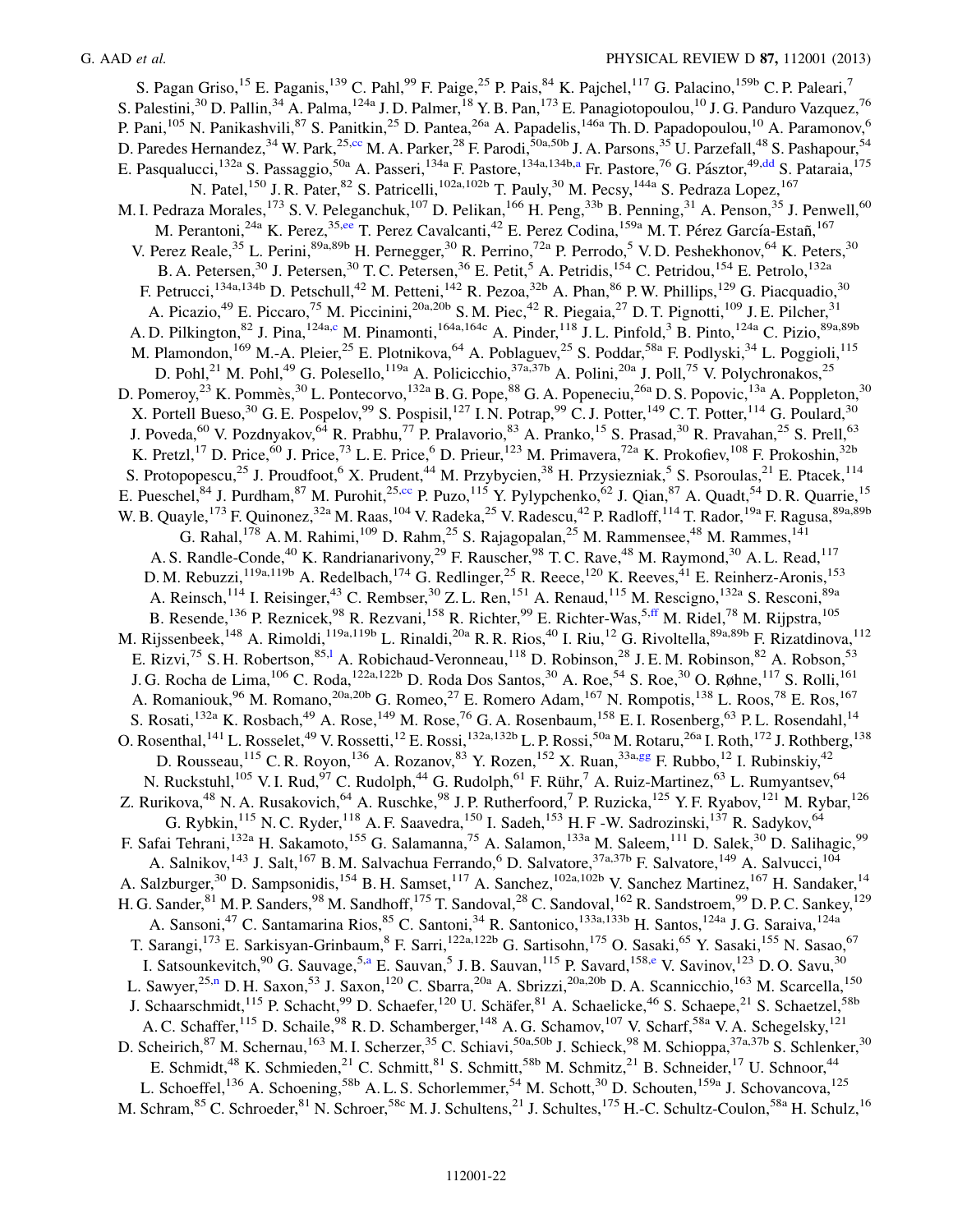<span id="page-22-1"></span><span id="page-22-0"></span>M. Schumacher,<sup>48</sup> B. A. Schumm,<sup>137</sup> Ph. Schune,<sup>136</sup> C. Schwanenberger,<sup>82</sup> A. Schwartzman,<sup>143</sup> Ph. Schwegler,<sup>99</sup> Ph. Schwemling,<sup>78</sup> R. Schwienhorst,<sup>88</sup> R. Schwierz,<sup>44</sup> J. Schwindling,<sup>136</sup> T. Schwindt,<sup>21</sup> M. Schwoerer,<sup>5</sup> G. Sciolla,<sup>23</sup> W. G. Scott,<sup>129</sup> J. Searcy,<sup>114</sup> G. Sedov,<sup>42</sup> E. Sedykh,<sup>121</sup> S. C. Seidel,<sup>103</sup> A. Seiden,<sup>137</sup> F. Seifert,<sup>44</sup> J. M. Seixas,<sup>24a</sup> G. Sekhniaidze,<sup>102a</sup> S. J. Sekula,<sup>40</sup> K. E. Selbach,<sup>46</sup> D. M. Seliverstov,<sup>121</sup> B. Sellden,<sup>146a</sup> G. Sellers,<sup>73</sup> M. Seman,<sup>144b</sup> N. Semprini-Cesari,<sup>20a,20b</sup> C. Serfon,<sup>98</sup> L. Serin,<sup>115</sup> L. Serkin,<sup>54</sup> R. Seuster,<sup>159a</sup> H. Severini,<sup>111</sup> A. Sfyrla,<sup>30</sup> E. Shabalina,<sup>54</sup> M. Shamim,<sup>114</sup> L. Y. Shan,<sup>33a</sup> J. T. Shank,<sup>22</sup> Q. T. Shao,<sup>86</sup> M. Shapiro,<sup>15</sup> P. B. Shatalov,<sup>95</sup> K. Shaw,<sup>164a,164c</sup> D. Sherman,<sup>176</sup> P. Sherwood,<sup>77</sup> S. Shimizu,<sup>101</sup> M. Shimojima,<sup>100</sup> T. Shin,<sup>56</sup> M. Shiyakova,<sup>64</sup> A. Shmeleva, <sup>94</sup> M. J. Shochet, <sup>31</sup> D. Short, <sup>118</sup> S. Shrestha, <sup>63</sup> E. Shulga, <sup>96</sup> M. A. Shupe, <sup>7</sup> P. Sicho, <sup>125</sup> A. Sidoti, <sup>132a</sup> F. Siegert,<sup>48</sup> Dj. Sijacki,<sup>13a</sup> O. Silbert,<sup>172</sup> J. Silva,<sup>124a</sup> Y. Silver,<sup>153</sup> D. Silverstein,<sup>143</sup> S. B. Silverstein,<sup>146a</sup> V. Simak,<sup>127</sup> O. Simard,<sup>136</sup> Lj. Simic,<sup>13a</sup> S. Simion,<sup>115</sup> E. Simioni,<sup>81</sup> B. Simmons,<sup>77</sup> R. Simoniello,<sup>89a,89b</sup> M. Simonyan,<sup>36</sup> P. Sinervo,<sup>158</sup> N. B. Sinev,<sup>114</sup> V. Sipic[a](#page-27-1),<sup>141</sup> G. Siragusa,<sup>174</sup> A. Sircar,<sup>25</sup> A. N. Sisakyan,<sup>64,a</sup> S. Yu. Sivoklokov,<sup>97</sup> J. Sjölin,<sup>146a,146b</sup> T. B. Sjursen,<sup>14</sup> L. A. Skinnari,<sup>15</sup> H. P. Skottowe,<sup>57</sup> K. Skovpen,<sup>107</sup> P. Skubic,<sup>111</sup> M. Slater,<sup>18</sup> T. Slavicek,<sup>127</sup> K. Sliwa,<sup>161</sup> V. Smakhtin,<sup>172</sup> B. H. Smart,<sup>46</sup> L. Smestad,<sup>117</sup> S. Yu. Smirnov,<sup>96</sup> Y. Smirnov,<sup>96</sup> L. N. Smirnova,  $97$  O. Smirnova,  $79$  B. C. Smith,  $57$  D. Smith,  $143$  K. M. Smith,  $53$  M. Smizanska,  $71$  K. Smolek,  $127$ A. A. Snesarev, <sup>94</sup> S. W. Snow, <sup>82</sup> J. Snow, <sup>111</sup> S. Snyder, <sup>25</sup> R. Sobie, <sup>169,1</sup> J. Sodomka, <sup>127</sup> A. Soffer, <sup>153</sup> C. A. So[l](#page-27-11)ans, <sup>167</sup> M. Solar,<sup>127</sup> J. Solc,<sup>127</sup> E. Yu. Soldatov,<sup>96</sup> U. Soldevila,<sup>167</sup> E. Solfaroli Camillocci,<sup>132a,132b</sup> A. A. Solodkov,<sup>128</sup> O. V. Solovyanov,<sup>128</sup> V. Solovyev,<sup>121</sup> N. Soni,<sup>1</sup> V. Sopko,<sup>127</sup> B. Sopko,<sup>127</sup> M. Sosebee,<sup>8</sup> R. Soualah,<sup>164a,164c</sup> A. Soukharev, <sup>107</sup> S. Spagnolo, <sup>72a, 72b</sup> F. Spanò, <sup>76</sup> R. Spighi, <sup>20a</sup> G. Spigo, <sup>30</sup> R. Spiwoks, <sup>30</sup> M. Spousta, <sup>126, hh</sup> T. Spreitzer,<sup>158</sup> B. Spurlock,<sup>8</sup> R. D. St. Denis,<sup>53</sup> J. Stahlman,<sup>120</sup> R. Stamen,<sup>58a</sup> E. Stanecka,<sup>39</sup> R. W. Stanek,<sup>6</sup> C. Stanescu,<sup>134a</sup> M. Stanescu-Bellu,<sup>42</sup> M. M. Stanitzki,<sup>42</sup> S. Stapnes,<sup>117</sup> E. A. Starchenko,<sup>128</sup> J. Stark,<sup>55</sup> P. Staroba,<sup>125</sup> P. Starovoitov,<sup>42</sup> R. Staszewski,<sup>39</sup> A. Staude,<sup>98</sup> P. Stavina,<sup>144a[,a](#page-27-1)</sup> G. Steele,<sup>53</sup> P. Steinbach,<sup>44</sup> P. Steinberg,<sup>25</sup> I. Stekl,<sup>127</sup> B. Stelzer,<sup>142</sup> H. J. Stelzer,<sup>88</sup> O. Stelzer-Chilton,<sup>159a</sup> H. Stenzel,<sup>52</sup> S. Stern,<sup>99</sup> G. A. Stewart,<sup>30</sup> J. A. Stillings,<sup>21</sup> M. C. Stockton, <sup>85</sup> K. Stoerig, <sup>48</sup> G. Stoicea, <sup>26a</sup> S. Stonjek, <sup>99</sup> P. Strachota, <sup>126</sup> A. R. Stradling, <sup>8</sup> A. Straessner, <sup>44</sup> J. Strandberg,<sup>147</sup> S. Strandberg,<sup>146a,146b</sup> A. Strandlie,<sup>117</sup> M. Strang,<sup>109</sup> E. Strauss,<sup>143</sup> M. Strauss,<sup>111</sup> P. Strizenec,<sup>144b</sup> R. Ströhmer,<sup>174</sup> D. M. Strom,<sup>114</sup> J. A. Strong,<sup>76,[a](#page-27-1)</sup> R. Stroynowski,<sup>40</sup> B. Stugu,<sup>14</sup> I. Stumer,<sup>25,a</sup> J. Stupak,<sup>148</sup> P. Sturm,<sup>175</sup> N. A. Styles,<sup>42</sup> D. A. Soh,<sup>151[,v](#page-27-21)</sup> D. Su,<sup>143</sup> HS. Subramania,<sup>3</sup> R. Subramaniam,<sup>25</sup> A. Succurro,<sup>12</sup> Y. Sugaya,  $^{116}$  C. Suhr,  $^{106}$  M. Suk,  $^{126}$  V. V. Sulin,  $^{94}$  S. Sultansoy,  $^{4d}$  T. Sumida,  $^{67}$  X. Sun,  $^{55}$  J. E. Sundermann,  $^{48}$ K. Suruliz,<sup>139</sup> G. Susinno,<sup>37a,37b</sup> M. R. Sutton,<sup>149</sup> Y. Suzuki,<sup>65</sup> Y. Suzuki,<sup>66</sup> M. Svatos,<sup>125</sup> S. Swedish,<sup>168</sup> I. Sykora,<sup>144a</sup> T. Sykora,<sup>126</sup> J. Sánchez,<sup>167</sup> D. Ta,<sup>105</sup> K. Tackmann,<sup>42</sup> A. Taffard,<sup>163</sup> R. Tafirout,<sup>159a</sup> N. Taiblum,<sup>153</sup> Y. Takahashi,<sup>101</sup> H. Takai,<sup>25</sup> R. Takashima,<sup>68</sup> H. Takeda,<sup>66</sup> T. Takeshita,<sup>140</sup> Y. Takubo,<sup>65</sup> M. Talby,<sup>83</sup> A. Talyshev,<sup>107[,g](#page-27-6)</sup> M. C. Tamsett,<sup>25</sup> K. G. Tan,<sup>86</sup> J. Tanaka,<sup>155</sup> R. Tanaka,<sup>115</sup> S. Tanaka,<sup>131</sup> S. Tanaka,<sup>65</sup> A. J. Tanasijczuk,<sup>142</sup> K. Tani,<sup>66</sup> N. Tannoury,<sup>83</sup> S. Tapprogge, <sup>81</sup> D. Tardif,<sup>158</sup> S. Tarem,<sup>152</sup> F. Tarrade,<sup>29</sup> G. F. Tartarelli,<sup>89a</sup> P. Tas,<sup>126</sup> M. Tasevsky,<sup>125</sup> E. Tassi,<sup>37a,37b</sup> M. Tatarkhanov,<sup>15</sup> Y. Tayalati,<sup>135d</sup> C. Taylor,<sup>77</sup> F.E. Taylor,<sup>92</sup> G. N. Taylor,<sup>86</sup> W. Taylor,<sup>159b</sup> M. Teinturier,<sup>115</sup> F. A. Teischinger,<sup>30</sup> M. Teixeira Dias Castanheira,<sup>75</sup> P. Teixeira-Dias,<sup>76</sup> K. K. Temming,<sup>48</sup> H. Ten Kate,<sup>30</sup> P. K. Teng,<sup>151</sup> S. Terada,<sup>65</sup> K. Terashi,<sup>155</sup> J. Terron,<sup>80</sup> M. Testa,<sup>47</sup> R. J. Teuscher,<sup>158,1</sup> J. Therhaag,<sup>21</sup> T. Theveneaux-Pelzer,<sup>78</sup> S. Thoma,<sup>48</sup> J. P. Thomas,<sup>18</sup> E. N. Thompson,<sup>35</sup> P. D. Thompson,<sup>18</sup> P. D. Thompson,<sup>158</sup> A. S. Thompson,<sup>53</sup> L. A. Thomsen,<sup>36</sup> E. Thomson,<sup>120</sup> M. Thomson,<sup>28</sup> W. M. Thong,<sup>86</sup> R. P. Thun,<sup>87</sup> F. Tian,<sup>35</sup> M. J. Tibbetts,<sup>15</sup> T. Tic,<sup>125</sup> V. O. Tikhomirov,<sup>94</sup> Y. A. Tikhonov,<sup>107,[g](#page-27-6)</sup> S. Timoshenko,<sup>96</sup> E. Tiouchichine,<sup>83</sup> P. Tipton,<sup>176</sup> S. Tisserant, <sup>83</sup> T. Todorov, <sup>5</sup> S. Todorova-Nova, <sup>161</sup> B. Toggerson, <sup>163</sup> J. Tojo, <sup>69</sup> S. Tokár, <sup>144a</sup> K. Tokushuku, <sup>65</sup> K. Tollefson,  $88$  M. Tomoto,  $101$  L. Tompkins,  $31$  K. Toms,  $103$  A. Tonoyan,  $14$  C. Topfel,  $17$  N. D. Topilin,  $64$  I. Torchiani,  $30$ E. Torrence,<sup>114</sup> H. Torres,<sup>78</sup> E. Torró Pastor,<sup>167</sup> J. Toth,<sup>83,[dd](#page-28-4)</sup> F. Touchard,<sup>83</sup> D. R. Tovey,<sup>139</sup> T. Trefzger,<sup>174</sup> L. Tremblet,<sup>30</sup> A. Tricoli,<sup>30</sup> I. M. Trigger,<sup>159a</sup> S. Trincaz-Duvoid,<sup>78</sup> M. F. Tripiana,<sup>70</sup> N. Triplett,<sup>25</sup> W. Trischuk,<sup>158</sup> B. Trocmé,<sup>55</sup> C. Troncon,<sup>89a</sup> M. Trottier-McDonald,<sup>142</sup> P. True,<sup>88</sup> M. Trzebinski,<sup>39</sup> A. Trzupek,<sup>39</sup> C. Tsarouchas,<sup>30</sup> J. C-L. Tseng,<sup>118</sup> M. Tsiakiris,<sup>105</sup> P. V. Tsiareshka,<sup>90</sup> D. Tsionou,<sup>5,[ii](#page-28-9)</sup> G. Tsipolitis,<sup>10</sup> S. Tsiskaridze,<sup>12</sup> V. Tsiskaridze,<sup>48</sup> E. G. Tskhadadze,<sup>51a</sup> I. I. Tsukerman,<sup>95</sup> V. Tsulaia,<sup>15</sup> J.-W. Tsung,<sup>21</sup> S. Tsuno,<sup>65</sup> D. Tsybychev,<sup>148</sup> A. Tua,<sup>139</sup> A. Tudorache,<sup>26a</sup> V. Tudorache,<sup>26a</sup> J. M. Tuggle,<sup>31</sup> M. Turala,<sup>39</sup> D. Turecek,<sup>127</sup> I. Turk Cakir,<sup>4e</sup> E. Turlay,<sup>105</sup> R. Turra,  $89a,89b$  P. M. Tuts,  $35$  A. Tykhonov,  $74$  M. Tylmad,  $146a,146b$  M. Tyndel,  $129$  G. Tzanakos,  $9$  K. Uchida,  $21$ I. Ueda,<sup>155</sup> R. Ueno,<sup>29</sup> M. Ugland,<sup>14</sup> M. Uhlenbrock,<sup>21</sup> M. Uhrmacher,<sup>54</sup> F. Ukegawa,<sup>160</sup> G. Unal,<sup>30</sup> A. Undrus,<sup>25</sup> G. Unel,<sup>163</sup> Y. Unno,<sup>65</sup> D. Urbaniec,<sup>35</sup> P. Urquijo,<sup>21</sup> G. Usai,<sup>8</sup> M. Uslenghi,<sup>119a,119b</sup> L. Vacavant,<sup>83</sup> V. Vacek,<sup>127</sup> B. Vachon,  $85$  S. Vahsen, <sup>15</sup> J. Valenta, <sup>125</sup> S. Valentinetti, <sup>20a, 20b</sup> A. Valero, <sup>167</sup> S. Valkar, <sup>126</sup> E. Valladolid Gallego, <sup>167</sup> S. Vallecorsa,<sup>152</sup> J. A. Valls Ferrer,<sup>167</sup> R. Van Berg,<sup>120</sup> P. C. Van Der Deijl,<sup>105</sup> R. van der Geer,<sup>105</sup> H. van der Graaf,<sup>105</sup>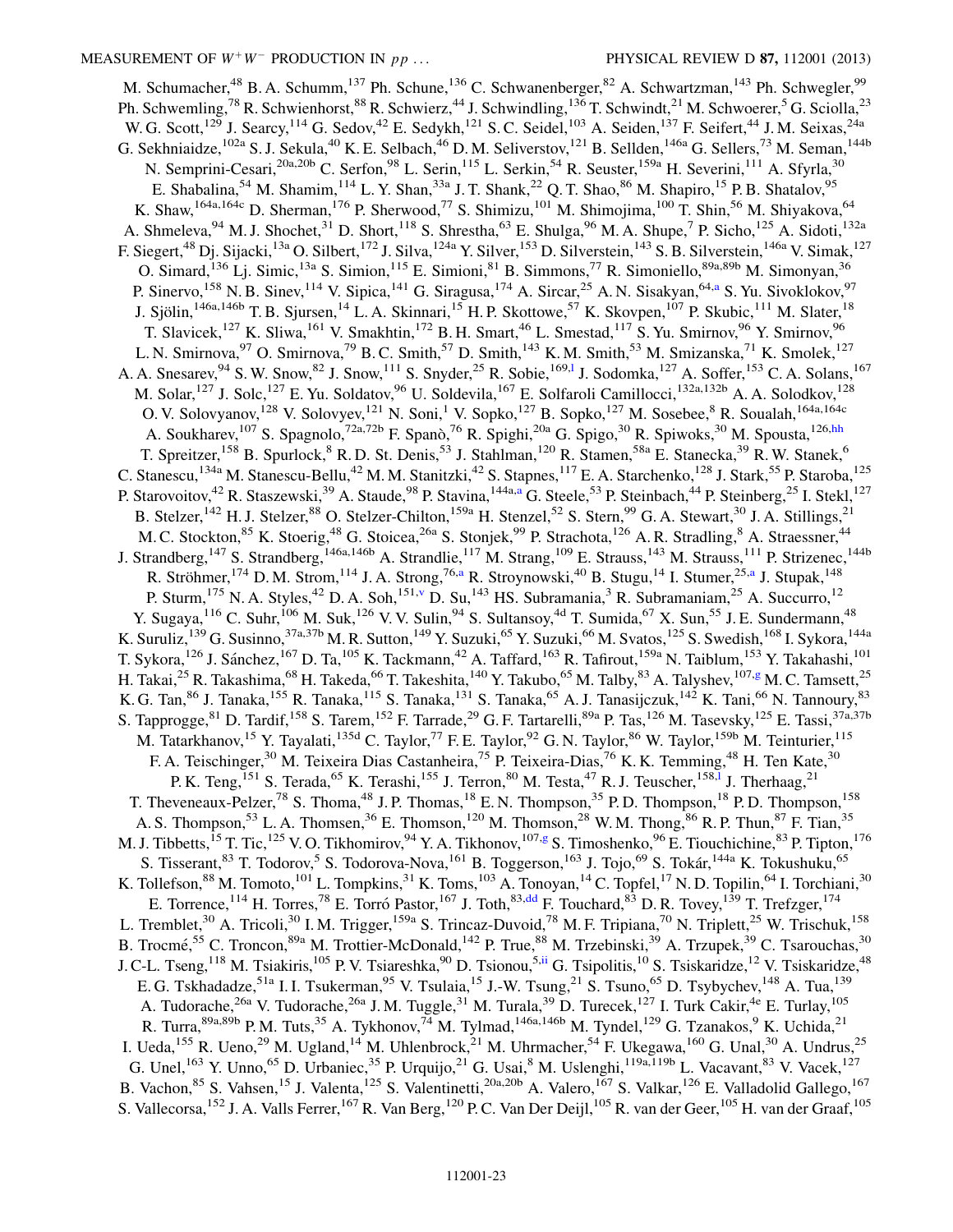<span id="page-23-0"></span>R. Van Der Leeuw,<sup>105</sup> E. van der Poel,<sup>105</sup> D. van der Ster,<sup>30</sup> N. van Eldik,<sup>30</sup> P. van Gemmeren,<sup>6</sup> I. van Vulpen,<sup>105</sup> M. Vanadia, <sup>99</sup> W. Vandelli, <sup>30</sup> A. Vaniachine, <sup>6</sup> P. Vankov, <sup>42</sup> F. Vannucci, <sup>78</sup> R. Vari, <sup>132a</sup> T. Varol, <sup>84</sup> D. Varouchas, <sup>15</sup> A. Vartapetian,<sup>8</sup> K. E. Varvell,<sup>150</sup> V. I. Vassilakopoulos,<sup>56</sup> F. Vazeille,<sup>34</sup> T. Vazquez Schroeder,<sup>54</sup> G. Vegni,<sup>89a,89b</sup> J. J. Veillet,<sup>115</sup> F. Veloso,<sup>124a</sup> R. Veness,<sup>30</sup> S. Veneziano,<sup>132a</sup> A. Ventura,<sup>72a,72b</sup> D. Ventura,<sup>84</sup> M. Venturi,<sup>48</sup> N. V[e](#page-27-4)nturi,<sup>158</sup> V. Vercesi,<sup>119a</sup> M. Verducci,<sup>138</sup> W. Verkerke,<sup>105</sup> J.C. Vermeulen,<sup>105</sup> A. Vest,<sup>44</sup> M.C. Vetterli,<sup>142,e</sup> I. Vichou,<sup>165</sup> T. Vickey,<sup>145b[,jj](#page-28-10)</sup> O. E. Vickey Boeriu,<sup>145b</sup> G. H. A. Viehhauser,<sup>118</sup> S. Viel,<sup>168</sup> M. Villa,<sup>20a,20b</sup> M. Vill[a](#page-27-1)plana Perez, <sup>167</sup> E. Vilucchi, <sup>47</sup> M. G. Vincter, <sup>29</sup> E. Vinek, <sup>30</sup> V. B. Vinogradov, <sup>64</sup> M. Virchaux, <sup>136,a</sup> J. Virzi, <sup>15</sup> O. Vitells,<sup>172</sup> M. Viti,<sup>42</sup> I. Vivarelli,<sup>48</sup> F. Vives Vaque,<sup>3</sup> S. Vlachos,<sup>10</sup> D. Vladoiu,<sup>98</sup> M. Vlasak,<sup>127</sup> A. Vogel,<sup>21</sup> P. Vokac,<sup>127</sup> G. Volpi,<sup>47</sup> M. Volpi,<sup>86</sup> G. Volpini,<sup>89a</sup> H. von der Schmitt,<sup>99</sup> H. von Radziewski,<sup>48</sup> E. von Toerne,<sup>21</sup> V. Vorobel,<sup>126</sup> V. Vorwerk,<sup>12</sup> M. Vos,<sup>167</sup> R. Voss,<sup>30</sup> T. T. Voss,<sup>175</sup> J. H. Vossebeld,<sup>73</sup> N. Vranjes,<sup>136</sup> M. Vranjes Milosavljevic,<sup>105</sup> V. Vrba,<sup>125</sup> M. Vreeswijk,<sup>105</sup> T. Vu Anh,<sup>48</sup> R. Vuillermet,<sup>30</sup> I. Vukotic,<sup>31</sup> W. Wagner,<sup>175</sup> P. Wagner,<sup>120</sup> H. Wahlen,<sup>175</sup> S. Wahrmund,<sup>44</sup> J. Wakabayashi,<sup>101</sup> S. Walch,<sup>87</sup> J. Walder,<sup>71</sup> R. Walker,<sup>98</sup> W. Walkowiak,<sup>141</sup> R. Wall,<sup>176</sup> P. Waller,<sup>73</sup> B. Walsh,<sup>176</sup> C. Wang,<sup>45</sup> H. Wang,<sup>173</sup> H. Wang,<sup>33b[,kk](#page-28-11)</sup> J. Wang,<sup>151</sup> J. Wang,<sup>55</sup> R. Wang,<sup>103</sup> S. M. Wang,<sup>151</sup> T. Wang,<sup>21</sup> A. Warburton,<sup>85</sup> C. P. Ward,<sup>28</sup> D. R. Wardrope,<sup>77</sup> M. Warsinsky,<sup>48</sup> A. Washbrook,<sup>46</sup> C. Wasicki,<sup>42</sup> I. Watanabe,<sup>66</sup> P. M. Watkins,<sup>18</sup> A. T. Watson,<sup>18</sup> I. J. Watson,<sup>150</sup> M. F. Watson,<sup>18</sup> G. Watts,<sup>138</sup> S. Watts,<sup>82</sup> A. T. Waugh,<sup>150</sup> B. M. Waugh,<sup>77</sup> M. S. Weber,<sup>17</sup> P. Weber,<sup>54</sup> J. S. Webster,<sup>31</sup> A. R. Weidberg,<sup>118</sup> P. Weigell,<sup>99</sup> J. Weingarten,<sup>54</sup> C. Weiser,<sup>48</sup> P. S. Wells,<sup>30</sup> T. Wenaus,<sup>25</sup> D. Wendland,<sup>16</sup> Z. Weng,<sup>151,[v](#page-27-21)</sup> T. Wengler,<sup>30</sup> S. Wenig,<sup>30</sup> N. Wermes,<sup>21</sup> M. Werner,<sup>48</sup> P. Werner,<sup>30</sup> M. Werth,<sup>163</sup> M. Wessels,<sup>58a</sup> J. Wetter,<sup>161</sup> C. Weydert,<sup>55</sup> K. Whalen,<sup>29</sup> A. White,<sup>8</sup> M. J. White,<sup>86</sup> S. White,<sup>122a,122b</sup> S. R. Whitehead,<sup>118</sup> D. Whiteson,<sup>163</sup> D. Whittington,<sup>60</sup> F. Wicek,<sup>115</sup> D. Wicke,<sup>175</sup> F. J. Wickens,<sup>129</sup> W. Wiedenmann,<sup>173</sup> M. Wielers,<sup>129</sup> P. Wienemann,<[s](#page-27-18)up>21</sup> C. Wiglesworth,<sup>75</sup> L. A. M. Wiik-Fuchs,<sup>21</sup> P. A. Wijeratne,<sup>77</sup> A. Wildauer,<sup>99</sup> M. A. Wildt,<sup>42,s</sup> I. Wilhelm,<sup>126</sup> H. G. Wilkens,<sup>30</sup> J. Z. Will,<sup>98</sup> E. Williams,<sup>35</sup> H. H. Williams,<sup>120</sup> W. Willis,<sup>35</sup> S. Willocq,<sup>84</sup> J. A. Wilson,<sup>18</sup> M. G. Wilson,<sup>143</sup> A. Wilson,<sup>87</sup> I. Wingerter-Seez,<sup>5</sup> S. Winkelmann,<sup>48</sup> F. Winklmeier,<sup>30</sup> M. Wittgen,<sup>143</sup> S. J. Wollstadt, <sup>81</sup> M. W. Wolter, <sup>39</sup> H. Wolters, <sup>124a[,i](#page-27-8)</sup> W. C. Wong, <sup>41</sup> G. Wooden, <sup>87</sup> B. K. Wosiek, <sup>39</sup> J. Wotschack, <sup>30</sup> M. J. Woudstra,  $82$  K. W. Wozniak,  $39$  K. Wraight,  $53$  M. Wright,  $53$  B. Wrona,  $73$  S. L. Wu,  $173$  X. Wu,  $49$  Y. Wu,  $33b,11$ E. Wulf,<sup>35</sup> B. M. Wynne,<sup>46</sup> S. Xella,<sup>36</sup> M. Xiao,<sup>136</sup> S. Xie,<sup>48</sup> C. Xu,<sup>33b,[z](#page-28-0)</sup> D. Xu,<sup>139</sup> B. Yabsley,<sup>150</sup> S. Yacoob,<sup>145a,[mm](#page-28-13)</sup> M. Yamada,<sup>65</sup> H. Yamaguchi,<sup>155</sup> A. Yamamoto,<sup>65</sup> K. Yamamoto,<sup>63</sup> S. Yamamoto,<sup>155</sup> T. Yamamura,<sup>155</sup> T. Yamanaka,<sup>155</sup> T. Yamazaki,<sup>155</sup> Y. Yamazaki,<sup>66</sup> Z. Yan,<sup>22</sup> H. Yang,<sup>87</sup> U.K. Yang,<sup>82</sup> Y. Yang,<sup>109</sup> Z. Yang,<sup>146a,146b</sup> S. Yanush, <sup>91</sup> L. Yao, <sup>33a</sup> Y. Yao, <sup>15</sup> Y. Yasu, <sup>65</sup> G. V. Ybeles Smit, <sup>130</sup> J. Ye, <sup>40</sup> S. Ye, <sup>25</sup> M. Yilmaz, <sup>4c</sup> R. Yoosoofmiya, <sup>123</sup> K. Yorita,<sup>171</sup> R. Yoshida,<sup>6</sup> K. Yoshihara,<sup>155</sup> C. Young,<sup>143</sup> C.J. Young,<sup>118</sup> S. Youssef,<sup>22</sup> D. Yu,<sup>25</sup> J. Yu,<sup>8</sup> J. Yu,<sup>112</sup> L. Yuan,<sup>66</sup> A. Yurkewicz,<sup>106</sup> B. Zabinski,<sup>39</sup> R. Zaidan,<sup>62</sup> A. M. Zaitsev,<sup>128</sup> Z. Zajacova,<sup>30</sup> L. Zanello,<sup>132a,132b</sup> D. Zanzi,<sup>99</sup> A. Zaytsev,<sup>25</sup> C. Zeitnitz,<sup>175</sup> M. Zeman,<sup>125</sup> A. Zemla,<sup>39</sup> C. Zendler,<sup>21</sup> O. Zenin,<sup>128</sup> T. Ženiš,<sup>144a</sup> Z. Zinonos,<sup>122a,122b</sup> S. Zenz,<sup>15</sup> D. Zerwas,<sup>115</sup> G. Zevi della Porta,<sup>57</sup> D. Zhang,<sup>33b,[kk](#page-28-11)</sup> H. Zhang,<sup>88</sup> J. Zhang,<sup>6</sup> X. Zhang,  $33d$  Z. Zhang,  $115$  L. Zhao,  $108$  Z. Zhao,  $33b$  A. Zhemchugov,  $64$  J. Zhong,  $118$  B. Zhou,  $87$  N. Zhou,  $163$  Y. Zhou,  $151$ C. G. Zhu, $^{33d}$  H. Zhu, $^{42}$  J. Zhu, $^{87}$  Y. Zhu, $^{33b}$  X. Zhuang, $^{98}$  V. Zhuravlov, $^{99}$  A. Zibell, $^{98}$  D. Zieminska, $^{60}$  N. I. Zimin, $^{64}$ R. Zimmermann,<sup>21</sup> S. Zimmermann,<sup>21</sup> S. Zimmermann,<sup>48</sup> M. Ziolkowski,<sup>141</sup> R. Zitoun,<sup>5</sup> L. Živković,<sup>35</sup> V. V. Zmouchko,<sup>128,[a](#page-27-1)</sup> G. Zobernig,<sup>173</sup> A. Zoccoli,<sup>20a,20b</sup> M. zur Nedden,<sup>16</sup> V. Zutshi,<sup>106</sup> and L. Zwalinski<sup>30</sup>

#### (ATLAS Collaboration)

<span id="page-23-3"></span><span id="page-23-2"></span><span id="page-23-1"></span><sup>1</sup>School of Chemistry and Physics, University of Adelaide, Adelaide, Australia<br> $\frac{2 \text{ 2 \text{ 2 \text{ 2}}}{2}$ 

<sup>2</sup>Physics Department, SUNY Albany, Albany, New York, USA<br><sup>3</sup>Department of Physics, University of Alberta, Edmonton, Alberta, Canada

<sup>4a</sup>Department of Physics, Ankara University, Ankara, Turkey<br><sup>4b</sup>Department of Physics, Dumlupinar University, Kutahya, Turkey<br><sup>4c</sup>Department of Physics, Gazi University, Ankara, Turkey<br><sup>4d</sup>Division of Physics, TOBB Unive

 ${}^{5}$ LAPP, CNRS/IN2P3 and Université de Savoie, Annecy-le-Vieux, France

<sup>6</sup>High Energy Physics Division, Argonne National Laboratory, Argonne, Illinois, USA

 $17$ Department of Physics, University of Arizona, Tucson, Arizona, USA

 ${}^{8}$ Department of Physics, The University of Texas at Arlington, Arlington, Texas, USA  $^{9}$ Physics Department, University of Athens, Athens, Greece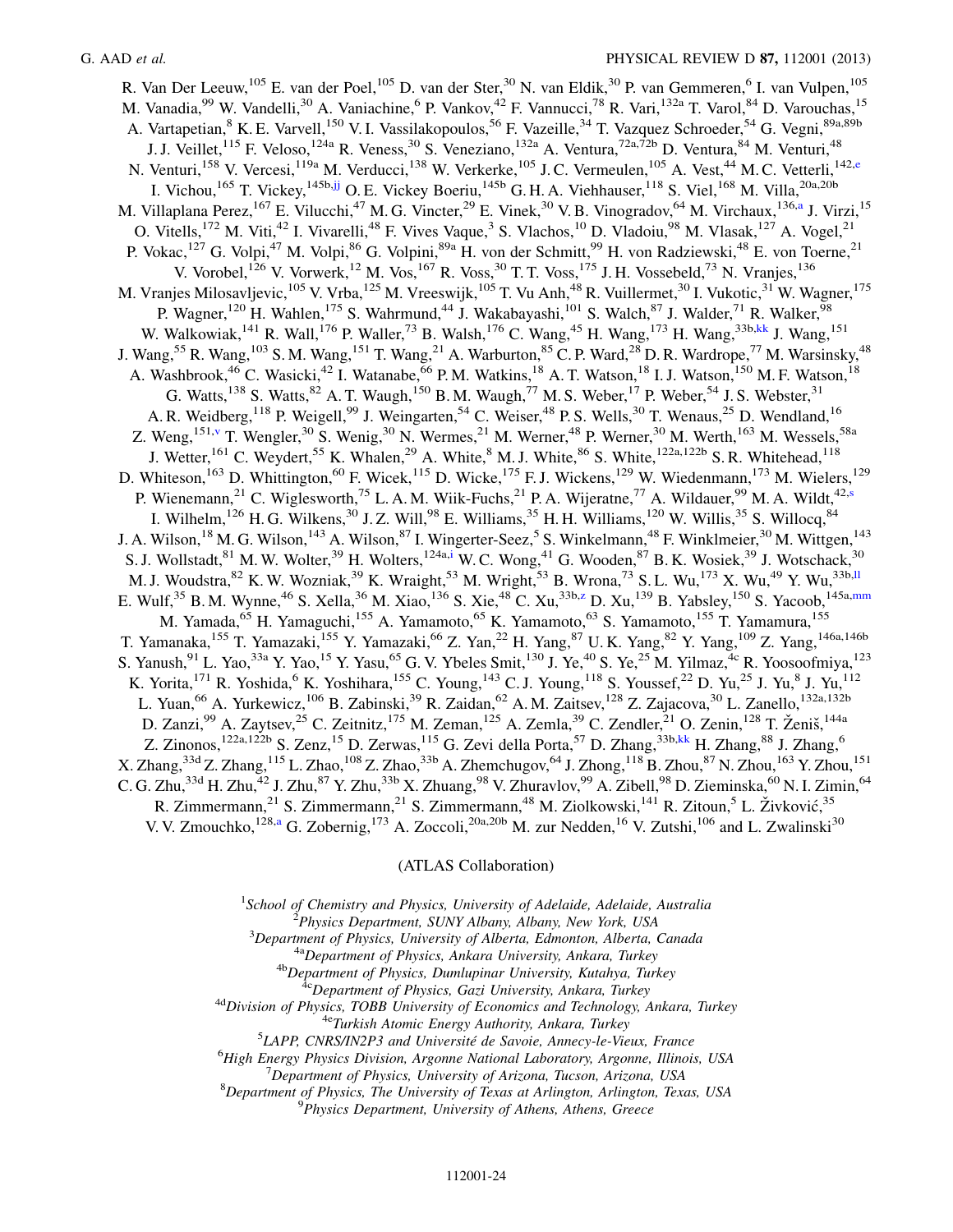<sup>10</sup>Physics Department, National Technical University of Athens, Zografou, Greece<br><sup>11</sup>Institute of Physics, Azerbaijan Academy of Sciences, Baku, Azerbaijan<br><sup>12</sup>Institut de Física d'Altes Energies and Departament de Físic

<sup>13a</sup>*Institute of Physics, University of Belgrade, Belgrade, Serbia*<br><sup>13</sup><sup>13</sup>*Vinca Institute of Nuclear Sciences, University of Belgrade, Belgrade, Serbia*<br><sup>14</sup>*Department for Physics and Technology, University of Bergen* 

<sup>19c</sup>Department of Physics Engineering, Gaziantep University, Gaziantep, Turkey  $\frac{19d}$ Department of Physics, Istanbul Technical University, Istanbul, Turkey

<sup>20b</sup>Dipartimento di Fisica, Università di Bologna, Bologna, Italy<br><sup>20b</sup>Dipartimento di Fisica, Università di Bologna, Bologna, Italy<br><sup>21</sup> Physikalisches Institut, University of Bonn, Bonn, Germany<br><sup>22</sup> Department of Phys

<sup>25</sup>Physics Department, Brookhaven National Laboratory, Upton, New York, USA

<sup>26a</sup>National Institute of Physics and Nuclear Engineering, Bucharest, Romania<br><sup>26b</sup>University Politehnica Bucharest, Bucharest, Romania<br><sup>26c</sup>West University in Timisoara, Timisoara, Romania

<sup>26</sup>Contained de Física, University in Timisoara, Romania<br><sup>27</sup>Departamento de Física, Universidad de Buenos Aires, Buenos Aires, Argentina<br><sup>28</sup>Cavendish Laboratory, University of Cambridge, Cambridge, United Kingdom<br><sup>29</sup>De

Clemnon-Ferrand, France<br>
<sup>35</sup>Nevis Laboratory, Columbia University, Trungton, New York, USA<br>
<sup>36</sup>Niels Bohr Institute, University of Copenhagen, Kobenhavn, Denmark<br>
<sup>376</sup>Niels Bohr Institute, University of Copenhagen, Kob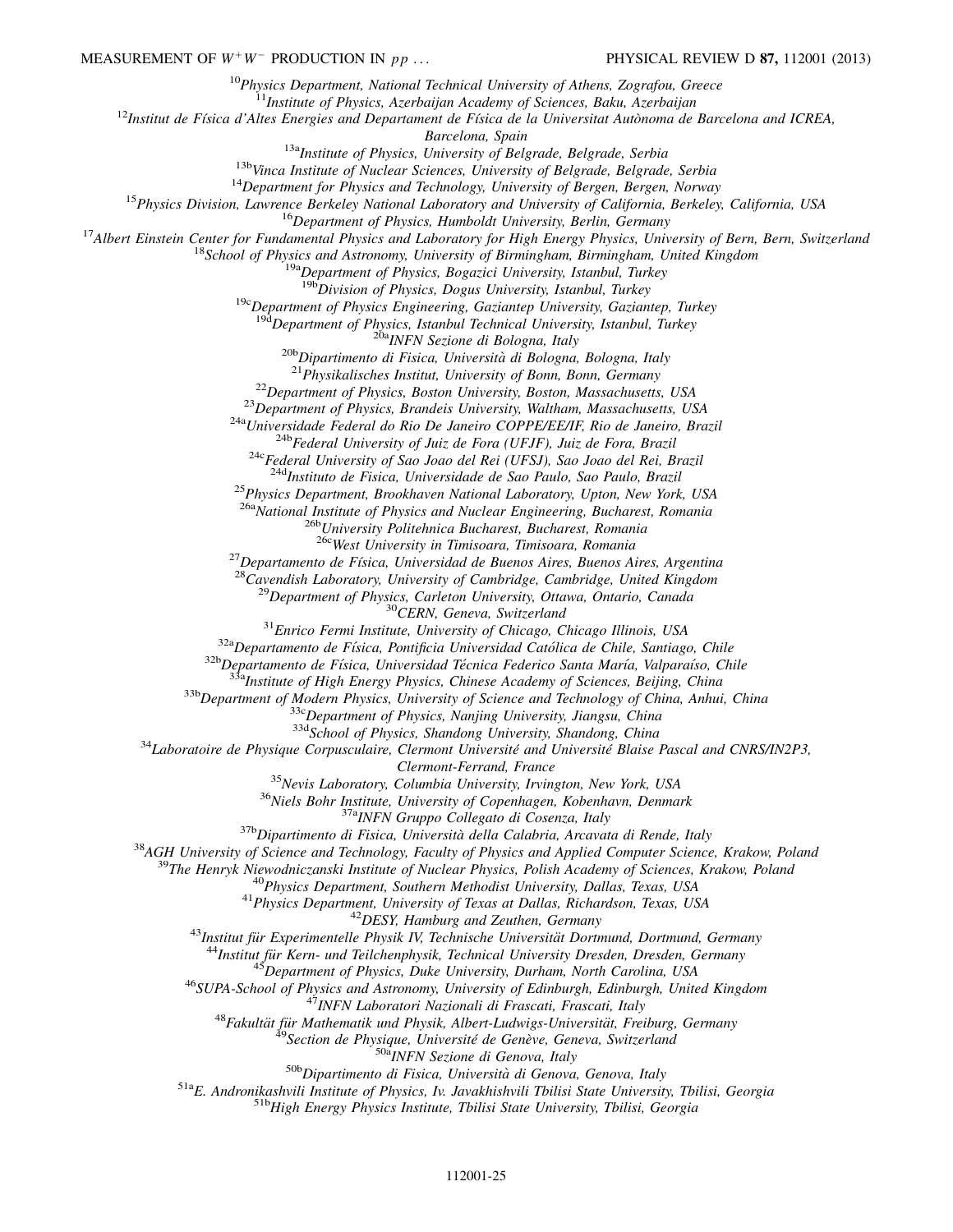<sup>52</sup>II Physikalisches Institut, Justus-Liebig-Universität Giessen, Giessen, Germany<br><sup>53</sup>SUPA-School of Physics and Astronomy, University of Glasgow, Glasgow, United Kingdom<br><sup>54</sup>II Physikalisches Institut, Georg-August-Uni

 $\begin{array}{c} \textit{Institut National Polytechnique}\textit{de Grenoble}, \textit{Grenoble}, \textit{France}\\ \textit{56} \textit{Department of Physics}, \textit{Hampton University}, \textit{Hampton, Virginia}, \textit{USA}\\ \textit{58} \textit{Laboratory for Particle Physics and Cosmology}, \textit{Harvard University}, \textit{Cambridge}, \textit{Massachusetus}, \textit{USA}\\ \textit{58} \textit{58} \textit{Airchhoff-Institut für Proysick, Ruprecht-Karls-Universität Heidelberg}, \textit{Heidelberg}, \textit{Germany}\\ \textit{58} \textit{58} \textit{Physikalisches Institut, Ruprecht-K$ 

<sup>68</sup>Kyoto University of Education, Kyoto, Japan<br><sup>69</sup>Department of Physics, Kyushu University, Fukuoka, Japan<br><sup>70</sup>Instituto de Física La Plata, Universidad Nacional de La Plata and CONICET, La Plata, Argentina<br><sup>71</sup>Physics

<sup>71</sup>Physics Department, Lancaster University, Lancaster United Kingdom<br>
<sup>723</sup>Physics Department Lancaster United Kingdom<br>
<sup>723</sup>Physics and Matematica et Fisica, University of Liverpool, Liverpool, United Kingdom<br>
<sup>723</sup>Ol

<sup>96</sup>Moscow Engineering and Physics Institute (MEPhI), Moscow, Russia<br><sup>97</sup>Skobeltsyn Institute of Nuclear Physics, Lomonosov Moscow State University, Moscow, Russia<br><sup>98</sup>Fakultät für Physik, Ludwig-Maximilians-Universität M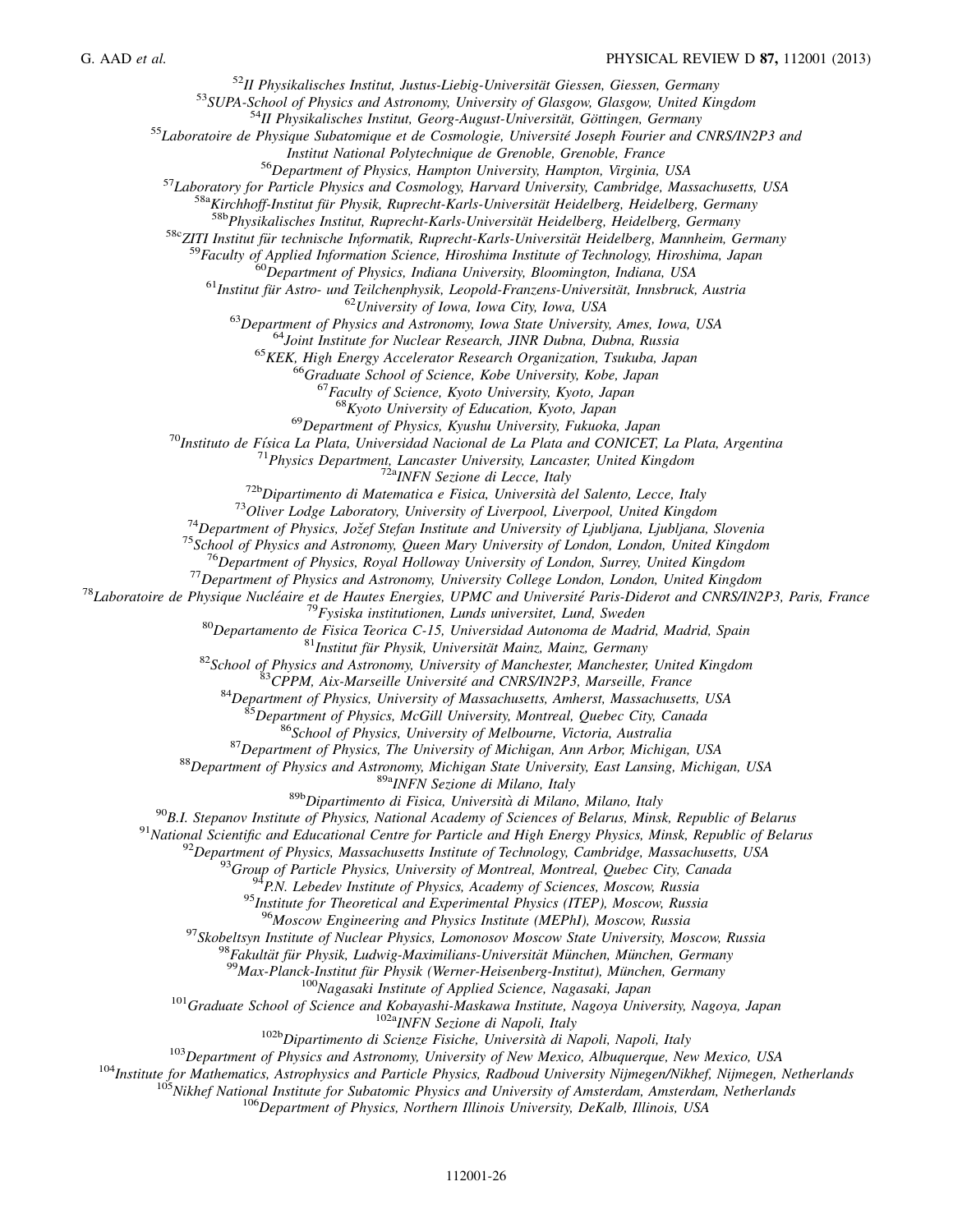<sup>107</sup>Budker Institute of Nuclear Physics, SB RAS, Novosibirsk, Russia<br><sup>108</sup>Department of Physics, New York University, New York, New York, USA<br><sup>109</sup>Ohio State University, Columbus, Ohio, USA<br><sup>109</sup>Ohio State University, Col

<sup>118</sup>Department of Physics, Oxford University, Oxford, United Kingdom<br><sup>119</sup><sup>119</sup>Dipartimento di Fisica, Università di Pavia, Italy<br><sup>119</sup>Department of Physics, University of Pennsylvania, Philadelphia, Pennsylvania, USA<br><sup>1</sup>

<sup>124h</sup> Laboratorio de Instrumentacao e Fisica Experimental de Particulas-LIP, Lisboa, Portugal<br><sup>124</sup>h Departamento de Fisica Teorica y del Cosmos and CAFPE, Universidad de Granada, Granada, Spain<br><sup>125</sup>Institute of Physics

Casablanca, Morocco<br>
<sup>135b</sup>Centre National de l'Energie des Sciences Techniques Nucleaires, Rabat, Morocco<br>
<sup>135c</sup>Faculté des Sciences Semlalia, Université Cadi Ayyad, LPHEA-Marrakech, Morocco<br>
<sup>135d</sup>Faculté des Sciences,

CEA Saclay (Commissariat a l'Energie Atomique), Gif-sur-Yvette, France<br>
<sup>137</sup>Santa Cruz, Institute for Particle Physics, University of California Santa Cruz, Santa Cruz, California, USA<br>
<sup>138</sup>Department of Physics, Univers

Kosice, Slovak Republic<br><sup>145a</sup>Department of Physics, University of Johannesburg, Johannesburg, South Africa<br><sup>145b</sup>School of Physics, University of the Witwatersrand, Johannesburg, South Africa<br><sup>146b</sup>Department of Physics,

<sup>147</sup> Physics Department, Royal Institute of Technology, Stockholm, Sweden<br><sup>148</sup> Departments of Physics & Astronomy and Chemistry, Stony Brook University, Stony Brook, New York, USA<br><sup>149</sup> Department of Physics and Astrono

<sup>151</sup>Institute of Physics, Academia Sinica, Taipei, Taiwan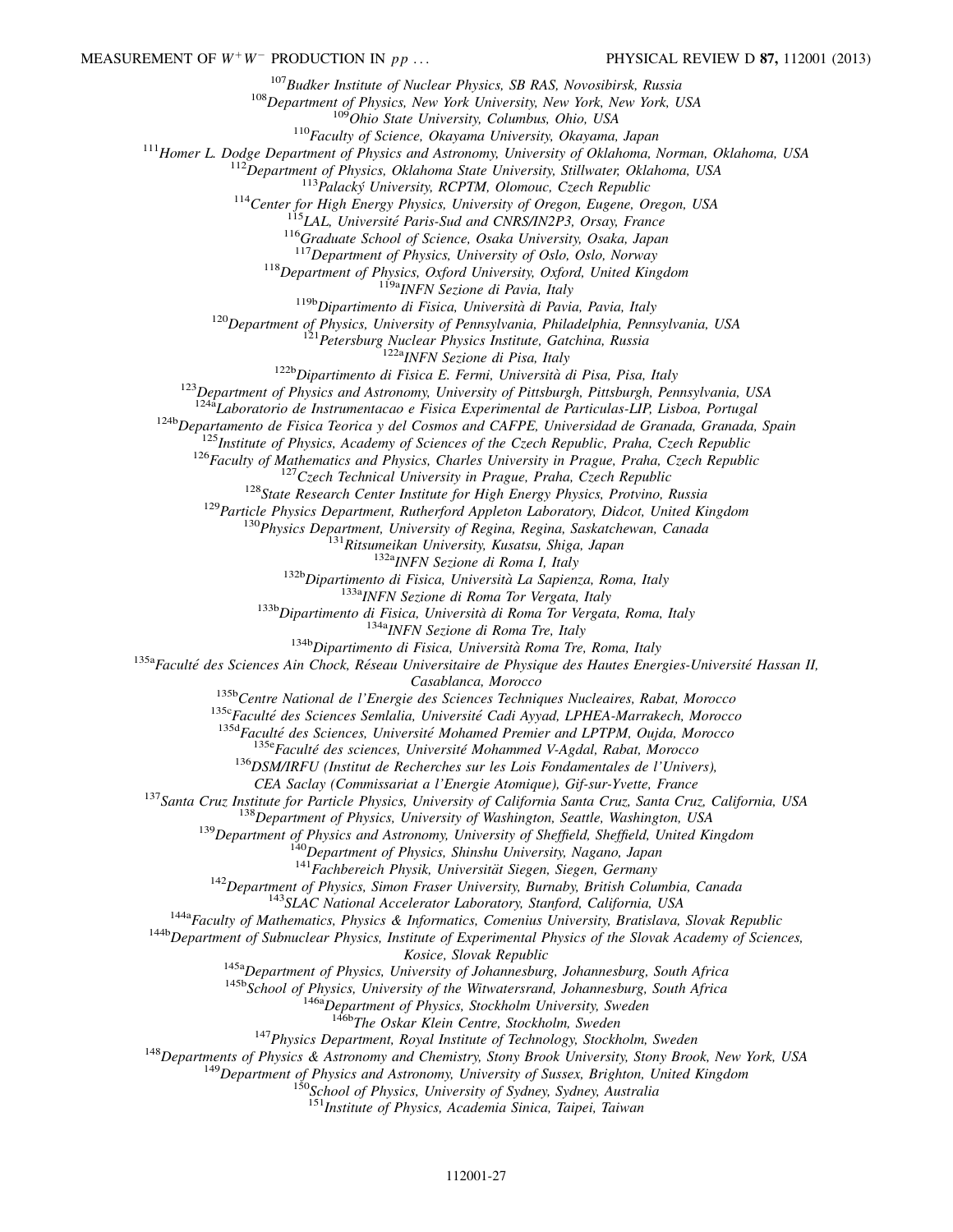<sup>152</sup>Department of Physics, Technion: Israel Institute of Technology, Haifa, Israel<br><sup>152</sup>Department of Physics, Aristotle University of Thessaloniki, Thessaloniki, Greece<br><sup>154</sup>Department of Physics, Aristotle University o

<sup>161</sup>Department of Physics and Astronomy, Tufts University, Medford, Massachusetts, USA<br><sup>162</sup>Centro de Investigaciones, Universidad Antonio Narino, Bogota, Colombia<br><sup>163</sup>Department of Physics and Astronomy, University of

Electrónica and Instituto de Microelectrónica de Barcelona (IMB-CNM), University of Valencia and CSIC, Valencia, Spain<br><sup>168</sup>Department of Physics, University of British Columbia, Vancouver, British Columbia, Canada<br><sup>169</sup>De

<sup>173</sup>Department of Physics, University of Wisconsin, Madison, Wisconsin, USA<br><sup>174</sup>Fakultät für Physik und Astronomie, Julius-Maximilians-Universität, Würzburg, Germany<br><sup>175</sup>Fachbereich C Physik, Bergische Universität Wupp

Villeurbanne, France

<span id="page-27-1"></span>[a](#page-15-32)Deceased.

<span id="page-27-0"></span><sup>[b](#page-15-33)</sup>Also at Laboratorio de Instrumentacao e Fisica Experimental de Particulas-LIP, Lisboa, Portugal.

<span id="page-27-2"></span><sup>[c](#page-15-34)</sup>Also at Faculdade de Ciencias and CFNUL, Universidade de Lisboa, Lisboa, Portugal.

<span id="page-27-3"></span><sup>[d](#page-15-35)</sup>Also at Particle Physics Department, Rutherford Appleton Laboratory, Didcot, United Kingdom.

<span id="page-27-4"></span>[e](#page-15-36) Also at TRIUMF, Vancouver, British Columbia, Canada.

<span id="page-27-5"></span>[f](#page-16-0) Also at Department of Physics, California State University, Fresno, CA, USA.

<span id="page-27-6"></span>[g](#page-16-1) Also at Novosibirsk State University, Novosibirsk, Russia.

<span id="page-27-7"></span>[h](#page-16-2)<br>Also at Fermilab, Batavia, IL, USA.

<span id="page-27-8"></span><sup>[i](#page-16-3)</sup>Also at Department of Physics, University of Coimbra, Coimbra, Portugal.

<span id="page-27-9"></span><sup>[j](#page-16-4)</sup>Also at Department of Physics, UASLP, San Luis Potosi, Mexico.

<span id="page-27-10"></span><sup>[k](#page-17-0)</sup>Also at Università di Napoli Parthenope, Napoli, Italy.

<span id="page-27-11"></span><sup>1</sup>A[l](#page-17-1)so at Institute of Particle Physics (IPP), Canada.

<span id="page-27-13"></span><span id="page-27-12"></span>[mA](#page-17-2)lso at Department of Physics, Middle East Technical University, Ankara, Turkey.

<sup>[n](#page-17-3)</sup>Also at Louisiana Tech University, Ruston, LA, USA.

<span id="page-27-14"></span><sup>[o](#page-17-4)</sup>Also at Dep Fisica and CEFITEC of Faculdade de Ciencias e Tecnologia, Universidade Nova de Lisboa, Caparica, Portugal.

<span id="page-27-15"></span><su[p](#page-17-4)>P</sup>Also at Department of Physics and Astronomy, University College London, London, United Kingdom.

<span id="page-27-16"></span><sup>[q](#page-18-0)</sup>Also at Department of Physics, University of Cape Town, Cape Town, South Africa.

<span id="page-27-17"></span><sup>[r](#page-18-1)</sup>Also at Institute of Physics, Azerbaijan Academy of Sciences, Baku, Azerbaijan.

<span id="page-27-18"></span><[s](#page-19-0)up>s</sup> Also at Institut für Experimentalphysik, Universität Hamburg, Hamburg, Germany.

<span id="page-27-19"></span>[t](#page-19-0) Also at Manhattan College, New York, NY, USA.

<span id="page-27-20"></span><s[u](#page-19-1)p>u</sup>Also at CPPM, Aix-Marseille Université and CNRS/IN2P3, Marseille, France.

<span id="page-27-21"></span>[v](#page-19-2) Also at School of Physics and Engineering, Sun Yat-sen University, Guanzhou, China.

<span id="page-27-22"></span>[wA](#page-19-3)lso at Academia Sinica Grid Computing, Institute of Physics, Academia Sinica, Taipei, Taiwan.

<span id="page-27-23"></span>[x](#page-20-0) Also at School of Physics, Shandong University, Shandong, China.

<span id="page-27-24"></span><sup>[y](#page-20-1)</sup>Also at Dipartimento di Fisica, Università La Sapienza, Roma, Italy.